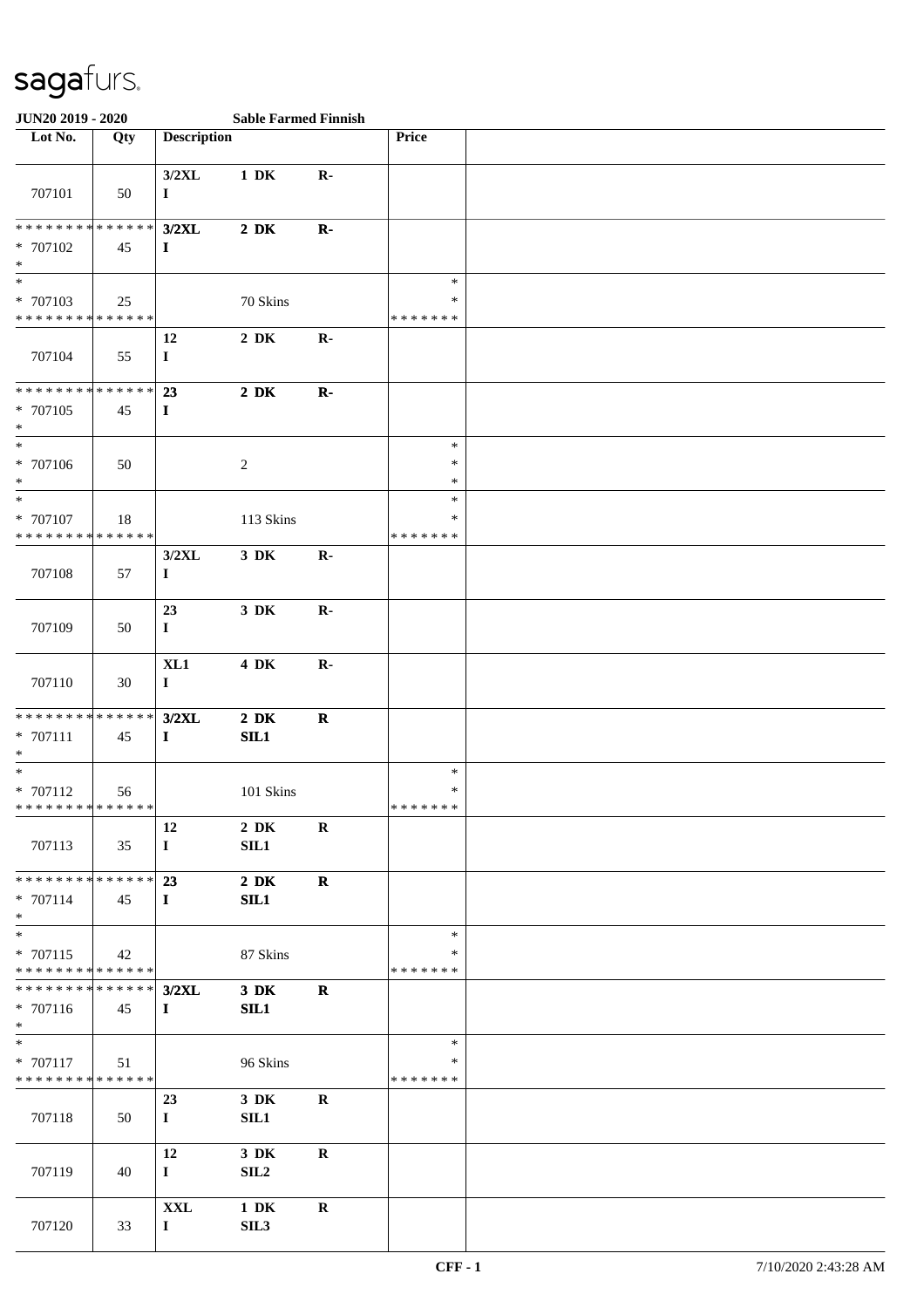| <b>JUN20 2019 - 2020</b> |     |                        |                          | <b>Sable Farmed Finnish</b> |              |  |
|--------------------------|-----|------------------------|--------------------------|-----------------------------|--------------|--|
| Lot No.                  | Qty | <b>Description</b>     |                          |                             | <b>Price</b> |  |
| 707121                   | 22  | 12<br>$\mathbf I$      | $1\ \mathrm{DK}$<br>SIL3 | $\bf R$                     |              |  |
| 707122                   | 24  | <b>XXL</b><br>$\bf{I}$ | $2\,$ DK<br>SIL3         | $\mathbf R$                 |              |  |
| 707123                   | 33  | 3/2XL<br>$\bf{I}$      | 3 DK<br>SIL <sub>3</sub> | $\mathbf R$                 |              |  |
| 707124                   | 21  | 12<br>$\mathbf I$      | 3 DK<br>SIL <sub>3</sub> | $\mathbf R$                 |              |  |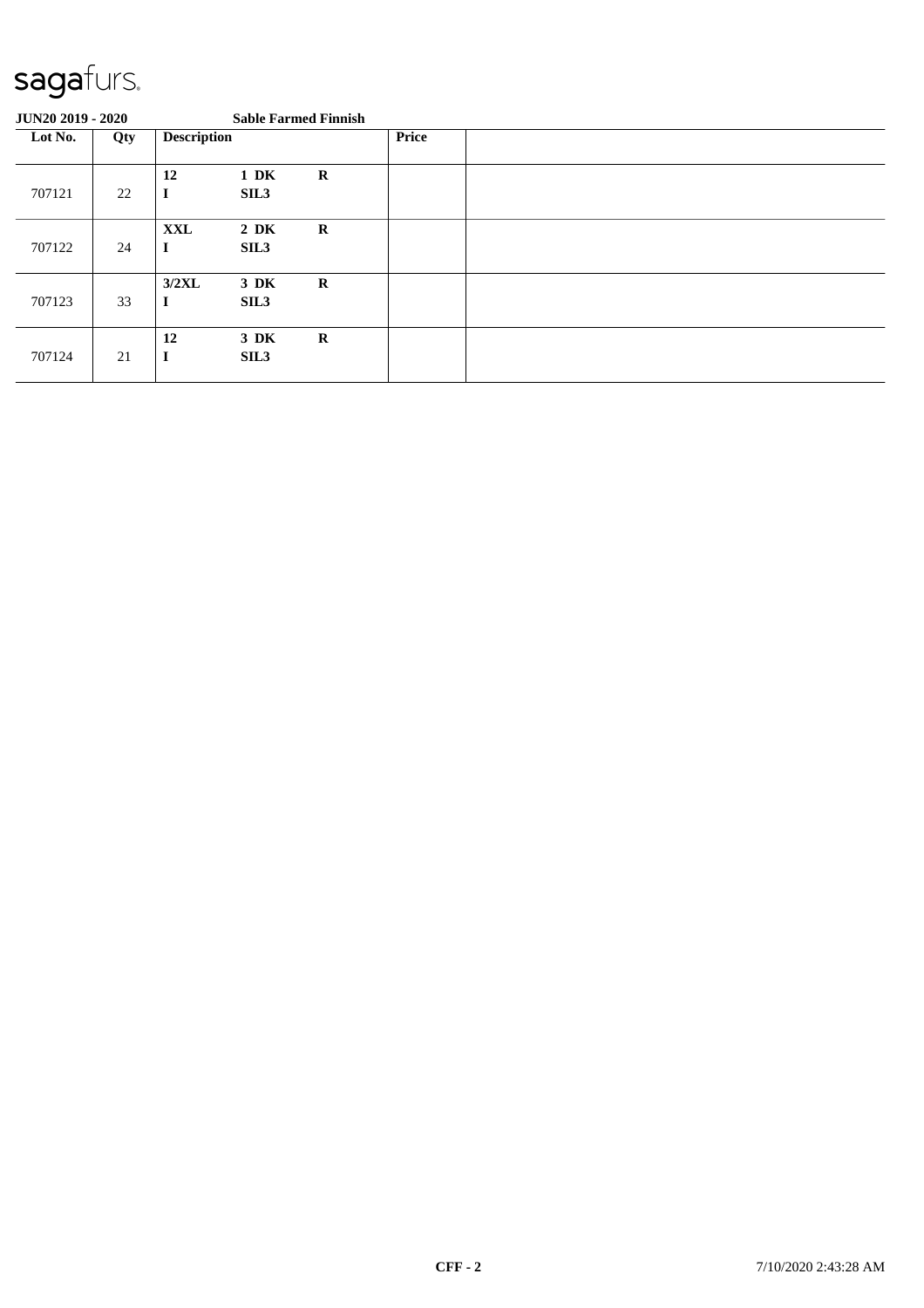| <b>JUN20 2019 - 2020</b>                                                   |                 |                        | <b>Sable Farmed</b> |                |                  |  |
|----------------------------------------------------------------------------|-----------------|------------------------|---------------------|----------------|------------------|--|
| Lot No.                                                                    | Qty             | <b>Description</b>     |                     |                | Price            |  |
| **************                                                             |                 |                        |                     |                |                  |  |
| * 708001                                                                   | 50              | <b>XXL</b><br>$\bf{I}$ | 1 PL                | C1             |                  |  |
| $\ast$                                                                     |                 |                        |                     |                |                  |  |
| $\overline{\ast}$                                                          |                 |                        |                     |                | $\ast$           |  |
| * 708002                                                                   | 50              |                        | 2                   |                | $\ast$           |  |
| $\ast$                                                                     |                 |                        |                     |                | $\ast$           |  |
|                                                                            |                 |                        |                     |                | $\ast$           |  |
| * 708003                                                                   | 50              |                        | 3                   |                | $\ast$           |  |
| $\ast$<br>$*$                                                              |                 |                        |                     |                | $\ast$<br>$\ast$ |  |
| * 708004                                                                   | 50              |                        | $\overline{4}$      |                | $\ast$           |  |
| $*$                                                                        |                 |                        |                     |                | $\ast$           |  |
| $*$                                                                        |                 |                        |                     |                | $\ast$           |  |
| * 708005                                                                   | 50              |                        | $\sqrt{5}$          |                | $\ast$           |  |
| $*$                                                                        |                 |                        |                     |                | $\ast$           |  |
| $\overline{\phantom{0}}$                                                   |                 |                        |                     |                | $\ast$           |  |
| * 708006                                                                   | 35              |                        | 285 Skins           |                | $\ast$           |  |
| * * * * * * * * <mark>* * * * * * *</mark><br>******** <mark>******</mark> |                 |                        |                     |                | *******          |  |
| * 708007                                                                   | 50              | <b>XXL</b><br>$\bf{I}$ | $1$ PL              | C <sub>2</sub> |                  |  |
| $\ast$                                                                     |                 |                        |                     |                |                  |  |
|                                                                            |                 |                        |                     |                | $\ast$           |  |
| * 708008                                                                   | 30              |                        | 80 Skins            |                | ∗                |  |
| * * * * * * * * <mark>* * * * * *</mark> *                                 |                 |                        |                     |                | * * * * * * *    |  |
| * * * * * * * * <mark>* * * * * * *</mark>                                 |                 | <b>XL</b>              | $1\ \mathrm{DK}$    | C2             |                  |  |
| * 708009                                                                   | 50              | $\bf{I}$               |                     |                |                  |  |
| $\ast$<br>$\ddot{x}$                                                       |                 |                        |                     |                |                  |  |
| * 708010                                                                   |                 |                        | 95 Skins            |                | $\ast$<br>∗      |  |
| * * * * * * * * <mark>* * * * * *</mark>                                   | 45              |                        |                     |                | *******          |  |
| * * * * * * * * * * * * * * <mark>*</mark>                                 |                 | <b>XL</b>              | 1 PL                | C1             |                  |  |
| * 708011                                                                   | 50              | $\bf{I}$               |                     |                |                  |  |
| $*$                                                                        |                 |                        |                     |                |                  |  |
| $*$                                                                        |                 |                        |                     |                | $\ast$           |  |
| * 708012                                                                   | 50              |                        | $\overline{c}$      |                | $\ast$           |  |
| $\ast$<br>$\ast$                                                           |                 |                        |                     |                | $\ast$<br>$\ast$ |  |
| * 708013                                                                   | 45              |                        | 145 Skins           |                | $\ast$           |  |
| * * * * * * * * <mark>* * * * * * *</mark>                                 |                 |                        |                     |                | * * * * * * *    |  |
|                                                                            |                 | 12                     | $1\,$ DK            | C1             |                  |  |
| 708014                                                                     | 40              | $\mathbf{I}$           |                     |                |                  |  |
|                                                                            |                 |                        |                     |                |                  |  |
| * * * * * * * * <mark>* * * * * * *</mark>                                 |                 | <b>XXL</b>             | $1\,$ DK            | C <sub>2</sub> |                  |  |
| * 708015                                                                   | 50              | $\mathbf{A}$           |                     |                |                  |  |
| $\ast$<br>$\overline{\mathbf{r}}$                                          |                 |                        |                     |                | $\ast$           |  |
| * 708016                                                                   | 50              |                        | 2                   |                | $\ast$           |  |
| $*$                                                                        |                 |                        |                     |                | $\ast$           |  |
| $\overline{\mathbf{r}$                                                     |                 |                        |                     |                | $\ast$           |  |
| * 708017                                                                   | 35              |                        | 135 Skins           |                | $\ast$           |  |
| * * * * * * * * <mark>* * * * * * *</mark>                                 |                 |                        |                     |                | * * * * * * *    |  |
| * * * * * * * * <mark>*</mark>                                             | $* * * * * * *$ | <b>XXL</b>             | 1 PL                | C1             |                  |  |
| * 708018                                                                   | 50              | $\mathbf{A}$           |                     |                |                  |  |
| $*$<br>$\overline{\ast}$                                                   |                 |                        |                     |                | $\ast$           |  |
| * 708019                                                                   | 50              |                        | 2                   |                | $\ast$           |  |
| $*$                                                                        |                 |                        |                     |                | $\ast$           |  |
| $\overline{\mathbf{r}}$                                                    |                 |                        |                     |                | $\ast$           |  |
| * 708020                                                                   | 50              |                        | 3                   |                | $\ast$           |  |
| $*$                                                                        |                 |                        |                     |                | $\ast$           |  |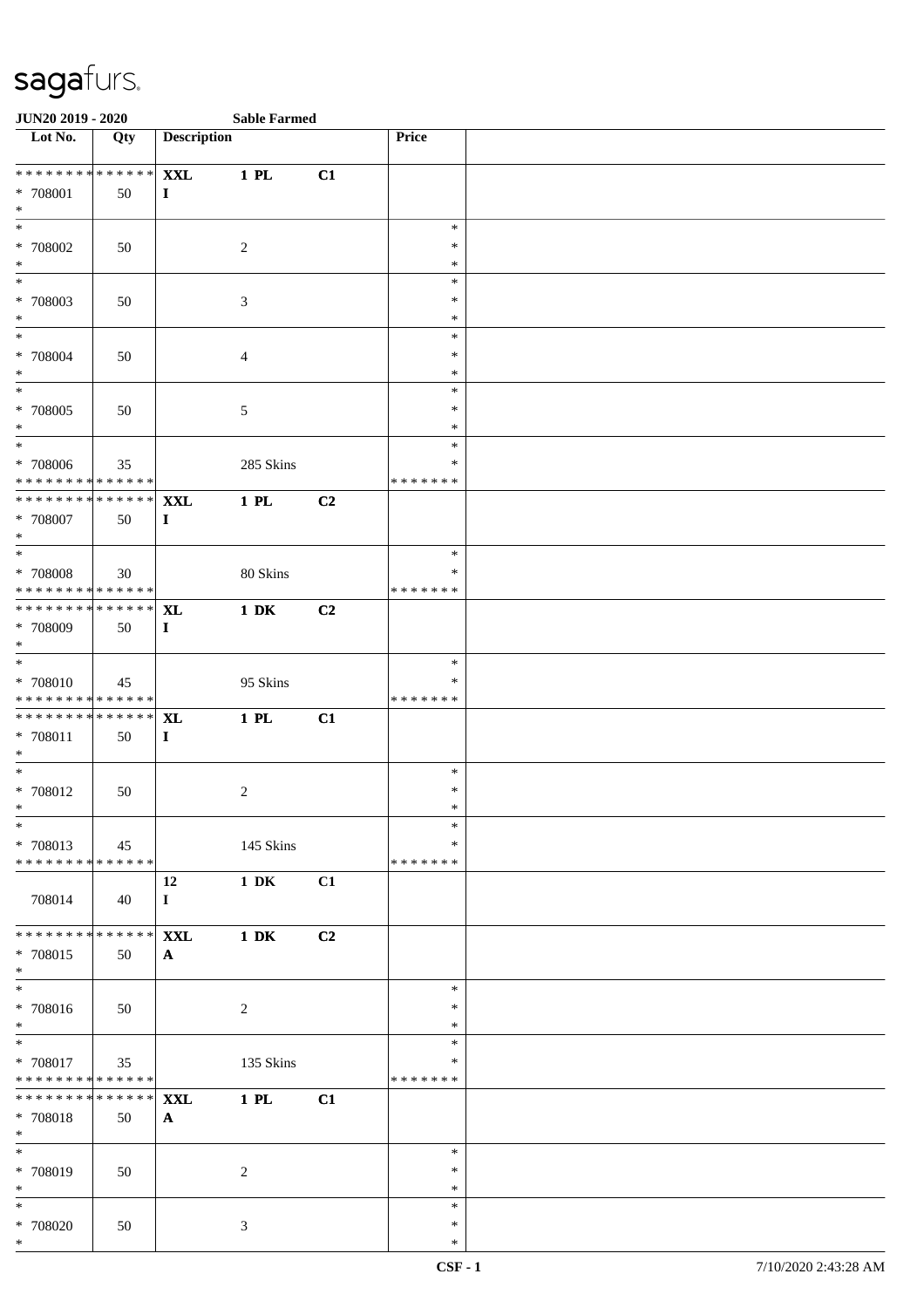| <b>JUN20 2019 - 2020</b>                                     |     |                                | <b>Sable Farmed</b> |    |                                   |  |
|--------------------------------------------------------------|-----|--------------------------------|---------------------|----|-----------------------------------|--|
| Lot No.                                                      | Qty | <b>Description</b>             |                     |    | Price                             |  |
| $\ast$<br>* 708021<br>* * * * * * * * * * * * * *            | 15  | <b>XXL</b><br>$\mathbf{A}$     | 1 PL                | C1 | $\ast$<br>*<br>* * * * * * *      |  |
| 708022                                                       | 35  | $\mathbf{XXL}$<br>$\mathbf{A}$ | 1 PL                | C2 |                                   |  |
| * * * * * * * * * * * * * *<br>* 708023<br>$\ast$            | 50  | $\mathbf{X}$ L<br>$\mathbf{A}$ | $1\,$ DK            | C1 |                                   |  |
| $\overline{\ast}$<br>* 708024<br>* * * * * * * * * * * * * * | 55  |                                | 105 Skins           |    | $\ast$<br>*<br>* * * * * * *      |  |
| * * * * * * * * * * * * * * *<br>* 708025<br>$\ast$          | 50  | <b>XL</b><br>$\mathbf{A}$      | $1$ PL              | C1 |                                   |  |
| $\overline{\phantom{a}^*}$<br>* 708026<br>$\ast$             | 50  |                                | $\overline{c}$      |    | $\ast$<br>$\ast$<br>$\ast$        |  |
| $\ast$<br>* 708027<br>* * * * * * * * * * * * * * *          | 20  |                                | 120 Skins           |    | *<br>*<br>* * * * * * *           |  |
| 708028                                                       | 55  | 12<br>$\mathbf{A}$             | $1\ \mathrm{DK}$    | C1 |                                   |  |
| * * * * * * * * * * * * * *<br>* 708029<br>$\ast$            | 50  | <b>XXL</b><br>B                | $1\,$ DK            | C1 |                                   |  |
| $\ast$<br>$* 708030$<br>$\ast$                               | 50  |                                | $\boldsymbol{2}$    |    | $\ast$<br>$\ast$<br>$\ast$        |  |
| $\ast$<br>$* 708031$<br>$\ast$                               | 50  |                                | 3                   |    | $\ast$<br>$\ast$<br>$\ast$        |  |
| $\ast$<br>* 708032<br>**************                         | 20  |                                | 170 Skins           |    | $\ast$<br>$\ast$<br>* * * * * * * |  |
| * * * * * * * * * * * * * * *<br>* 708033<br>$\ast$          | 50  | <b>XXL</b><br>B                | 1 PL                | C1 |                                   |  |
| $\ast$<br>* 708034<br>$\ast$                                 | 50  |                                | $\overline{c}$      |    | $\ast$<br>∗<br>∗                  |  |
| $\ast$<br>* 708035<br>* * * * * * * * * * * * * *            | 30  |                                | 130 Skins           |    | $\ast$<br>∗<br>* * * * * * *      |  |
| * * * * * * * * * * * * * * *<br>* 708036<br>$*$             | 50  | <b>XL</b><br>B                 | $1$ PL              | C1 |                                   |  |
| $\ast$<br>* 708037<br>* * * * * * * * * * * * * *            | 35  |                                | 85 Skins            |    | $\ast$<br>∗<br>* * * * * * *      |  |
| 708038                                                       | 50  | 12<br>B                        | $1\ \mathrm{DK}$    | C1 |                                   |  |
| * * * * * * * * * * * * * * *<br>* 708039<br>$\ast$          | 50  | <b>XXL</b><br>$\bf{I}$         | $2\,$ DK            | C2 |                                   |  |
| $\ast$<br>* 708040<br>* * * * * * * * * * * * * *            | 50  |                                | 100 Skins           |    | $\ast$<br>∗<br>* * * * * * *      |  |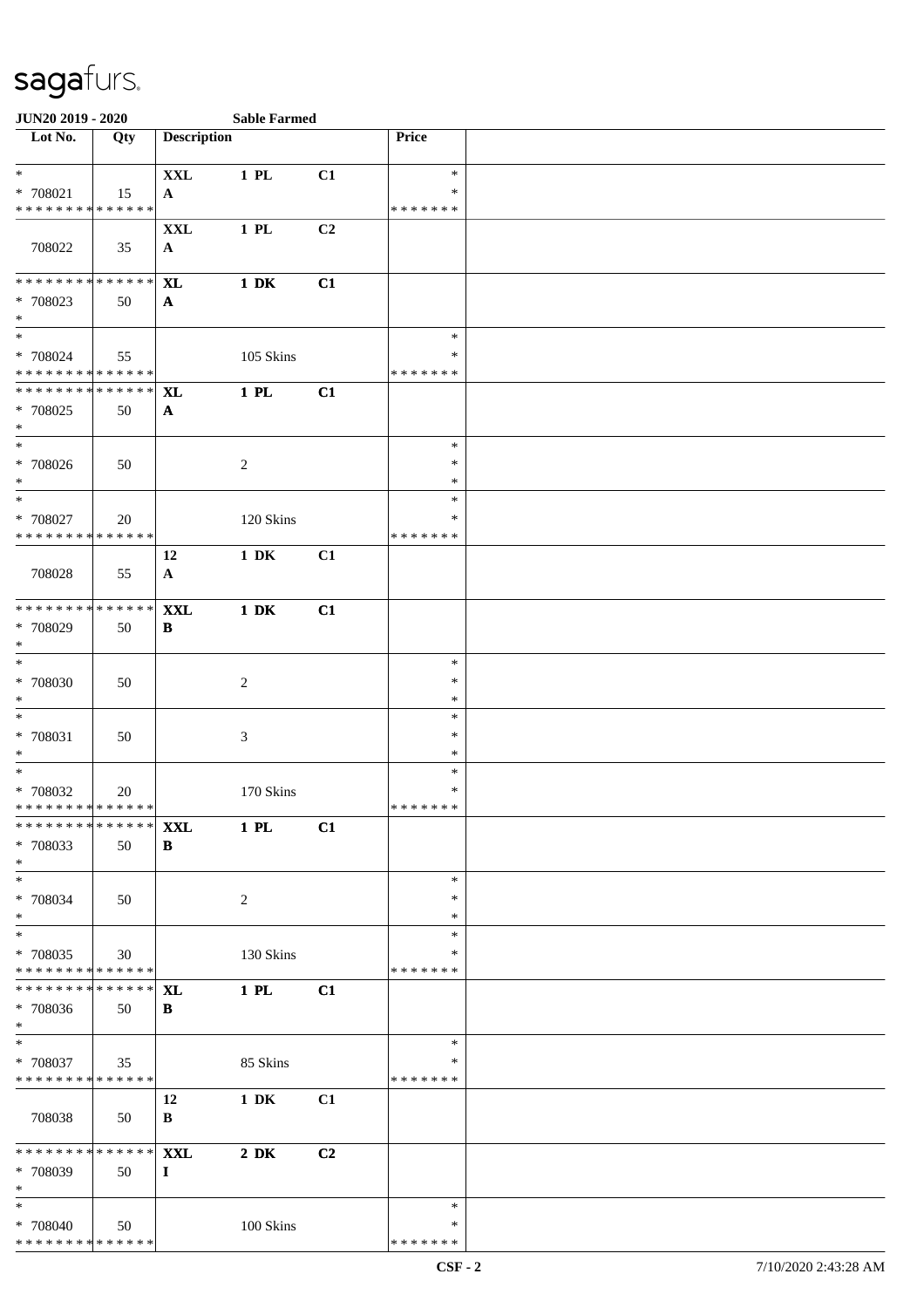| <b>JUN20 2019 - 2020</b>                               |     |                        | <b>Sable Farmed</b> |    |                  |  |
|--------------------------------------------------------|-----|------------------------|---------------------|----|------------------|--|
| Lot No.                                                | Qty | <b>Description</b>     |                     |    | Price            |  |
| * * * * * * * * * * * * * * *                          |     | <b>XXL</b>             | $2$ PL              | C1 |                  |  |
| * 708041                                               | 50  | $\mathbf{I}$           |                     |    |                  |  |
| $\ast$                                                 |     |                        |                     |    |                  |  |
| $\overline{\ast}$                                      |     |                        |                     |    | $\ast$           |  |
| * 708042                                               | 50  |                        | $\overline{c}$      |    | $\ast$           |  |
| $*$                                                    |     |                        |                     |    | $\ast$           |  |
|                                                        |     |                        |                     |    | $\ast$<br>$\ast$ |  |
| * 708043<br>$*$                                        | 50  |                        | 3                   |    | $\ast$           |  |
| $*$                                                    |     |                        |                     |    | $\ast$           |  |
| * 708044                                               | 50  |                        | $\overline{4}$      |    | $\ast$           |  |
| $*$                                                    |     |                        |                     |    | $\ast$           |  |
|                                                        |     |                        |                     |    | $\ast$           |  |
| * 708045                                               | 50  |                        | $\sqrt{5}$          |    | $\ast$           |  |
| $*$<br>$\overline{\phantom{0}}$                        |     |                        |                     |    | $\ast$<br>$\ast$ |  |
| * 708046                                               | 50  |                        | $\sqrt{6}$          |    | $\ast$           |  |
| $\ast$                                                 |     |                        |                     |    | $\ast$           |  |
| $\overline{\ast}$                                      |     |                        |                     |    | $\ast$           |  |
| * 708047                                               | 50  |                        | $\tau$              |    | $\ast$           |  |
| $\ast$                                                 |     |                        |                     |    | $\ast$           |  |
|                                                        |     |                        |                     |    | $\ast$<br>$\ast$ |  |
| * 708048<br>$\ast$                                     | 50  |                        | $\,8\,$             |    | $\ast$           |  |
|                                                        |     |                        |                     |    | $\ast$           |  |
| * 708049                                               | 40  |                        | 440 Skins           |    | $\ast$           |  |
| * * * * * * * * * * * * * *                            |     |                        |                     |    | * * * * * * *    |  |
| * * * * * * * * <mark>* * * * * * *</mark>             |     | <b>XXL</b>             | $2$ PL              | C2 |                  |  |
| * 708050<br>$*$                                        | 50  | $\bf{I}$               |                     |    |                  |  |
|                                                        |     |                        |                     |    | $\ast$           |  |
| * 708051                                               | 15  |                        | 65 Skins            |    | $\ast$           |  |
| * * * * * * * * <mark>* * * * * * *</mark>             |     |                        |                     |    | *******          |  |
|                                                        |     | $\mathbf{XXL}$         | $2$ PL $\,$         | C2 |                  |  |
| 708052                                                 | 20  | $\mathbf I$            |                     |    |                  |  |
|                                                        |     | ************** 12 2 DK |                     | C1 |                  |  |
| * 708053                                               | 50  | $\bf{I}$               |                     |    |                  |  |
| $*$                                                    |     |                        |                     |    |                  |  |
| $\overline{\mathbf{r}}$                                |     |                        |                     |    | $\ast$           |  |
| * 708054<br>$*$                                        | 50  |                        | 2                   |    | $\ast$<br>$\ast$ |  |
| $\ddot{x}$                                             |     |                        |                     |    | $\ast$           |  |
| * 708055                                               | 30  |                        | 130 Skins           |    | ∗                |  |
| * * * * * * * * * * * * * * <mark>*</mark>             |     |                        |                     |    | *******          |  |
| *************** <b>XXL</b>                             |     |                        | $2\,$ DK $\,$       | C2 |                  |  |
| * 708056                                               | 50  | $\mathbf{A}$           |                     |    |                  |  |
| $*$ and $*$<br>$\ddot{x}$                              |     |                        |                     |    | $\ast$           |  |
| * 708057                                               | 50  |                        | 2                   |    | $\ast$           |  |
| $*$                                                    |     |                        |                     |    | $\ast$           |  |
| $*$                                                    |     |                        |                     |    | $\ast$           |  |
| * 708058                                               | 50  |                        | 3                   |    | $\ast$           |  |
| $*$                                                    |     |                        |                     |    | $\ast$           |  |
|                                                        |     |                        |                     |    | $\ast$<br>$\ast$ |  |
| * 708059<br>* * * * * * * * <mark>* * * * * * *</mark> | 45  |                        | 195 Skins           |    | *******          |  |
| ******** <sup>*</sup> ****** <mark>XXL</mark>          |     |                        | $2$ PL              | C1 |                  |  |
| * 708060                                               | 50  | ${\bf A}$              |                     |    |                  |  |
| $\ast$                                                 |     |                        |                     |    |                  |  |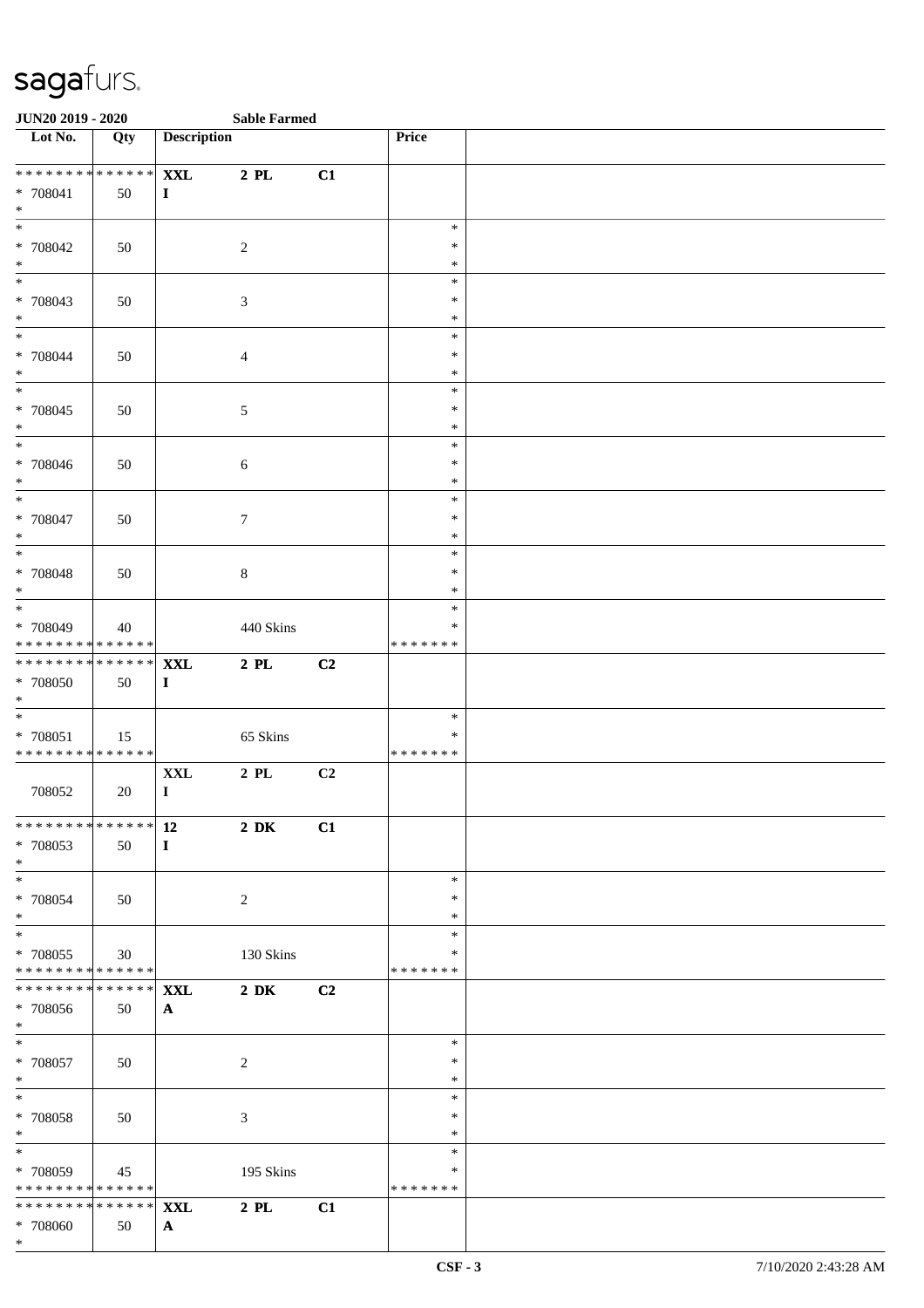| <b>JUN20 2019 - 2020</b>                                            |                     |                            | <b>Sable Farmed</b> |    |                                   |  |
|---------------------------------------------------------------------|---------------------|----------------------------|---------------------|----|-----------------------------------|--|
| Lot No.                                                             | Qty                 | <b>Description</b>         |                     |    | Price                             |  |
| $*$<br>* 708061<br>$\ast$                                           | 50                  | <b>XXL</b><br>$\mathbf{A}$ | 2 PL                | C1 | $\ast$<br>∗<br>$\ast$             |  |
| $\overline{\ast}$<br>* 708062<br>* * * * * * * * * * * * * *        | 40                  |                            | 140 Skins           |    | $\ast$<br>∗<br>* * * * * * *      |  |
| * * * * * * * * * * * * * * *<br>* 708063<br>$*$                    | 50                  | <b>XXL</b><br>$\mathbf{A}$ | $2$ PL              | C2 |                                   |  |
| $*$<br>* 708064<br>* * * * * * * * * * * * * *                      | 25                  |                            | 75 Skins            |    | $\ast$<br>$\ast$<br>* * * * * * * |  |
| * * * * * * * * * * * * * * *<br>* 708065<br>$\ast$                 | 50                  | <b>XL</b><br>$\mathbf{A}$  | $2\,$ DK            | C1 |                                   |  |
| $\ast$<br>* 708066<br>$*$                                           | 50                  |                            | 2                   |    | $\ast$<br>$\ast$<br>$\ast$        |  |
| $\ast$<br>* 708067<br>$\ast$                                        | 50                  |                            | 3                   |    | $\ast$<br>$\ast$<br>$\ast$        |  |
| $\ast$<br>* 708068<br>$\ast$                                        | 50                  |                            | 4                   |    | $\ast$<br>$\ast$<br>$\ast$        |  |
| $*$<br>* 708069<br>$\ast$                                           | 50                  |                            | 5                   |    | $\ast$<br>$\ast$<br>*             |  |
| $\overline{\phantom{0}}$<br>* 708070<br>* * * * * * * * * * * * * * | 40                  |                            | 290 Skins           |    | $\ast$<br>∗<br>* * * * * * *      |  |
| 708071                                                              | 50                  | <b>XL</b><br>$\mathbf{A}$  | $2\,$ DK            | C2 |                                   |  |
| * * * * * * * * * * * * * * *<br>* 708072<br>$*$                    | 50                  | <b>XL</b><br>$\mathbf{A}$  | $2$ PL              | C1 |                                   |  |
| $\ast$<br>* 708073<br>$*$                                           | 50                  |                            | $\overline{c}$      |    | $\ast$<br>∗<br>$\ast$             |  |
| $*$<br>* 708074<br>* * * * * * * * * * * * * * *                    | 20                  |                            | 120 Skins           |    | $\ast$<br>*<br>* * * * * * *      |  |
| * * * * * * * *<br>* 708075<br>$*$                                  | $ ***** $ 12<br>50  | $\mathbf{A}$               | $2\ \mathrm{DK}$    | C1 |                                   |  |
| $*$<br>$* 708076$<br>$*$                                            | 50                  |                            | 2                   |    | $\ast$<br>∗<br>$\ast$             |  |
| $*$<br>$* 708077$<br>* * * * * * * * * * * * * * *                  | 25                  |                            | 125 Skins           |    | $\ast$<br>$\ast$<br>* * * * * * * |  |
| * * * * * * * *<br>* 708078<br>$*$                                  | * * * * * * *<br>50 | <b>XXL</b><br>$\, {\bf B}$ | $2\,$ DK            | C1 |                                   |  |
| $\ast$<br>* 708079<br>$*$                                           | 50                  |                            | 2                   |    | $\ast$<br>∗<br>∗                  |  |
| $\ast$<br>* 708080<br>* * * * * * * * * * * * * *                   | 25                  |                            | 125 Skins           |    | $\ast$<br>∗<br>* * * * * * *      |  |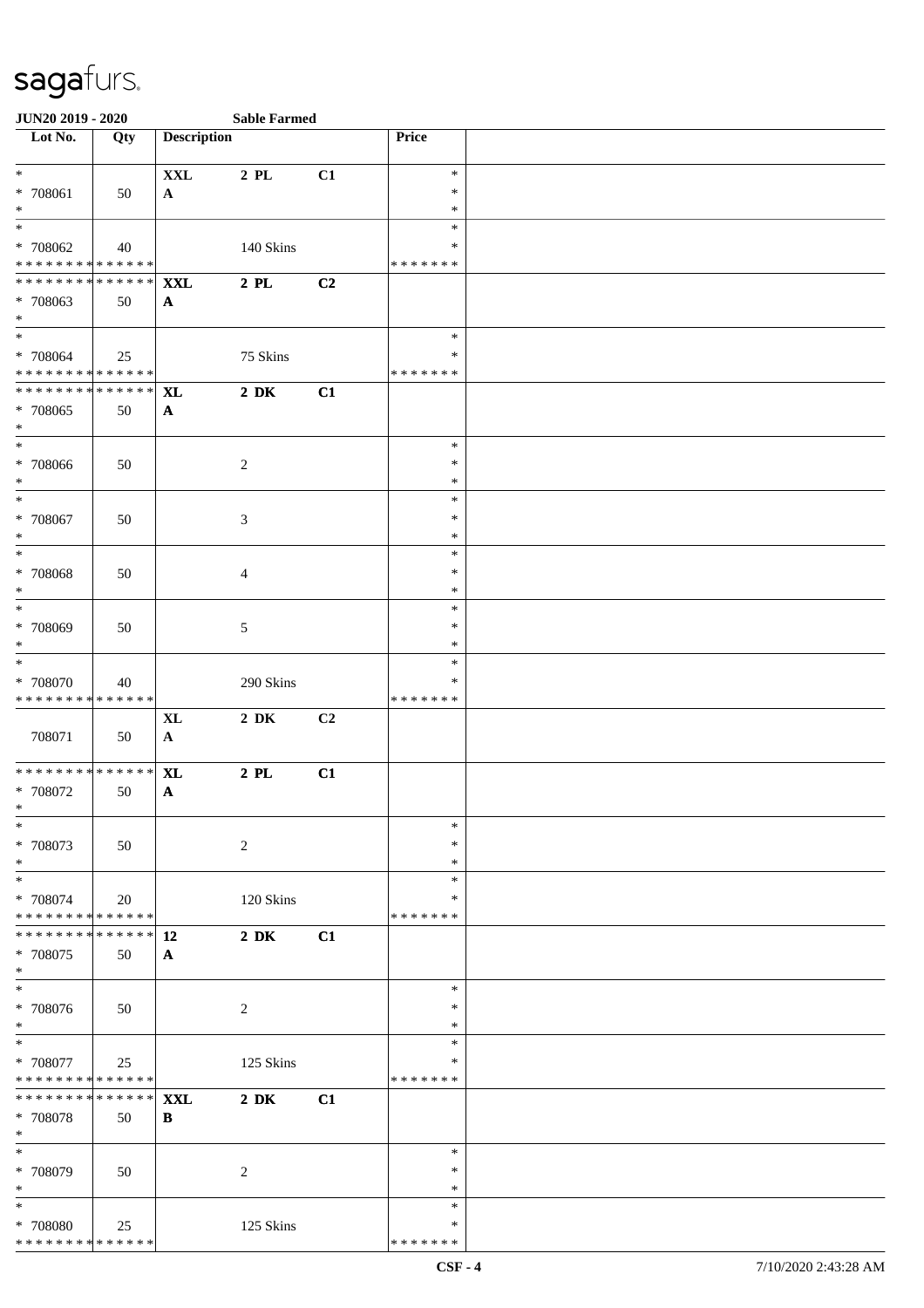| <b>JUN20 2019 - 2020</b>                                              |                       |                                | <b>Sable Farmed</b> |    |                                   |  |
|-----------------------------------------------------------------------|-----------------------|--------------------------------|---------------------|----|-----------------------------------|--|
| Lot No.                                                               | Qty                   | <b>Description</b>             |                     |    | Price                             |  |
| 708081                                                                | 60                    | $\mathbf{XXL}$<br>$\, {\bf B}$ | $2$ PL $\,$         | C1 |                                   |  |
| * * * * * * * * * * * * * *<br>* 708082<br>$\ast$                     | 50                    | <b>XL</b><br>B                 | $2\,$ DK            | C1 |                                   |  |
| $\overline{\phantom{a}^*}$<br>* 708083<br>* * * * * * * * * * * * * * | 45                    |                                | 95 Skins            |    | $\ast$<br>$\ast$<br>* * * * * * * |  |
| **************<br>* 708084<br>$\ast$                                  | 50                    | <b>XXL</b><br>$\mathbf I$      | $3\,$ DK            | C1 |                                   |  |
| $\overline{\phantom{a}^*}$<br>* 708085<br>$\ast$                      | 50                    |                                | $\sqrt{2}$          |    | $\ast$<br>$\ast$<br>$\ast$        |  |
| $\overline{\phantom{1}}$<br>$* 708086$<br>$\ast$                      | 50                    |                                | $\sqrt{3}$          |    | $\ast$<br>$\ast$<br>$\ast$        |  |
| $\ast$<br>$* 708087$<br>$\ast$                                        | 50                    |                                | $\overline{4}$      |    | $\ast$<br>$\ast$<br>$\ast$        |  |
| $\ast$<br>* 708088<br>$\ast$                                          | 50                    |                                | $\sqrt{5}$          |    | $\ast$<br>$\ast$<br>$\ast$        |  |
| $\ast$<br>* 708089<br>$\ast$                                          | 50                    |                                | $\sqrt{6}$          |    | $\ast$<br>$\ast$<br>$\ast$        |  |
| $\ast$<br>$*708090$<br>$\ast$                                         | 50                    |                                | $\tau$              |    | $\ast$<br>$\ast$<br>$\ast$        |  |
| $\ast$<br>* 708091<br>$\ast$                                          | 50                    |                                | $\,8\,$             |    | $\ast$<br>$\ast$<br>$\ast$        |  |
| $\ast$<br>* 708092<br>* * * * * * * * * * * * * *                     | 35                    |                                | 435 Skins           |    | $\ast$<br>$\ast$<br>* * * * * * * |  |
| *************** XXL<br>* 708093<br>$*$                                | 50                    | $\mathbf{I}$                   | $3\,$ DK            | C2 |                                   |  |
| $\ast$<br>* 708094<br>$\ast$                                          | 50                    |                                | $\overline{c}$      |    | $\ast$<br>∗<br>∗                  |  |
| $\ast$<br>* 708095<br>* * * * * * * * * * * * * *                     | 25                    |                                | 125 Skins           |    | $\ast$<br>∗<br>* * * * * * *      |  |
| 708096                                                                | 35                    | <b>XXL</b><br>$\mathbf{I}$     | $3$ PL $\,$         | C2 |                                   |  |
| 708097                                                                | 20                    | 12<br>$\bf{I}$                 | $3\,$ DK            | C1 |                                   |  |
| ********<br>* 708098<br>$\ast$                                        | $* * * * * * *$<br>50 | <b>XXL</b><br>$\mathbf{A}$     | $3\,$ DK            | C1 |                                   |  |
| $\overline{\ast}$<br>* 708099<br>$\ast$                               | 50                    |                                | $\overline{c}$      |    | $\ast$<br>∗<br>$\ast$             |  |
| $\ast$<br>$* 708100$<br>$\ast$                                        | 50                    |                                | $\mathfrak{Z}$      |    | $\ast$<br>$\ast$<br>$\ast$        |  |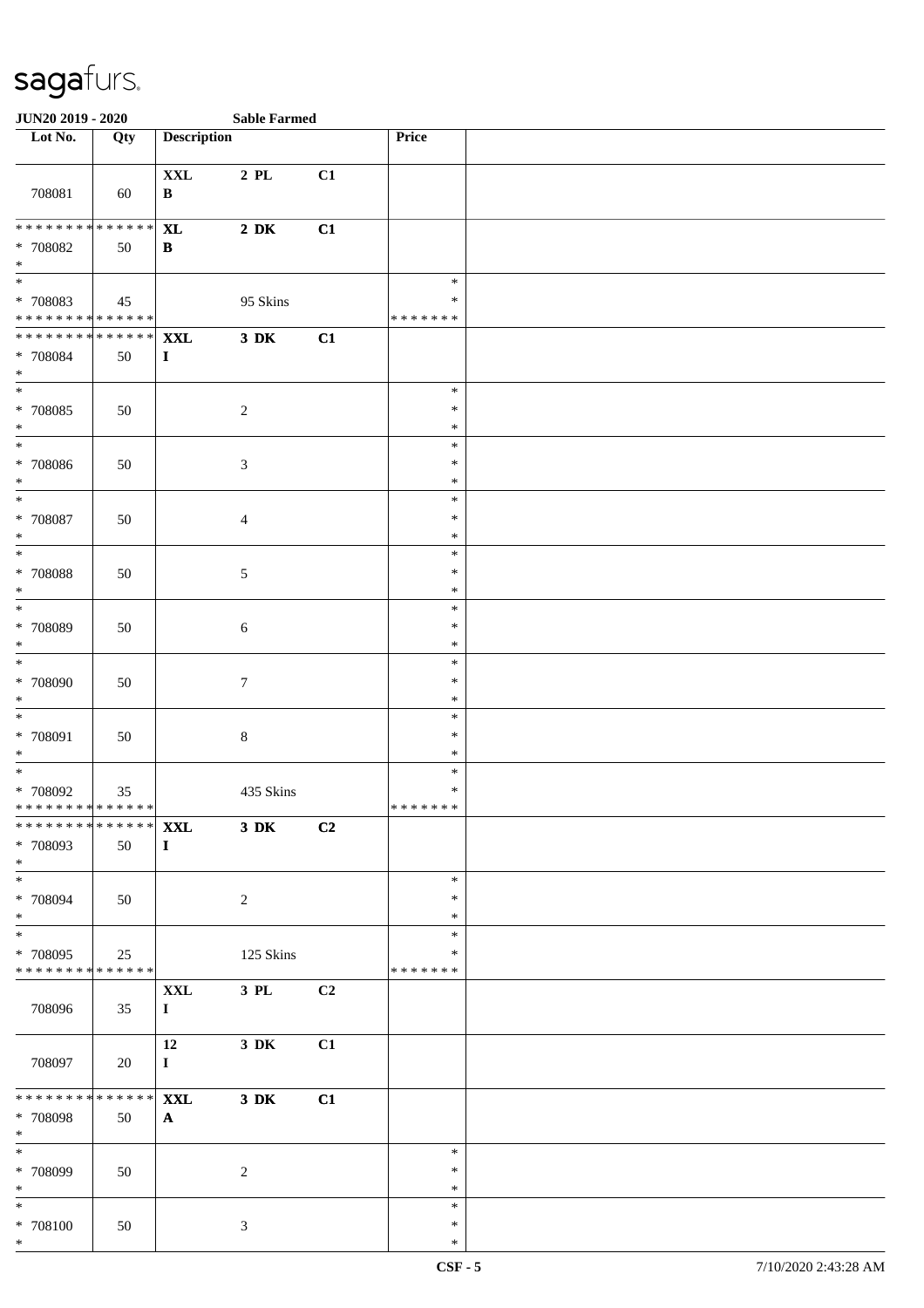| <b>JUN20 2019 - 2020</b>                                                   |     |                    | <b>Sable Farmed</b> |    |                  |  |
|----------------------------------------------------------------------------|-----|--------------------|---------------------|----|------------------|--|
| $\overline{\phantom{1}}$ Lot No.                                           | Qty | <b>Description</b> |                     |    | Price            |  |
| $*$                                                                        |     | $\mathbf{XXL}$     | 3 DK                | C1 | $\ast$           |  |
| * 708101                                                                   | 50  | $\mathbf{A}$       |                     |    | $\ast$           |  |
| $*$                                                                        |     |                    |                     |    | $\ast$<br>$\ast$ |  |
| * 708102                                                                   | 50  |                    | 250 Skins           |    | $\ast$           |  |
| * * * * * * * * * * * * * *                                                |     |                    |                     |    | * * * * * * *    |  |
| ******** <mark>******</mark>                                               |     | <b>XXL</b>         | $3\,$ DK            | C1 |                  |  |
| * 708103<br>$*$                                                            | 50  | $\mathbf{A}$       |                     |    |                  |  |
| $*$                                                                        |     |                    |                     |    | $\ast$           |  |
| * 708104                                                                   | 50  |                    | $\overline{2}$      |    | $\ast$           |  |
| $\ast$                                                                     |     |                    |                     |    | $\ast$           |  |
| $*$<br>* 708105                                                            |     |                    |                     |    | $\ast$<br>$\ast$ |  |
| $*$                                                                        | 50  |                    | $\mathfrak{Z}$      |    | $\ast$           |  |
|                                                                            |     |                    |                     |    | $\ast$           |  |
| * 708106                                                                   | 50  |                    | $\overline{4}$      |    | $\ast$           |  |
| $*$<br>$*$                                                                 |     |                    |                     |    | $\ast$<br>$\ast$ |  |
| * 708107                                                                   | 50  |                    | 5                   |    | $\ast$           |  |
| $*$                                                                        |     |                    |                     |    | $\ast$           |  |
| $\overline{\phantom{0}}$                                                   |     |                    |                     |    | $\ast$           |  |
| * 708108<br>$\ast$                                                         | 50  |                    | $\sqrt{6}$          |    | $\ast$<br>$\ast$ |  |
|                                                                            |     |                    |                     |    | $\ast$           |  |
| * 708109                                                                   | 50  |                    | $\tau$              |    | $\ast$           |  |
| $*$                                                                        |     |                    |                     |    | $\ast$           |  |
| $\overline{\ast}$<br>* 708110                                              | 50  |                    | $\,8\,$             |    | $\ast$<br>$\ast$ |  |
| $*$                                                                        |     |                    |                     |    | $\ast$           |  |
| $*$                                                                        |     |                    |                     |    | $\ast$           |  |
| * 708111                                                                   | 40  |                    | 440 Skins           |    | $\ast$           |  |
| * * * * * * * * <mark>* * * * * * *</mark><br>******** <mark>******</mark> |     | <b>XXL</b>         | $3\,$ DK            | C2 | * * * * * * *    |  |
| $* 708112$                                                                 | 50  | $\mathbf{A}$       |                     |    |                  |  |
| $\ast$                                                                     |     |                    |                     |    |                  |  |
| $\ast$                                                                     |     |                    |                     |    | $\ast$<br>$\ast$ |  |
| * 708113<br>$*$                                                            | 50  |                    | 2                   |    | $\ast$           |  |
| $*$                                                                        |     |                    |                     |    | $\ast$           |  |
| * 708114                                                                   | 50  |                    | 3                   |    | $\ast$           |  |
| $\ast$                                                                     |     |                    |                     |    | $\ast$<br>$\ast$ |  |
| * 708115                                                                   | 45  |                    | 195 Skins           |    | ∗                |  |
| * * * * * * * * * * * * * *                                                |     |                    |                     |    | * * * * * * *    |  |
| ******** <mark>******</mark>                                               |     | <b>XXL</b>         | 3 PL                | C1 |                  |  |
| * 708116<br>$*$                                                            | 50  | $\mathbf{A}$       |                     |    |                  |  |
| $*$                                                                        |     |                    |                     |    | $\ast$           |  |
| * 708117                                                                   | 50  |                    | 2                   |    | $\ast$           |  |
| $\ast$<br>$\overline{\phantom{0}}$                                         |     |                    |                     |    | $\ast$           |  |
| * 708118                                                                   |     |                    | 150 Skins           |    | $\ast$<br>∗      |  |
| * * * * * * * * * * * * * * *                                              | 50  |                    |                     |    | * * * * * * *    |  |
| ******** <mark>******</mark>                                               |     | <b>XXL</b>         | 3 PL                | C2 |                  |  |
| * 708119                                                                   | 50  | $\mathbf{A}$       |                     |    |                  |  |
| $*$<br>$*$                                                                 |     |                    |                     |    | $\ast$           |  |
| * 708120                                                                   | 35  |                    | 85 Skins            |    | ∗                |  |
| * * * * * * * * * * * * * * *                                              |     |                    |                     |    | * * * * * * *    |  |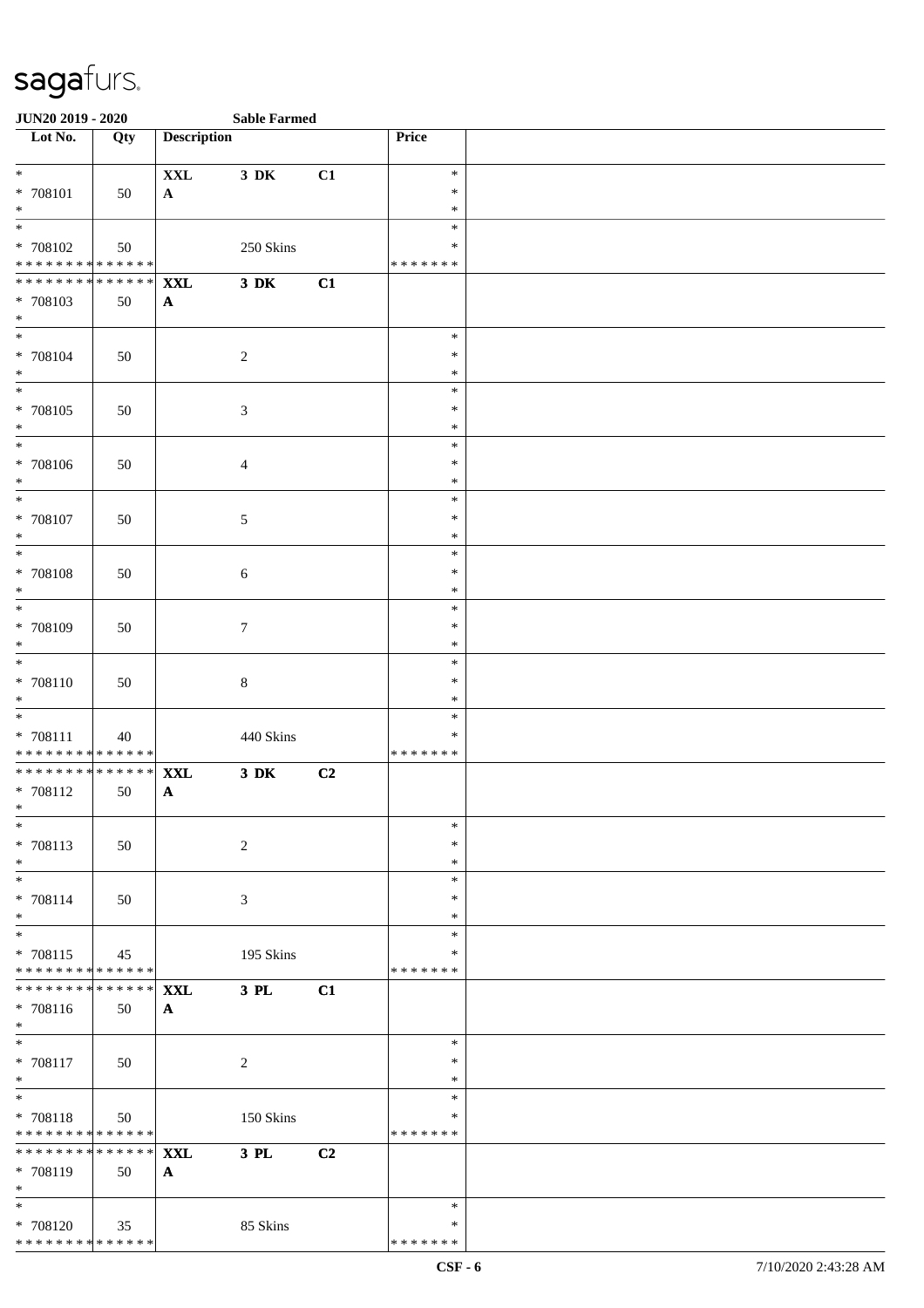| JUN20 2019 - 2020                        |     |                    | <b>Sable Farmed</b> |    |                  |  |
|------------------------------------------|-----|--------------------|---------------------|----|------------------|--|
| Lot No.                                  | Qty | <b>Description</b> |                     |    | Price            |  |
| ******** <mark>******</mark>             |     |                    |                     |    |                  |  |
| $* 708121$                               |     | <b>XL</b>          | $3\,$ DK            | C1 |                  |  |
| $\ast$                                   | 50  | $\mathbf{A}$       |                     |    |                  |  |
| $\overline{\phantom{0}}$                 |     |                    |                     |    | $\ast$           |  |
| * 708122                                 | 50  |                    | $\overline{c}$      |    | ∗                |  |
| $\ast$                                   |     |                    |                     |    | $\ast$           |  |
| $\overline{\phantom{0}}$                 |     |                    |                     |    | $\ast$           |  |
| * 708123                                 | 50  |                    | 3                   |    | $\ast$           |  |
| $*$                                      |     |                    |                     |    | $\ast$           |  |
| $\overline{\phantom{0}}$                 |     |                    |                     |    | $\ast$           |  |
| * 708124                                 | 20  |                    | 170 Skins           |    | ∗                |  |
| * * * * * * * * * * * * * *              |     |                    |                     |    | * * * * * * *    |  |
| * * * * * * * * * * * * * *              |     | <b>XL</b>          | $3$ DK              | C2 |                  |  |
| * 708125                                 | 50  | $\mathbf{A}$       |                     |    |                  |  |
| $*$<br>$\ast$                            |     |                    |                     |    |                  |  |
|                                          |     |                    |                     |    | $\ast$<br>$\ast$ |  |
| * 708126<br>******** <mark>******</mark> | 45  |                    | 95 Skins            |    | * * * * * * *    |  |
| * * * * * * * * * * * * * *              |     | <b>XL</b>          | 3 PL                | C1 |                  |  |
| * 708127                                 | 50  | $\mathbf{A}$       |                     |    |                  |  |
| $\ast$                                   |     |                    |                     |    |                  |  |
| $*$                                      |     |                    |                     |    | $\ast$           |  |
| * 708128                                 | 40  |                    | 90 Skins            |    | ∗                |  |
| * * * * * * * * * * * * * *              |     |                    |                     |    | * * * * * * *    |  |
|                                          |     | XL                 | 3 PL                | C2 |                  |  |
| 708129                                   | 40  | $\mathbf{A}$       |                     |    |                  |  |
|                                          |     |                    |                     |    |                  |  |
|                                          |     | 12                 | $3\,$ DK            | C1 |                  |  |
| 708130                                   | 60  | $\mathbf{A}$       |                     |    |                  |  |
|                                          |     |                    |                     |    |                  |  |
|                                          |     | 12                 | $3\,$ DK            | C2 |                  |  |
| 708131                                   | 50  | $\mathbf{A}$       |                     |    |                  |  |
| * * * * * * * * * * * * * *              |     | <b>XXL</b>         | $3\,$ DK            | C1 |                  |  |
| * 708132                                 | 50  | B                  |                     |    |                  |  |
| $*$                                      |     |                    |                     |    |                  |  |
| $\ast$                                   |     |                    |                     |    | $\ast$           |  |
| * 708133                                 | 50  |                    | 100 Skins           |    | ∗                |  |
| * * * * * * * * * * * * * *              |     |                    |                     |    | * * * * * * *    |  |
| * * * * * * * * * * * * * * *            |     | <b>XXL</b>         | $3\,$ DK            | C2 |                  |  |
| * 708134                                 | 50  | B                  |                     |    |                  |  |
| $*$                                      |     |                    |                     |    |                  |  |
| $\ast$<br>* 708135                       |     |                    |                     |    | $\ast$<br>∗      |  |
| * * * * * * * * * * * * * *              | 25  |                    | 75 Skins            |    | * * * * * * *    |  |
| * * * * * * * * * * * * * * *            |     | <b>XXL</b>         | 3 PL                | C1 |                  |  |
| * 708136                                 | 50  | B                  |                     |    |                  |  |
| $*$                                      |     |                    |                     |    |                  |  |
| $*$                                      |     |                    |                     |    | $\ast$           |  |
| * 708137                                 | 30  |                    | 80 Skins            |    | ∗                |  |
| * * * * * * * * * * * * * *              |     |                    |                     |    | * * * * * * *    |  |
| * * * * * * * * * * * * * * *            |     | XL                 | 3 DK                | C2 |                  |  |
| * 708138                                 | 50  | B                  |                     |    |                  |  |
| $\ast$                                   |     |                    |                     |    |                  |  |
| $\ast$                                   |     |                    |                     |    | $\ast$           |  |
| * 708139                                 | 40  |                    | 90 Skins            |    | ∗                |  |
| * * * * * * * * * * * * * *              |     |                    |                     |    | * * * * * * *    |  |
|                                          |     | 12                 | 3 DK                | C1 |                  |  |
| 708140                                   | 50  | B                  |                     |    |                  |  |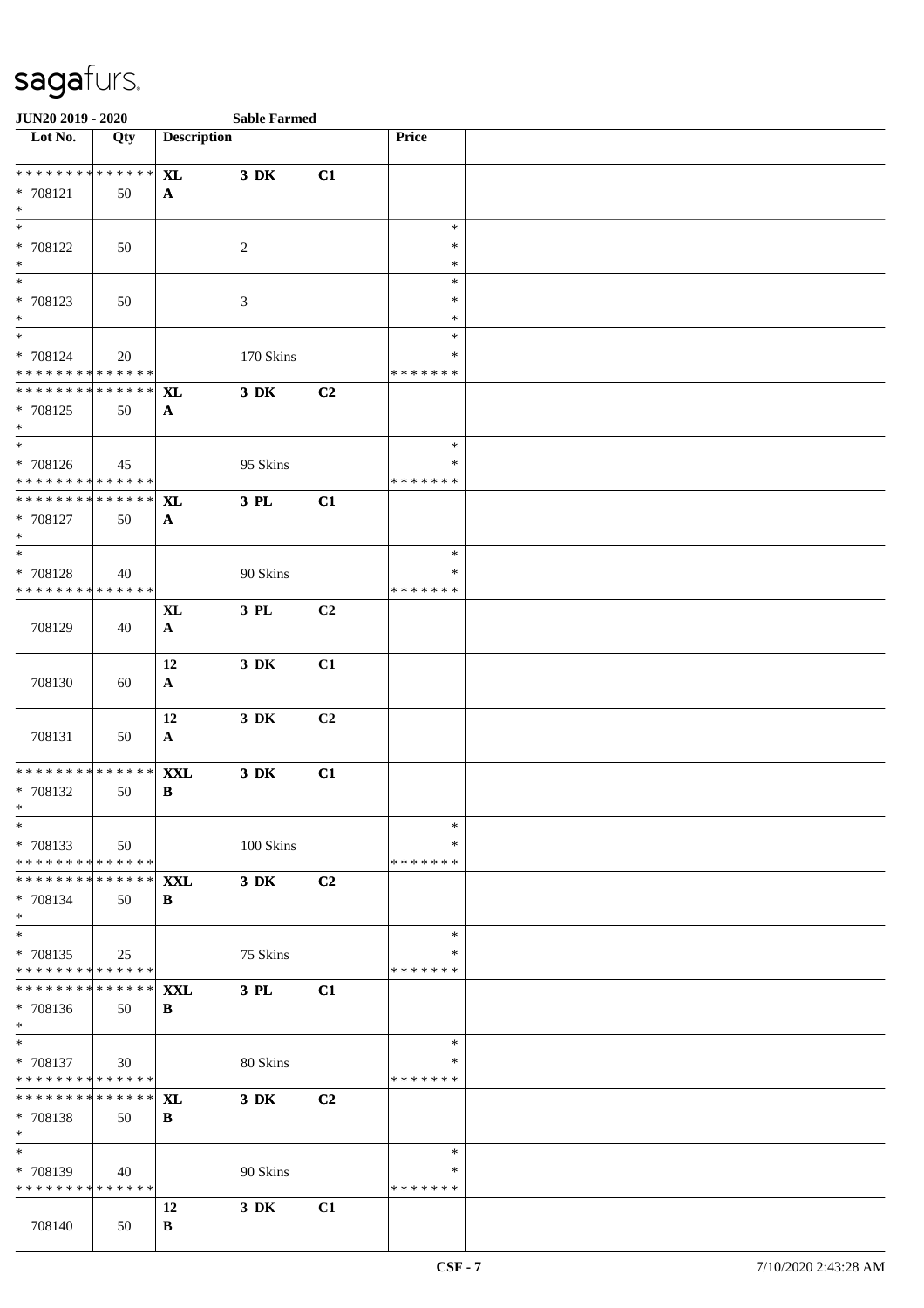| <b>JUN20 2019 - 2020</b>                  |             |                       | <b>Sable Farmed</b> |    |                    |  |
|-------------------------------------------|-------------|-----------------------|---------------------|----|--------------------|--|
| Lot No.                                   | Qty         | <b>Description</b>    |                     |    | Price              |  |
| ******** <mark>******</mark>              |             | <b>XXL</b>            | <b>4 DK</b>         | C1 |                    |  |
| * 708141                                  | 50          | $\bf{I}$              |                     |    |                    |  |
| $*$                                       |             |                       |                     |    |                    |  |
|                                           |             |                       |                     |    | $\ast$             |  |
| * 708142                                  | 40          |                       | 90 Skins            |    | ∗                  |  |
| * * * * * * * * * * * * * * *             |             |                       |                     |    | * * * * * * *      |  |
| ******** <mark>******</mark>              |             | <b>XXL</b>            | <b>4 DK</b>         | C2 |                    |  |
| * 708143<br>$*$                           | 50          | $\bf{I}$              |                     |    |                    |  |
| $*$                                       |             |                       |                     |    | $\ast$             |  |
| * 708144                                  | 50          |                       | 2                   |    | $\ast$             |  |
| $*$                                       |             |                       |                     |    | $\ast$             |  |
|                                           |             |                       |                     |    | $\ast$             |  |
| * 708145                                  | 50          |                       | $\mathfrak{Z}$      |    | $\ast$             |  |
| $*$<br>$*$                                |             |                       |                     |    | $\ast$<br>$\ast$   |  |
| * 708146                                  | 50          |                       | 4                   |    | $\ast$             |  |
| $*$                                       |             |                       |                     |    | $\ast$             |  |
| $*$                                       |             |                       |                     |    | $\ast$             |  |
| $* 708147$                                | 50          |                       | 5                   |    | $\ast$             |  |
| $\ast$                                    |             |                       |                     |    | $\ast$             |  |
|                                           |             |                       |                     |    | $\ast$             |  |
| * 708148<br>******** <mark>******</mark>  | 15          |                       | 265 Skins           |    | ∗<br>* * * * * * * |  |
| * * * * * * * * * * * * * * *             |             | <b>XXL</b>            | <b>4 DK</b>         | C2 |                    |  |
| * 708149                                  | 50          | $\mathbf I$           |                     |    |                    |  |
| $*$                                       |             |                       |                     |    |                    |  |
|                                           |             |                       |                     |    | $\ast$             |  |
| * 708150                                  | 29          |                       | 79 Skins            |    | ∗                  |  |
| * * * * * * * * * * * * * *               |             |                       |                     |    | * * * * * * *      |  |
| * * * * * * * * * * * * * * *<br>* 708151 | 50          | <b>XL</b><br>$\bf{I}$ | <b>4 DK</b>         | C2 |                    |  |
| $*$                                       |             |                       |                     |    |                    |  |
| $*$                                       |             |                       |                     |    | $\ast$             |  |
| * 708152                                  | 45          |                       | 95 Skins            |    | $\ast$             |  |
| * * * * * * * * * * * * * * *             |             |                       |                     |    | * * * * * * *      |  |
| ******** <mark>******</mark>              |             | <b>XXL</b>            | <b>4 DK</b>         | C1 |                    |  |
| * 708153                                  | 50          | $\mathbf{A}$          |                     |    |                    |  |
| $*$<br>$*$                                |             |                       |                     |    | $\ast$             |  |
| * 708154                                  | 40          |                       | 90 Skins            |    | ∗                  |  |
| * * * * * * * * * * * * * * *             |             |                       |                     |    | * * * * * * *      |  |
| * * * * * * * * * * * * * * *             |             | <b>XXL</b>            | <b>4 DK</b>         | C2 |                    |  |
| * 708155                                  | 50          | $\mathbf{A}$          |                     |    |                    |  |
| $*$<br>$\overline{\phantom{0}}$           |             |                       |                     |    | $\ast$             |  |
| * 708156                                  | 50          |                       | 2                   |    | ∗                  |  |
| $*$                                       |             |                       |                     |    | $\ast$             |  |
| $*$                                       |             |                       |                     |    | $\ast$             |  |
| * 708157                                  | 20          |                       | 120 Skins           |    | ∗                  |  |
| * * * * * * * * * * * * * * *             |             |                       |                     |    | *******            |  |
|                                           |             | <b>XXL</b>            | 4 PL                | C1 |                    |  |
| 708158                                    | 35          | $\mathbf{A}$          |                     |    |                    |  |
|                                           |             | $\mathbf{XXL}$        | 4 PL                | C1 |                    |  |
| 708159                                    | 50          | $\mathbf{A}$          |                     |    |                    |  |
|                                           |             |                       |                     |    |                    |  |
| * * * * * * * *                           | * * * * * * | <b>XL</b>             | <b>4 DK</b>         | C1 |                    |  |
| * 708160                                  | 50          | $\mathbf{A}$          |                     |    |                    |  |
| $*$                                       |             |                       |                     |    |                    |  |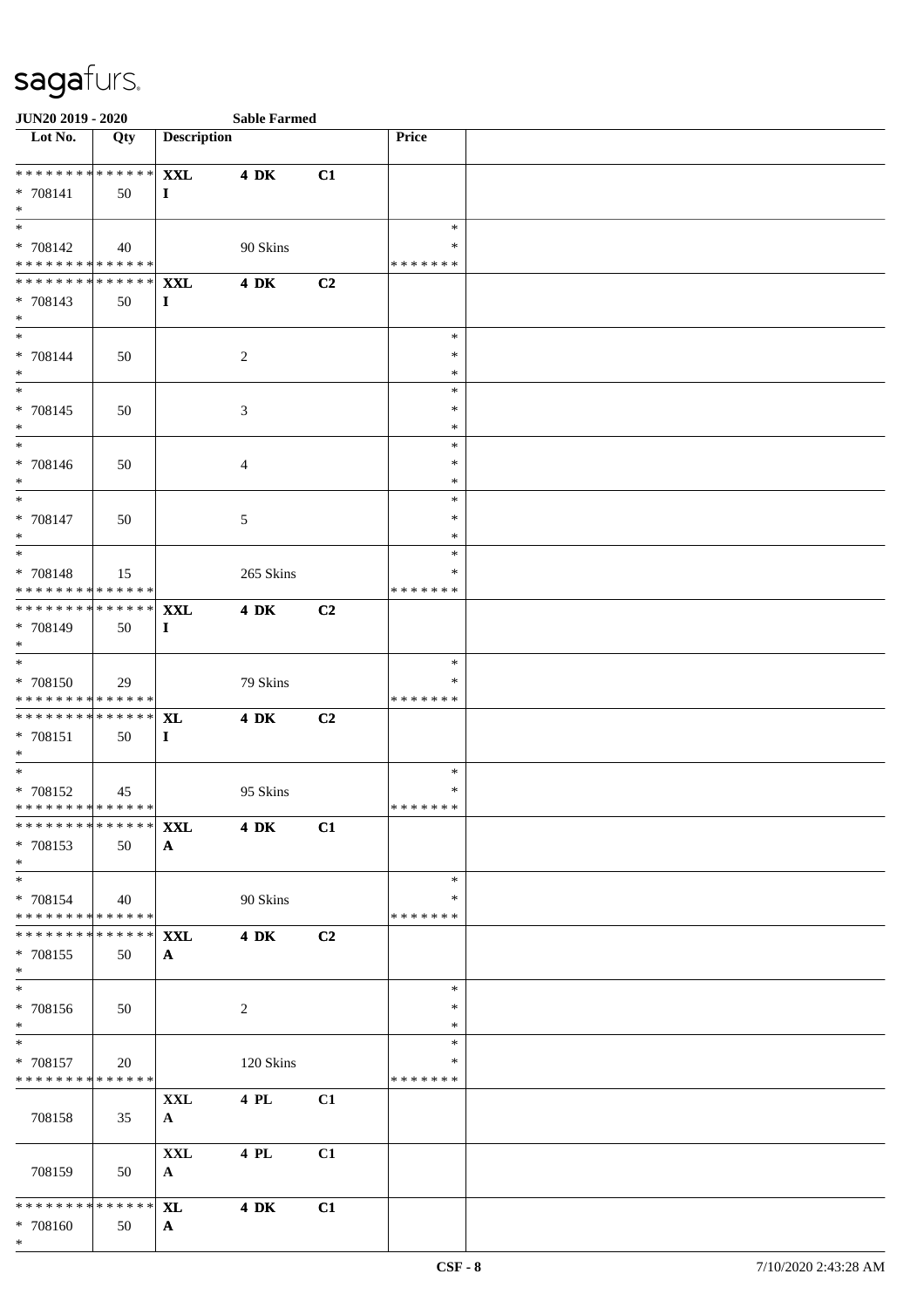| JUN20 2019 - 2020                                                             |     |                                    |                          |                |                                   |  |
|-------------------------------------------------------------------------------|-----|------------------------------------|--------------------------|----------------|-----------------------------------|--|
| $\overline{\phantom{1}}$ Lot No.                                              | Qty | <b>Description</b>                 |                          |                | Price                             |  |
| $*$                                                                           |     | <b>XL</b>                          | <b>4 DK</b>              | C1             | $\ast$                            |  |
| * 708161<br>* * * * * * * * * * * * * *                                       | 40  | $\mathbf{A}$                       |                          |                | ∗<br>* * * * * * *                |  |
|                                                                               |     | <b>XL</b>                          | <b>4 DK</b>              | C2             |                                   |  |
| 708162                                                                        | 55  | $\mathbf{A}$                       |                          |                |                                   |  |
| 708163                                                                        | 55  | $\bold{X}\bold{L}$<br>$\mathbf{A}$ | 4 PL                     | C1             |                                   |  |
| * * * * * * * * * * * * * *<br>* 708164<br>$*$                                | 50  | <b>XXL</b><br>B                    | <b>4 DK</b>              | C1             |                                   |  |
| $\ast$<br>* 708165<br>* * * * * * * * * * * * * *                             | 25  |                                    | 75 Skins                 |                | $\ast$<br>$\ast$<br>* * * * * * * |  |
| 708166                                                                        | 45  | $\mathbf{XXL}$<br>B                | 4 DK                     | C2             |                                   |  |
| 708167                                                                        | 55  | <b>XL</b><br>B                     | <b>4 DK</b>              | C <sub>2</sub> |                                   |  |
| * * * * * * * * * * * * * *<br>* 708168<br>$\ast$<br>$\overline{\phantom{0}}$ | 50  | <b>XXL</b><br>$\mathbf{A}$         | $1\ \mathrm{DK}$<br>SIL1 | C1             |                                   |  |
| * 708169<br>$\ast$<br>$\overline{\ast}$                                       | 50  |                                    | 2                        |                | $\ast$<br>∗<br>$\ast$             |  |
| * 708170<br>* * * * * * * * * * * * * *                                       | 20  |                                    | 120 Skins                |                | $\ast$<br>$\ast$<br>* * * * * * * |  |
| * * * * * * * * * * * * * *<br>* 708171<br>$*$<br>$\overline{\phantom{0}}$    | 50  | <b>XL</b><br>$\mathbf{A}$          | $1\ \mathrm{DK}$<br>SL1  | C1             |                                   |  |
| $* 708172$<br>* * * * * * * * * * * * * *                                     | 25  |                                    | 75 Skins                 |                | $\ast$<br>$\ast$<br>* * * * * * * |  |
| 708173                                                                        | 40  | <b>XXL</b><br>B                    | $1\ \mathrm{DK}$<br>SL1  | C1             |                                   |  |
| 708174                                                                        | 25  | <b>XXL</b><br>B                    | $1\ \mathrm{DK}$<br>SIL1 | C <sub>2</sub> |                                   |  |
| * * * * * * * * * * * * * *<br>* 708175<br>$*$                                | 50  | <b>XL</b><br>B                     | $1\ \mathrm{DK}$<br>SL1  | C1             |                                   |  |
| $\overline{\ast}$<br>* 708176<br>* * * * * * * * * * * * * *                  | 35  |                                    | 85 Skins                 |                | $\ast$<br>∗<br>* * * * * * *      |  |
| * * * * * * * * * * * * * * *<br>* 708177<br>$*$                              | 50  | <b>XXL</b><br>$\bf{I}$             | $2\,$ DK<br>SL1          | C1             |                                   |  |
| $\ast$<br>* 708178<br>$\ast$                                                  | 50  |                                    | 2                        |                | $\ast$<br>∗<br>∗                  |  |
| $\ast$<br>* 708179<br>* * * * * * * * * * * * * *                             | 60  |                                    | 160 Skins                |                | $\ast$<br>∗<br>* * * * * * *      |  |
| * * * * * * * * * * * * * *<br>* 708180<br>$*$                                | 50  | <b>XXL</b><br>$\bf{I}$             | $2\,$ DK<br>SIL1         | C2             |                                   |  |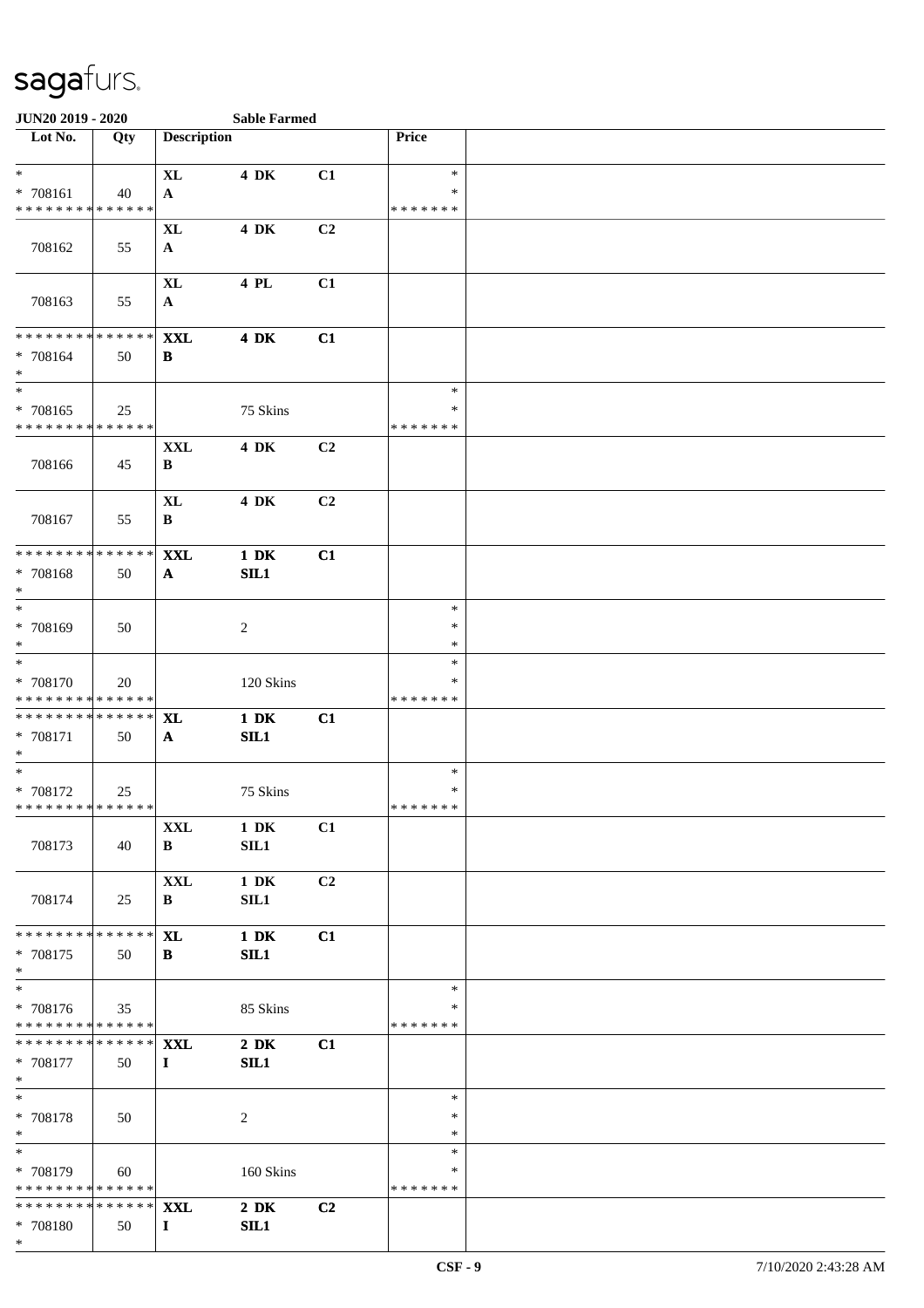| JUN20 2019 - 2020                                                            |     |                            | <b>Sable Farmed</b> |    |                              |  |
|------------------------------------------------------------------------------|-----|----------------------------|---------------------|----|------------------------------|--|
| Lot No.                                                                      | Qty | <b>Description</b>         |                     |    | Price                        |  |
| $*$<br>* 708181<br>* * * * * * * * * * * * * *                               | 30  | <b>XXL</b><br>$\bf{I}$     | $2\,$ DK<br>SL1     | C2 | $\ast$<br>*<br>* * * * * * * |  |
| 708182                                                                       | 45  | <b>XXL</b><br>$\mathbf I$  | $2$ PL<br>SL1       | C1 |                              |  |
| * * * * * * * * * * * * * *<br>* 708183<br>$*$                               | 50  | <b>XL</b><br>$\mathbf{I}$  | $2\,$ DK<br>SL1     | C1 |                              |  |
| $*$<br>$* 708184$<br>$\ast$                                                  | 50  |                            | $\overline{c}$      |    | $\ast$<br>$\ast$<br>$\ast$   |  |
| $\ast$<br>$* 708185$<br>$\ast$                                               | 50  |                            | $\mathfrak{Z}$      |    | $\ast$<br>$\ast$<br>∗        |  |
| $\ast$<br>* 708186<br>* * * * * * * * * * * * * *                            | 25  |                            | 175 Skins           |    | $\ast$<br>∗<br>* * * * * * * |  |
| 708187                                                                       | 55  | XL<br>$\mathbf I$          | $2\,$ DK<br>SL1     | C2 |                              |  |
| * * * * * * * * * * * * * *<br>* 708188<br>$\ast$                            | 50  | <b>XL</b><br>$\mathbf{I}$  | $2$ PL<br>SL1       | C1 |                              |  |
| $\ast$<br>* 708189<br>* * * * * * * * * * * * * *                            | 30  |                            | 80 Skins            |    | $\ast$<br>∗<br>* * * * * * * |  |
| * * * * * * * * * * * * * *<br>* 708190<br>$*$                               | 50  | XXL<br>$\mathbf{A}$        | $2\,$ DK<br>SL1     | C1 |                              |  |
| $*$<br>* 708191<br>* * * * * * * * * * * * * *                               | 40  |                            | 90 Skins            |    | $\ast$<br>*<br>* * * * * * * |  |
| * * * * * * * * * * * * * *<br>* 708192<br>$*$                               | 50  | <b>XXL</b><br>A            | $2\,$ DK<br>SL1     | C2 |                              |  |
| $\ast$<br>* 708193<br>* * * * * * * * * * * * * *                            | 45  |                            | 95 Skins            |    | $\ast$<br>*<br>* * * * * * * |  |
| 708194                                                                       | 50  | <b>XXL</b><br>$\mathbf{A}$ | $2$ PL<br>SIL1      | C2 |                              |  |
| * * * * * * * * * * * * * *<br>* 708195<br>$*$<br>$\overline{\phantom{a}^*}$ | 50  | <b>XL</b><br>A             | $2\,$ DK<br>SL1     | C2 |                              |  |
| * 708196<br>* * * * * * * * * * * * * *                                      | 55  |                            | 105 Skins           |    | $\ast$<br>∗<br>* * * * * * * |  |
| 708197                                                                       | 25  | <b>XXL</b><br>B            | $2\,$ DK<br>SL1     | C1 |                              |  |
| 708198                                                                       | 50  | <b>XXL</b><br>B            | $2\,$ DK<br>SL1     | C2 |                              |  |
| 708199                                                                       | 25  | 12<br>B                    | $2\,$ DK<br>SL1     | C1 |                              |  |
| * * * * * * * * * * * * * * *<br>* 708200<br>$*$                             | 50  | <b>XXL</b><br>$\bf{I}$     | $3\,$ DK<br>SL1     | C1 |                              |  |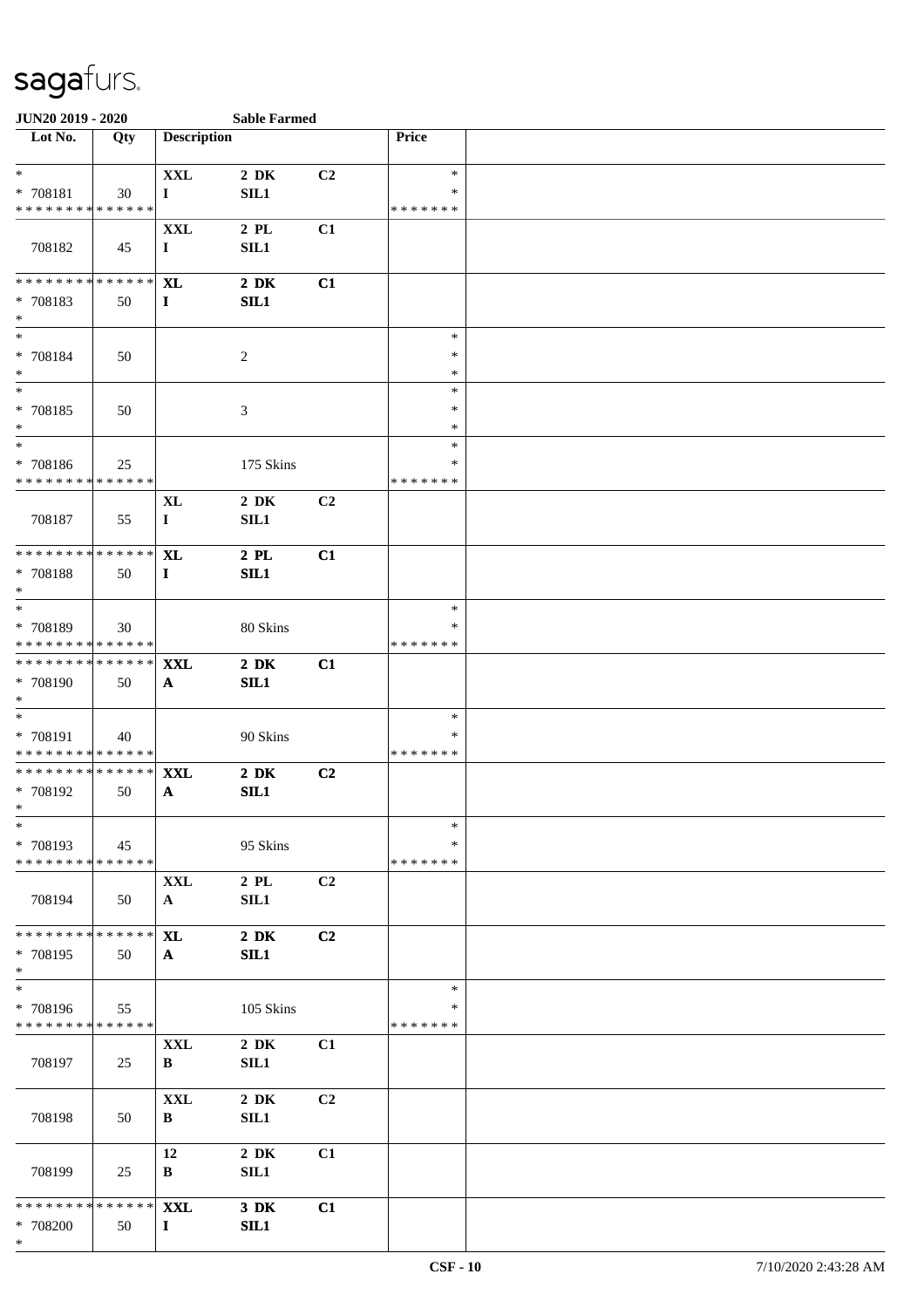| JUN20 2019 - 2020                       |     |                    | <b>Sable Farmed</b> |                |               |  |  |  |  |  |
|-----------------------------------------|-----|--------------------|---------------------|----------------|---------------|--|--|--|--|--|
| Lot No.                                 | Qty | <b>Description</b> |                     |                | Price         |  |  |  |  |  |
|                                         |     |                    |                     |                |               |  |  |  |  |  |
| $\ast$                                  |     | $\mathbf{XXL}$     | 3 DK                | C1             | $\ast$        |  |  |  |  |  |
| * 708201                                | 35  | $\bf{I}$           | SL1                 |                | ∗             |  |  |  |  |  |
| * * * * * * * * * * * * * *             |     |                    |                     |                | * * * * * * * |  |  |  |  |  |
| * * * * * * * * * * * * * * *           |     | <b>XXL</b>         | $3\,$ DK            | C2             |               |  |  |  |  |  |
| * 708202                                | 50  | $\mathbf{I}$       | SL1                 |                |               |  |  |  |  |  |
| $\ast$<br>$\overline{\phantom{a}^*}$    |     |                    |                     |                | $\ast$        |  |  |  |  |  |
|                                         |     |                    |                     |                | ∗             |  |  |  |  |  |
| * 708203<br>* * * * * * * * * * * * * * | 20  |                    | 70 Skins            |                | * * * * * * * |  |  |  |  |  |
|                                         |     | <b>XXL</b>         | 3 PL                | C1             |               |  |  |  |  |  |
| 708204                                  | 30  | $\bf{I}$           | SL1                 |                |               |  |  |  |  |  |
|                                         |     |                    |                     |                |               |  |  |  |  |  |
| * * * * * * * * * * * * * *             |     | <b>XL</b>          | 3 DK                | C1             |               |  |  |  |  |  |
| * 708205                                | 50  | $\mathbf{I}$       | SL1                 |                |               |  |  |  |  |  |
| $\ast$                                  |     |                    |                     |                |               |  |  |  |  |  |
| $_{\ast}^{-}$                           |     |                    |                     |                | $\ast$        |  |  |  |  |  |
| * 708206                                | 50  |                    | $\overline{2}$      |                | $\ast$        |  |  |  |  |  |
| $\ast$                                  |     |                    |                     |                | $\ast$        |  |  |  |  |  |
| $\ast$                                  |     |                    |                     |                | $\ast$        |  |  |  |  |  |
| * 708207                                | 20  |                    | 120 Skins           |                | *             |  |  |  |  |  |
| * * * * * * * * * * * * * * *           |     |                    |                     |                | * * * * * * * |  |  |  |  |  |
| **************                          |     | <b>XL</b>          | $3\,$ DK            | C2             |               |  |  |  |  |  |
| * 708208                                | 50  | $\mathbf{I}$       | SL1                 |                |               |  |  |  |  |  |
| $\ast$                                  |     |                    |                     |                |               |  |  |  |  |  |
| $\ast$                                  |     |                    |                     |                | $\ast$        |  |  |  |  |  |
| * 708209                                | 20  |                    | 70 Skins            |                | ∗             |  |  |  |  |  |
| * * * * * * * * * * * * * *             |     |                    |                     |                | * * * * * * * |  |  |  |  |  |
|                                         |     | $\bold{X}\bold{L}$ | 3 PL                | C1             |               |  |  |  |  |  |
| 708210                                  | 45  | $\bf{I}$           | SL1                 |                |               |  |  |  |  |  |
|                                         |     |                    |                     |                |               |  |  |  |  |  |
|                                         |     | 12                 | 3 DK                | C1             |               |  |  |  |  |  |
| 708211                                  | 55  | $\bf{I}$           | SL1                 |                |               |  |  |  |  |  |
| ******** <mark>******</mark>            |     | <b>XXL</b>         | $3\,$ DK            | C1             |               |  |  |  |  |  |
| * 708212                                | 50  | $\mathbf{A}$       | SL1                 |                |               |  |  |  |  |  |
| $*$                                     |     |                    |                     |                |               |  |  |  |  |  |
| $\ast$                                  |     |                    |                     |                | $\ast$        |  |  |  |  |  |
| * 708213                                | 50  |                    | $\overline{c}$      |                | *             |  |  |  |  |  |
| $\ast$                                  |     |                    |                     |                | $\ast$        |  |  |  |  |  |
| $\ast$                                  |     |                    |                     |                | *             |  |  |  |  |  |
| * 708214                                | 25  |                    | 125 Skins           |                | ∗             |  |  |  |  |  |
| * * * * * * * * * * * * * *             |     |                    |                     |                | * * * * * * * |  |  |  |  |  |
|                                         |     | <b>XXL</b>         | 3 DK                | C2             |               |  |  |  |  |  |
| 708215                                  | 60  | $\mathbf{A}$       | <b>SIL1</b>         |                |               |  |  |  |  |  |
|                                         |     |                    |                     |                |               |  |  |  |  |  |
|                                         |     | <b>XXL</b>         | $3$ $\rm PL$        | C1             |               |  |  |  |  |  |
| 708216                                  | 45  | $\mathbf{A}$       | SIL1                |                |               |  |  |  |  |  |
|                                         |     |                    |                     |                |               |  |  |  |  |  |
| ******** <mark>******</mark>            |     | XL                 | $3\,$ DK            | C1             |               |  |  |  |  |  |
| * 708217                                | 50  | $\mathbf{A}$       | SL1                 |                |               |  |  |  |  |  |
| $*$<br>$\ast$                           |     |                    |                     |                | $\ast$        |  |  |  |  |  |
| * 708218                                | 45  |                    | 95 Skins            |                | ∗             |  |  |  |  |  |
| * * * * * * * * * * * * * *             |     |                    |                     |                | * * * * * * * |  |  |  |  |  |
|                                         |     | $\bold{X}\bold{L}$ | 3 DK                | C <sub>2</sub> |               |  |  |  |  |  |
| 708219                                  | 35  | $\mathbf{A}$       | SIL1                |                |               |  |  |  |  |  |
|                                         |     |                    |                     |                |               |  |  |  |  |  |
|                                         |     | <b>XL</b>          | 3 PL                | C1             |               |  |  |  |  |  |
| 708220                                  | 25  | $\mathbf{A}$       | SL1                 |                |               |  |  |  |  |  |
|                                         |     |                    |                     |                |               |  |  |  |  |  |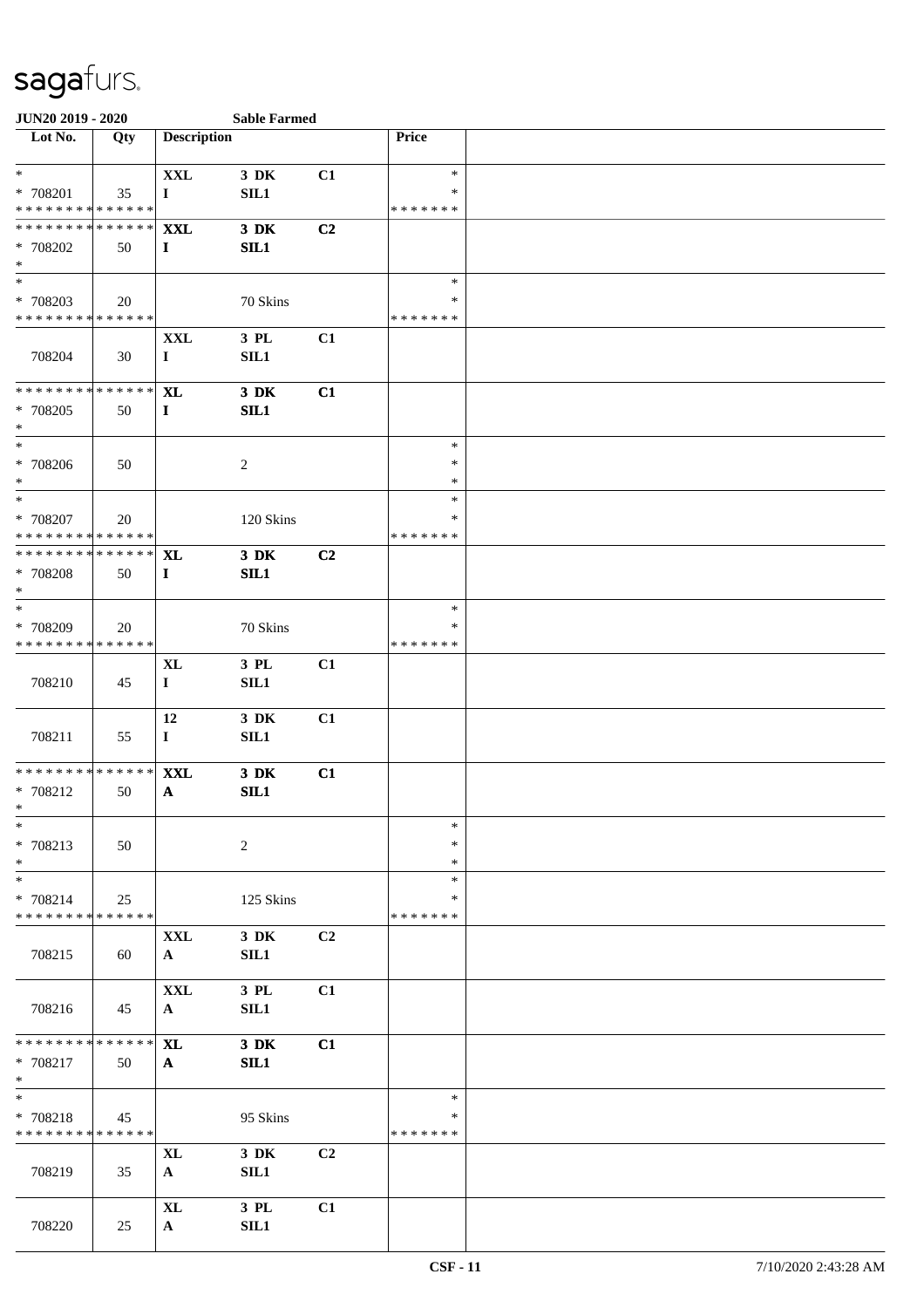| JUN20 2019 - 2020                                                                  |     |                                    | <b>Sable Farmed</b>                  |                |                                   |  |
|------------------------------------------------------------------------------------|-----|------------------------------------|--------------------------------------|----------------|-----------------------------------|--|
| Lot No.                                                                            | Qty | <b>Description</b>                 |                                      |                | Price                             |  |
| ******** <mark>******</mark><br>* 708221<br>$\ast$                                 | 50  | 12<br>$\mathbf{A}$                 | 3 PL<br>SL1                          | C1             |                                   |  |
| $\overline{\phantom{0}}$<br>* 708222<br>* * * * * * * * * * * * * *                | 25  |                                    | 75 Skins                             |                | $\ast$<br>$\ast$<br>* * * * * * * |  |
| 708223                                                                             | 40  | $\mathbf{XXL}$<br>$\, {\bf B}$     | $3\,$ DK<br>SIL1                     | C1             |                                   |  |
| 708224                                                                             | 40  | $\mathbf{XXL}$<br>$\, {\bf B}$     | $3\,$ DK<br>$\rm SIL1$               | C2             |                                   |  |
| 708225                                                                             | 30  | $\mathbf{XXL}$<br>$\, {\bf B}$     | 3 PL<br>SIL1                         | C1             |                                   |  |
| 708226                                                                             | 35  | $\mathbf{XL}$<br>$\, {\bf B}$      | $3\,$ DK<br>$\rm SIL1$               | C1             |                                   |  |
| 708227                                                                             | 40  | $\mathbf{XXL}$<br>$\mathbf{I}$     | <b>4 DK</b><br>$\rm SIL1$            | C1             |                                   |  |
| 708228                                                                             | 30  | <b>XXL</b><br>$\mathbf{I}$         | <b>4 DK</b><br><b>SIL1</b>           | C2             |                                   |  |
| 708229                                                                             | 45  | $\bold{X}\bold{L}$<br>$\mathbf{I}$ | 4 DK<br>SIL1                         | C1             |                                   |  |
| 708230                                                                             | 25  | $\mathbf{XL}$<br>$\mathbf{I}$      | <b>4 DK</b><br>$\rm SIL1$            | C2             |                                   |  |
| 708231                                                                             | 45  | $\mathbf{XXL}$<br>${\bf A}$        | $4\,$ DK<br>$\rm SIL1$               | C1             |                                   |  |
| 708232                                                                             | 30  | $\mathbf{XXL}$<br>$\mathbf{A}$     | $4\,$ DK<br>SL1                      | C <sub>2</sub> |                                   |  |
| 708233                                                                             | 50  | <b>XXL</b><br>$\mathbf{A}$         | 4 PL<br>SL1                          | C1             |                                   |  |
| ******** <mark>******</mark><br>* 708234<br>$*$                                    | 50  | <b>XL</b><br>$\mathbf{A}$          | <b>4 DK</b><br>SIL1                  | C1             |                                   |  |
| $\overline{\phantom{0}}$<br>* 708235<br>* * * * * * * * <mark>* * * * * * *</mark> | 24  |                                    | 74 Skins                             |                | $\ast$<br>∗<br>* * * * * * *      |  |
| 708236                                                                             | 35  | XL<br>$\mathbf{A}$                 | <b>4 DK</b><br>SIL1                  | C2             |                                   |  |
| 708237                                                                             | 25  | $\mathbf{XXL}$<br>B                | 4 PL<br>SL1                          | C1             |                                   |  |
| 708238                                                                             | 45  | $\mathbf{XL}$<br>$\bf{B}$          | 4 PL<br>SL1                          | C1             |                                   |  |
| 708239                                                                             | 30  | $\mathbf{XL}$<br>${\bf A}$         | $1\ \mathrm{DK}$<br>SIL <sub>2</sub> | C1             |                                   |  |
| 708240                                                                             | 50  | <b>XXL</b><br>$\mathbf{I}$         | $2$ PL<br>SL2                        | C1             |                                   |  |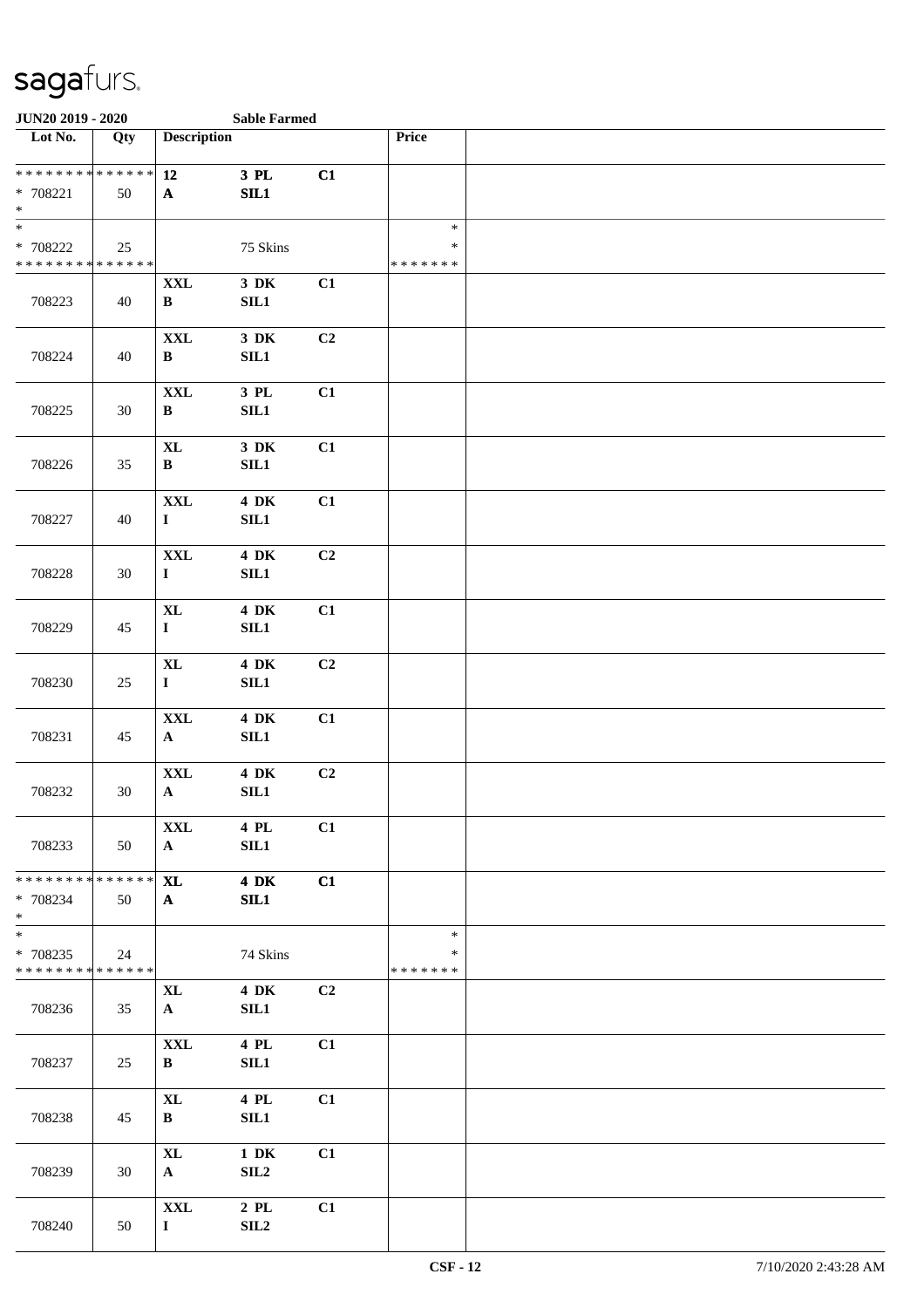| JUN20 2019 - 2020                                                   |        |                                    | <b>Sable Farmed</b>                               |    |                                   |  |
|---------------------------------------------------------------------|--------|------------------------------------|---------------------------------------------------|----|-----------------------------------|--|
| Lot No.                                                             | Qty    | <b>Description</b>                 |                                                   |    | Price                             |  |
| * * * * * * * * * * * * * *<br>* 708241<br>$\ast$                   | 50     | $\bold{X}\bold{L}$<br>$\mathbf{I}$ | $2\,$ DK<br>$\ensuremath{\mathrm{S}\mathrm{IL2}}$ | C1 |                                   |  |
| $\overline{\phantom{0}}$<br>$* 708242$<br>$\ast$                    | 50     |                                    | $\sqrt{2}$                                        |    | $\ast$<br>$\ast$<br>$\ast$        |  |
| $\overline{\phantom{0}}$<br>* 708243<br>* * * * * * * * * * * * * * | 55     |                                    | 155 Skins                                         |    | $\ast$<br>$\ast$<br>* * * * * * * |  |
| 708244                                                              | 50     | $\mathbf{XXL}$<br>$\mathbf{A}$     | $2\,$ DK<br>$\ensuremath{\mathrm{SIL2}}$          | C1 |                                   |  |
| 708245                                                              | 25     | $\mathbf{XXL}$<br>$\mathbf{A}$     | $2$ PL<br>SL2                                     | C1 |                                   |  |
| 708246                                                              | 46     | $\bold{X}\bold{L}$<br>${\bf A}$    | $2\,$ DK<br>SL2                                   | C2 |                                   |  |
| 708247                                                              | 51     | <b>XXL</b><br>$\, {\bf B}$         | $2\,$ DK<br>SL2                                   | C1 |                                   |  |
| 708248                                                              | $20\,$ | $\bold{X}\bold{L}$<br>$\, {\bf B}$ | $2\,$ DK<br>SL2                                   | C1 |                                   |  |
| 708249                                                              | 55     | <b>XXL</b><br>$\mathbf I$          | $3\,$ DK<br>SL2                                   | C1 |                                   |  |
| 708250                                                              | 50     | $\mathbf{XXL}$<br>$\mathbf I$      | $3\,$ DK<br>$\ensuremath{\mathrm{SIL2}}$          | C1 |                                   |  |
| 708251                                                              | 40     | $\mathbf{XXL}$<br>$\bf I$          | 3 PL<br>$\ensuremath{\mathrm{SIL2}}$              | C1 |                                   |  |
| 708252                                                              | 25     | $\mathbf{XXL}$<br>$\mathbf I$      | 3 PL<br>$\ensuremath{\mathrm{SIL2}}$              | C1 |                                   |  |
| 708253                                                              | 55     | <b>XL</b><br>$\mathbf{I}$          | 3 PL<br>SLL2                                      | C1 |                                   |  |
| 708254                                                              | 35     | $\mathbf{XL}$<br>$\mathbf{I}$      | 3 PL<br>SL2                                       | C1 |                                   |  |
| 708255                                                              | 15     | 12<br>$\mathbf{I}$                 | $3$ PL $\,$<br>SL2                                | C1 |                                   |  |
| 708256                                                              | 25     | <b>XXL</b><br>$\mathbf{A}$         | $3$ PL $\,$<br>SL2                                | C1 |                                   |  |
| 708257                                                              | 55     | $\mathbf{XL}$<br>$\mathbf{A}$      | $3\,$ DK<br>SL2                                   | C1 |                                   |  |
| * * * * * * * * * * * * * *<br>* 708258<br>$\ast$                   | 50     | <b>XL</b><br>$\mathbf{A}$          | $3\,$ DK<br>SL2                                   | C2 |                                   |  |
| $\frac{1}{*}$<br>* 708259<br>* * * * * * * * * * * * * *            | 22     |                                    | 72 Skins                                          |    | $\ast$<br>∗<br>* * * * * * *      |  |
| 708260                                                              | 25     | <b>XL</b><br>${\bf A}$             | 3 PL<br>SL2                                       | C1 |                                   |  |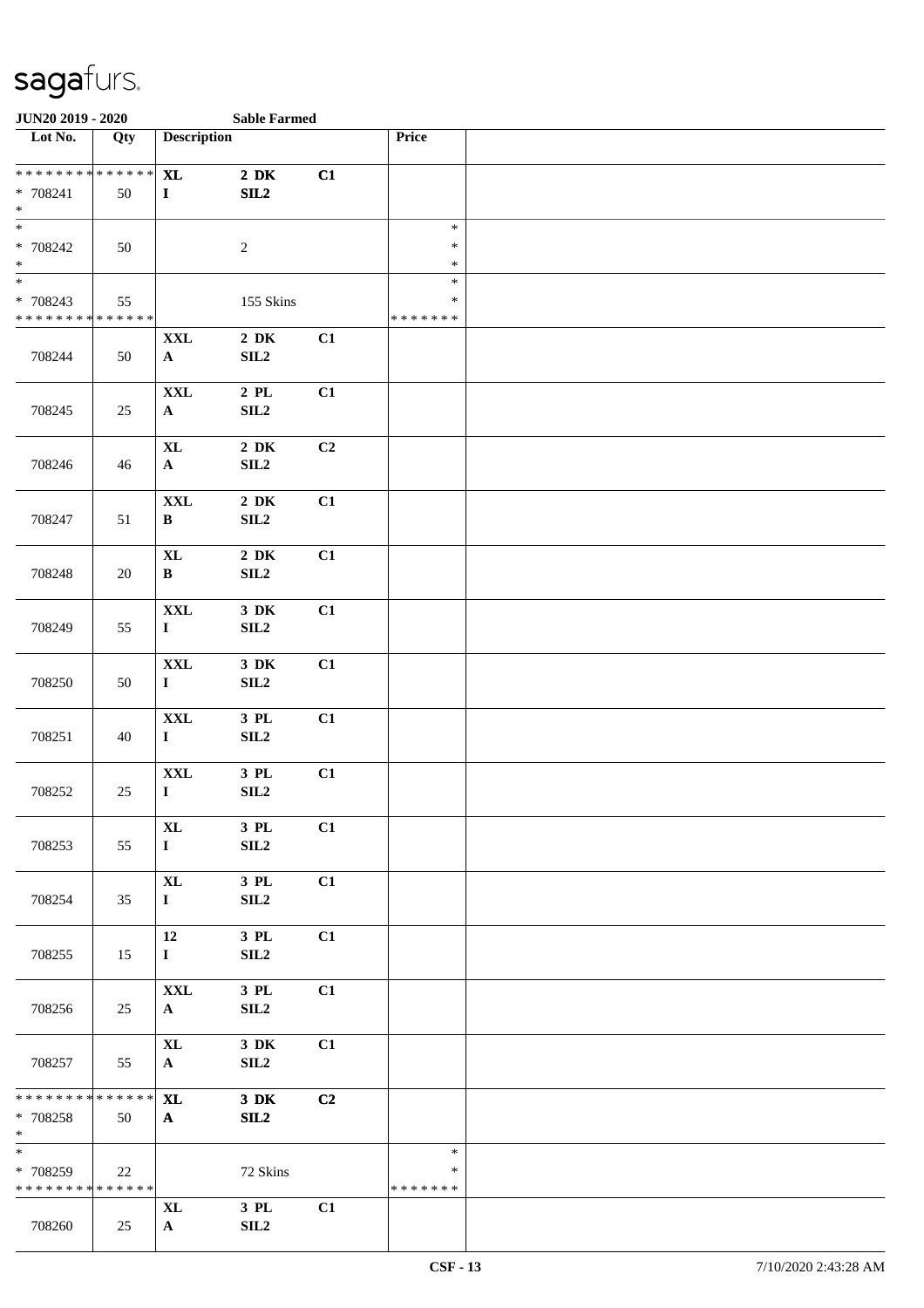| <b>JUN20 2019 - 2020</b>                            |     |                                    | <b>Sable Farmed</b>             |    |                                   |  |
|-----------------------------------------------------|-----|------------------------------------|---------------------------------|----|-----------------------------------|--|
| Lot No.                                             | Qty | <b>Description</b>                 |                                 |    | Price                             |  |
| 708261                                              | 34  | $\mathbf{XXL}$<br>$\, {\bf B}$     | 3 DK<br>SL2                     | C1 |                                   |  |
| 708262                                              | 20  | $\bold{X}\bold{L}$<br>$\, {\bf B}$ | $3\,$ DK<br>SL2                 | C1 |                                   |  |
| 708263                                              | 50  | $\bold{X}\bold{L}$<br>${\bf A}$    | $1\,$ DK<br>SIL3                | C1 |                                   |  |
| 708264                                              | 40  | $\mathbf{XXL}$<br>$\mathbf I$      | $2\,$ DK<br>SL3                 | C1 |                                   |  |
| 708265                                              | 40  | <b>XL</b><br>${\bf A}$             | $2\,$ DK<br>SL3                 | C1 |                                   |  |
| 708266                                              | 35  | $\mathbf{XXL}$<br>$\mathbf I$      | $3\,$ DK<br>SIL3                | C2 |                                   |  |
| 708267                                              | 50  | $\mathbf{XL}$<br>$\mathbf I$       | $3\,$ DK<br>SL3                 | C1 |                                   |  |
| 708268                                              | 35  | $\mathbf{XL}$<br>$\mathbf I$       | $3\,$ DK<br>SIL3                | C2 |                                   |  |
| 708269                                              | 27  | $\bold{X}\bold{L}$<br>$\mathbf I$  | $3$ $\rm PL$<br>SIL3            | C2 |                                   |  |
| * * * * * * * * * * * * * *<br>* 708270<br>$\ast$   | 50  | <b>XXL</b><br>$\mathbf{A}$         | $3\,$ DK<br>SL3                 | C1 |                                   |  |
| $\ast$<br>$* 708271$<br>* * * * * * * * * * * * * * | 15  |                                    | 65 Skins                        |    | $\ast$<br>$\ast$<br>* * * * * * * |  |
| 708272                                              | 55  | <b>XXL</b><br>$\mathbf{A}$         | 3 PL<br>SIL <sub>3</sub>        | C2 |                                   |  |
| 708273                                              | 20  | $\bold{X}\bold{L}$<br>$\mathbf{A}$ | $3\,$ DK<br>SIL3                | C1 |                                   |  |
| 708274                                              | 40  | $\mathbf{XL}$<br>$\mathbf{A}$      | $3\,$ DK<br>SIL3                | C1 |                                   |  |
| 708275                                              | 30  | $\mathbf{XL}$<br>$\mathbf{A}$      | $3\,$ DK<br>SIL3                | C2 |                                   |  |
| 708276                                              | 20  | $\mathbf{XL}$<br>$\mathbf{A}$      | $3$ PL $\,$<br>SIL3             | C1 |                                   |  |
| 708277                                              | 25  | $\mathbf{XL}$<br>$\mathbf{A}$      | $3$ PL $\,$<br>SIL3             | C1 |                                   |  |
| 708278                                              | 41  | <b>XXL</b><br>$\, {\bf B}$         | $3\,$ DK<br>SIL3                | C1 |                                   |  |
| 708279                                              | 35  | $\mathbf{X}$ L<br>$\, {\bf B}$     | $3$ PL $\,$<br>SIL <sub>3</sub> | C2 |                                   |  |
| 708280                                              | 57  | $\mathbf{XXL}$<br>${\bf A}$        | $1\,$ DK<br>SIL <sub>4</sub>    | C1 |                                   |  |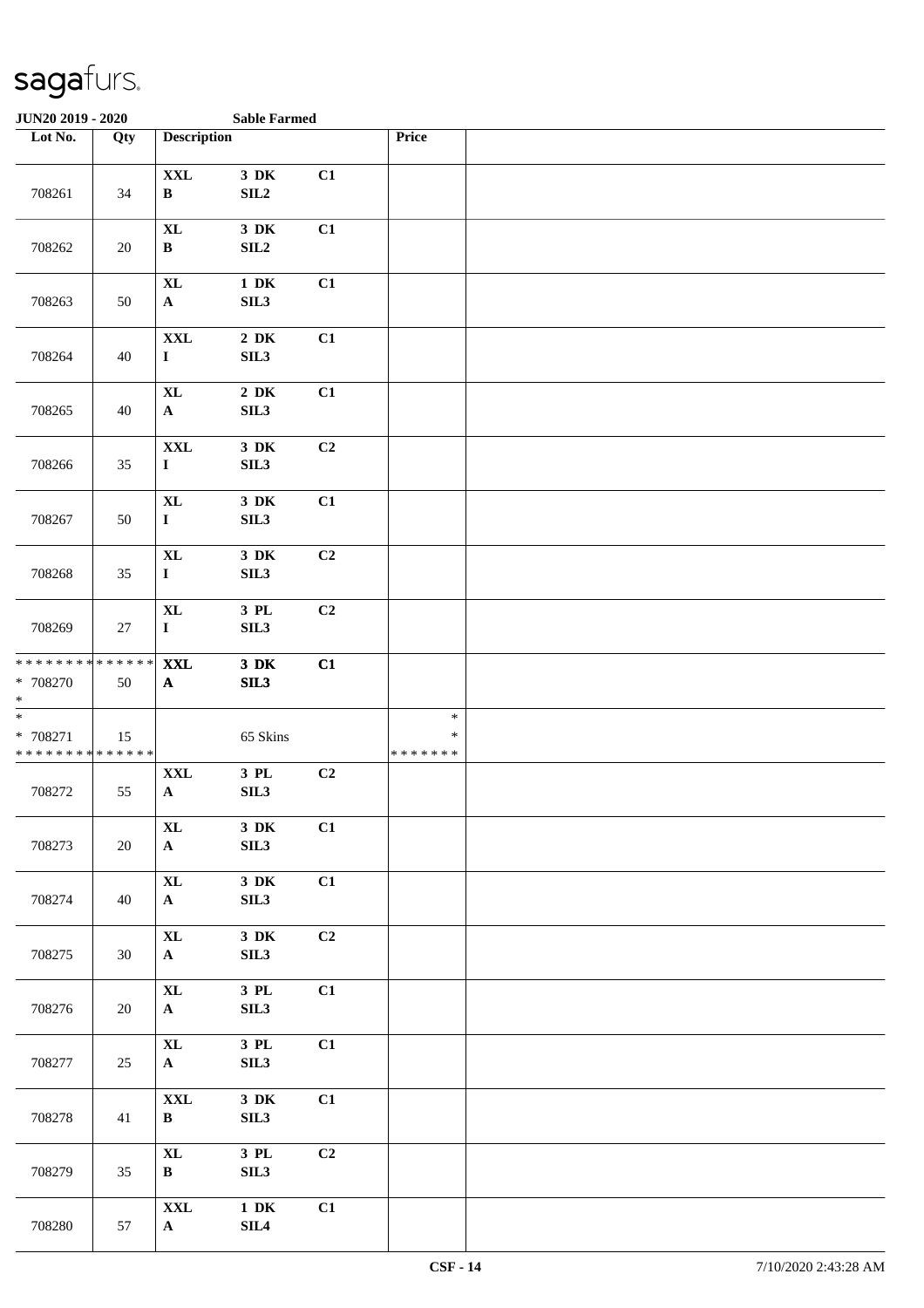| JUN20 2019 - 2020                                        |        | <b>Sable Farmed</b>                |                              |                  |                                   |  |
|----------------------------------------------------------|--------|------------------------------------|------------------------------|------------------|-----------------------------------|--|
| Lot No.                                                  | Qty    | <b>Description</b>                 |                              |                  | Price                             |  |
| 708281                                                   | 25     | <b>XL</b><br>$\bf I$               | $2\,$ DK<br>SL14             | C1               |                                   |  |
| * * * * * * * * * * * * * *<br>$* 708282$<br>$\ast$      | 50     | <b>XL</b><br>$\mathbf{I}$          | $2\,$ DK<br>SL4              | C1               |                                   |  |
| $\frac{1}{1}$<br>* 708283<br>* * * * * * * * * * * * * * | 40     |                                    | 90 Skins                     |                  | $\ast$<br>$\ast$<br>* * * * * * * |  |
| 708284                                                   | 30     | <b>XL</b><br>$\mathbf{I}$          | $2\,$ DK<br>SIL4             | C2               |                                   |  |
| 708285                                                   | 30     | $\bold{X}\bold{L}$<br>$\mathbf I$  | $2\,$ DK<br>SIL <sub>4</sub> | C2               |                                   |  |
| 708286                                                   | 35     | $\mathbf{XXL}$<br>$\mathbf{A}$     | $2\,$ DK<br>SL4              | C1               |                                   |  |
| 708287                                                   | 45     | $\mathbf{XXL}$<br>${\bf A}$        | $2\,$ DK<br>SL4              | C1               |                                   |  |
| 708288                                                   | $20\,$ | $\mathbf{XXL}$<br>${\bf A}$        | $2\,$ DK<br>SL4              | C2               |                                   |  |
| 708289                                                   | 25     | $\mathbf{XXL}$<br>$\mathbf{A}$     | $2\,$ DK<br>SIL4             | C2               |                                   |  |
| 708290                                                   | 40     | $\bold{X}\bold{L}$<br>$\mathbf{A}$ | $2\,$ DK<br>SIL <sub>4</sub> | C1               |                                   |  |
| 708291                                                   | 18     | $\mathbf{XXL}$<br>$\, {\bf B}$     | $2\,$ DK<br>SIL <sub>4</sub> | C1               |                                   |  |
| 708292                                                   | 25     | $\mathbf{XXL}$<br>$\bf I$          | 3 PL<br>SL4                  | C2               |                                   |  |
| * * * * * * * * * * * * * * *<br>* 708293<br>$*$         | 50     | <b>XL</b><br>$\mathbf{I}$          | $3\,$ DK<br>SL4              | C1               |                                   |  |
| $\ast$<br>* 708294<br>* * * * * * * * * * * * * * *      | 14     |                                    | 64 Skins                     |                  | $\ast$<br>∗<br>* * * * * * *      |  |
| 708295                                                   | 30     | <b>XXL</b><br>${\bf A}$            | $3\,$ DK<br>SIL4             | C2               |                                   |  |
| 708296                                                   | 18     | $\mathbf{XL}$<br>${\bf A}$         | 3 PL<br>SIL <sub>4</sub>     | C2               |                                   |  |
| 708297                                                   | 14     | $\mathbf{XXL}$<br>$\bf{B}$         | 3 PL<br>SIL <sub>4</sub>     | C2               |                                   |  |
| 708298                                                   | 21     | $\mathbf{XXL}$<br>$\mathbf{I}$     | $2\,$ DK<br>SIL <sub>5</sub> | C1<br><b>TOP</b> |                                   |  |
| 708299                                                   | 25     | <b>XXL</b><br>$\mathbf{I}$         | 2 PL<br>SLL5                 | C1               |                                   |  |
| 708300                                                   | 32     | $\mathbf{XL}$<br>$\mathbf{I}$      | $2\,$ DK<br>SIL <sub>5</sub> | C2               |                                   |  |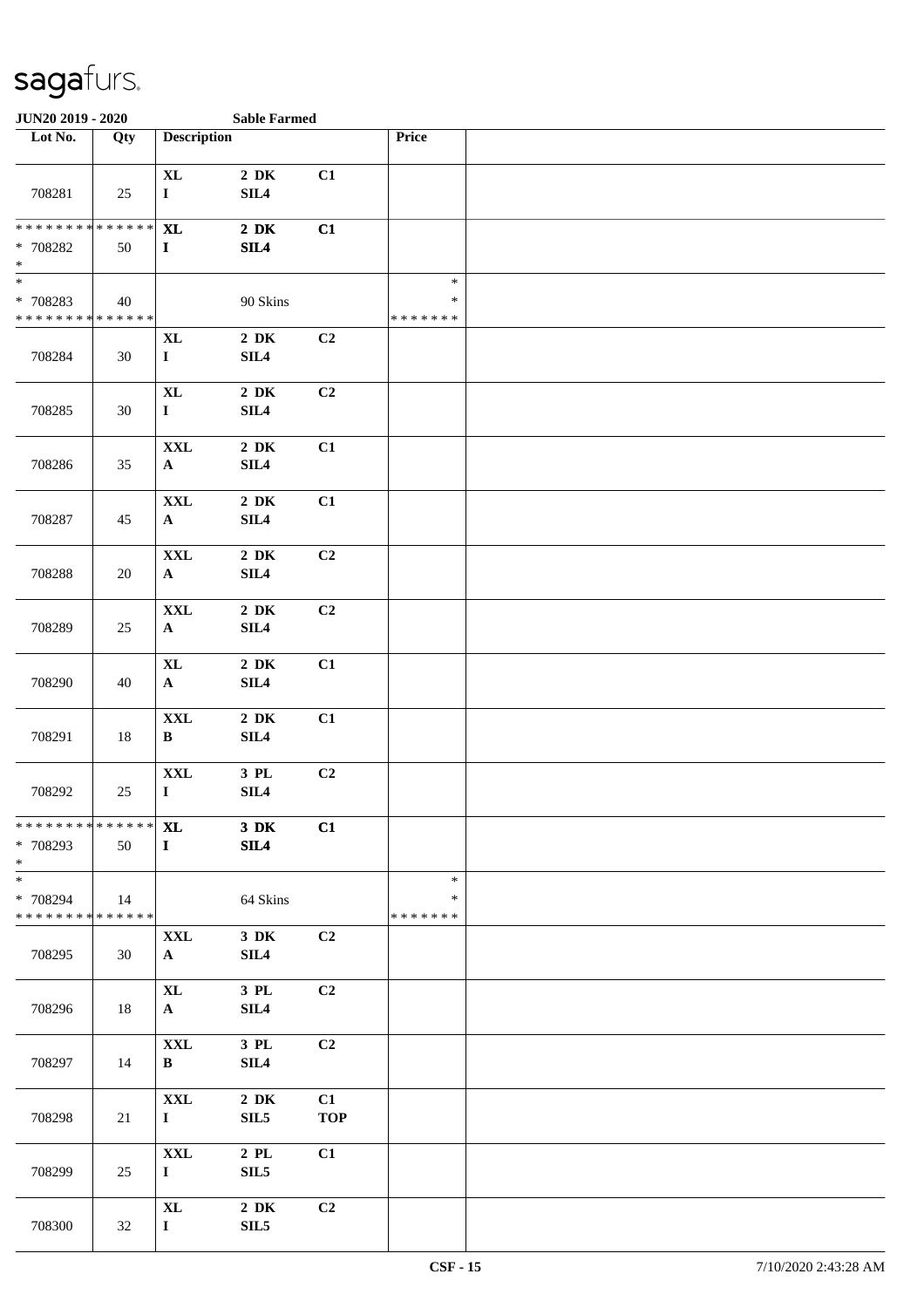| JUN20 2019 - 2020 |     |                                   | <b>Sable Farmed</b>          |                |              |  |
|-------------------|-----|-----------------------------------|------------------------------|----------------|--------------|--|
| Lot No.           | Qty | <b>Description</b>                |                              |                | <b>Price</b> |  |
| 708301            | 30  | $\bold{X}\bold{L}$<br>$\mathbf I$ | $2$ PL<br>SIL <sub>5</sub>   | C <sub>2</sub> |              |  |
| 708302            | 36  | 23<br>$\mathbf{A}$                | $2\,$ DK<br>SIL <sub>5</sub> | C1             |              |  |
| 708303            | 16  | <b>XXL</b><br>B                   | $2\,$ DK<br>SIL <sub>5</sub> | C1             |              |  |
| 708304            | 15  | $\bold{X}\bold{L}$<br>$\mathbf I$ | $3\,$ DK<br>SIL5             | C <sub>2</sub> |              |  |
| 708305            | 15  | <b>XXL</b><br>$\mathbf{A}$        | 4 DK<br>SIL <sub>5</sub>     | C <sub>2</sub> |              |  |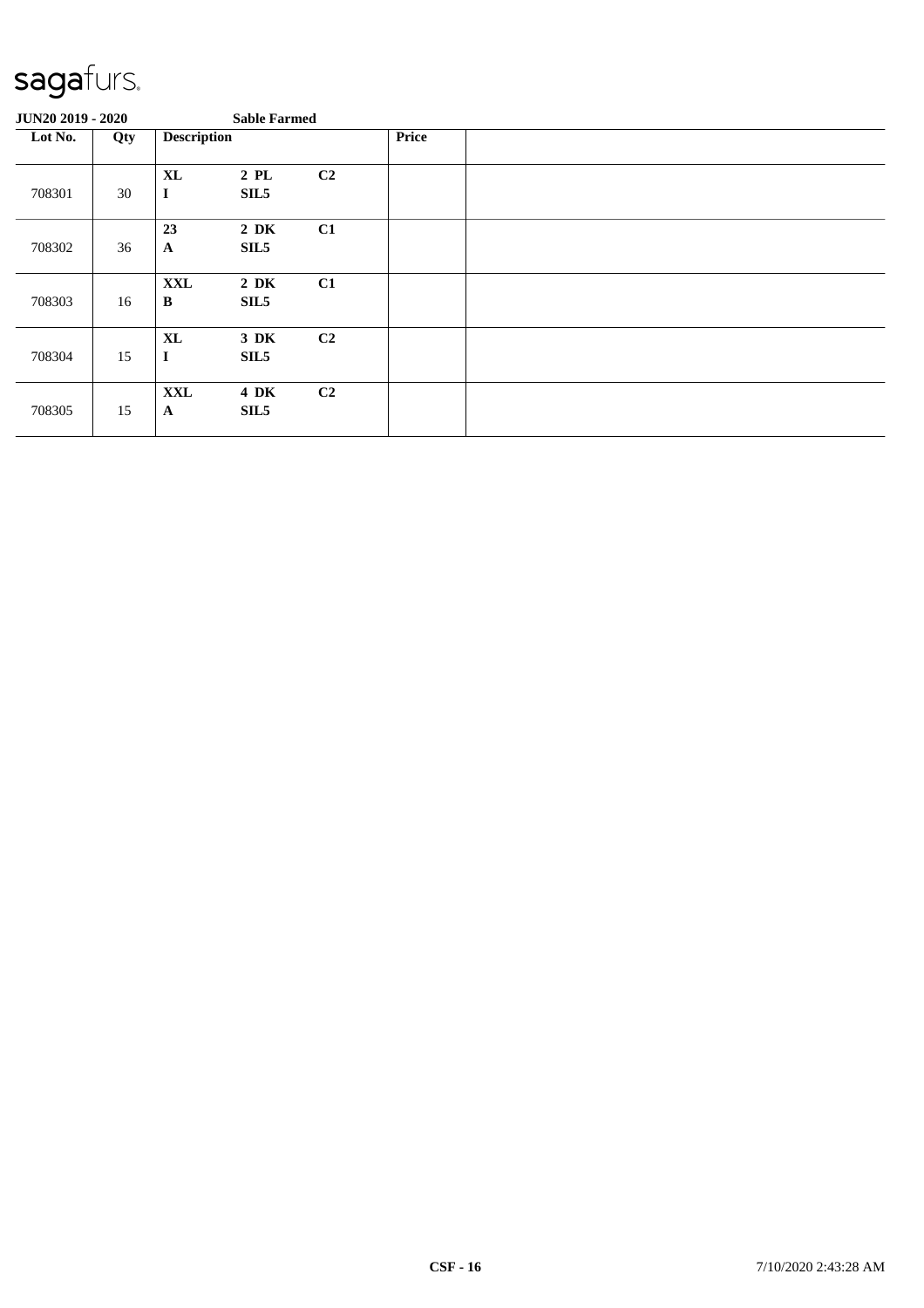| JUN20 2019 - 2020                                   |     |                                   | <b>Sable Farmed</b>             |                                    |                                   | Lowgrades |
|-----------------------------------------------------|-----|-----------------------------------|---------------------------------|------------------------------------|-----------------------------------|-----------|
| Lot No.                                             | Qty | <b>Description</b>                |                                 |                                    | Price                             |           |
| 708321                                              | 40  | $\mathbf{XXL}$<br><b>LOWG</b>     | $1\ \mathrm{DK}$<br>DMG1        | C1                                 |                                   |           |
| 708322                                              | 45  | $\mathbf{XXL}$<br><b>LOWG</b>     | $1\,$ PL $\,$<br>DMG1           | C <sub>2</sub>                     |                                   |           |
| ******** <mark>******</mark><br>* 708323<br>$\ast$  | 50  | <b>XL</b><br><b>LOWG</b>          | $1\,$ DK<br>DMG1                | C1                                 |                                   |           |
| $\ast$<br>* 708324<br>* * * * * * * * * * * * * *   | 20  |                                   | 70 Skins                        |                                    | $\ast$<br>$\ast$<br>* * * * * * * |           |
| 708325                                              | 20  | 12<br><b>LOWG</b>                 | $1\,$ DK<br>DMG1                | C1                                 |                                   |           |
| * * * * * * * * * * * * * *<br>* 708326<br>$\ast$   | 50  | <b>XXL</b><br><b>LOWG</b>         | $2$ PL $\,$<br>DMG1             | C1                                 |                                   |           |
| $*$<br>* 708327<br>* * * * * * * * * * * * * *      | 45  |                                   | 95 Skins                        |                                    | $\ast$<br>$\ast$<br>* * * * * * * |           |
| 708328                                              | 49  | $\bold{X}\bold{L}$<br><b>LOWG</b> | 3 PL<br>DMG1                    | C <sub>2</sub>                     |                                   |           |
| 708329                                              | 40  | $\mathbf{XXL}$<br><b>LOWG</b>     | 4 PL<br>DMG1                    | C <sub>2</sub>                     |                                   |           |
| 708330                                              | 25  | $\bold{X}\bold{L}$<br><b>LOWG</b> | $1\,$ DK<br>DMG <sub>2</sub>    | C2                                 |                                   |           |
| * * * * * * * * * * * * * *<br>$* 708331$<br>$\ast$ | 50  | $\mathbf{XXL}$<br>${\bf LOWG}$    | $2$ PL $\,$<br>DMG <sub>2</sub> | C2                                 |                                   |           |
| $\ast$<br>* 708332<br>* * * * * * * * * * * * * *   | 15  |                                   | 65 Skins                        |                                    | $\ast$<br>$\ast$<br>* * * * * * * |           |
| 708333                                              | 25  | 12<br><b>LOWG</b>                 | $2$ PL<br>DMG <sub>2</sub>      | C1                                 |                                   |           |
| 708334                                              | 30  | <b>XXL</b><br><b>LOWG</b>         | 4 PL<br>DMG <sub>2</sub>        | C <sub>2</sub>                     |                                   |           |
| 708335                                              | 20  | $\mathbf{XXL}$<br><b>LOWG</b>     | $2\,$ DK<br>DMG1                | C1<br>SL1                          |                                   |           |
| 708336                                              | 50  | $\mathbf{XXL}$<br><b>LOWG</b>     | $3\,$ DK<br>DMG1                | C <sub>2</sub><br>SL1              |                                   |           |
| 708337                                              | 31  | $\mathbf{XL}$<br><b>LOWG</b>      | $3$ PL $\,$<br>DMG1             | C1<br>SL1                          |                                   |           |
| 708338                                              | 21  | $\mathbf{XL}$<br><b>LOWG</b>      | $2\,$ DK<br>DMG1                | C1<br>SIL <sub>2</sub>             |                                   |           |
| 708339                                              | 21  | $\mathbf{XL}$<br><b>LOWG</b>      | 3 DK<br>DMG1                    | C <sub>2</sub><br>SIL <sub>3</sub> |                                   |           |
| 708340                                              | 15  | $\mathbf{XL}$<br><b>LOWG</b>      | $3\,$ DK<br>DMG1                | C2<br>$\ensuremath{\mathrm{SIL4}}$ |                                   |           |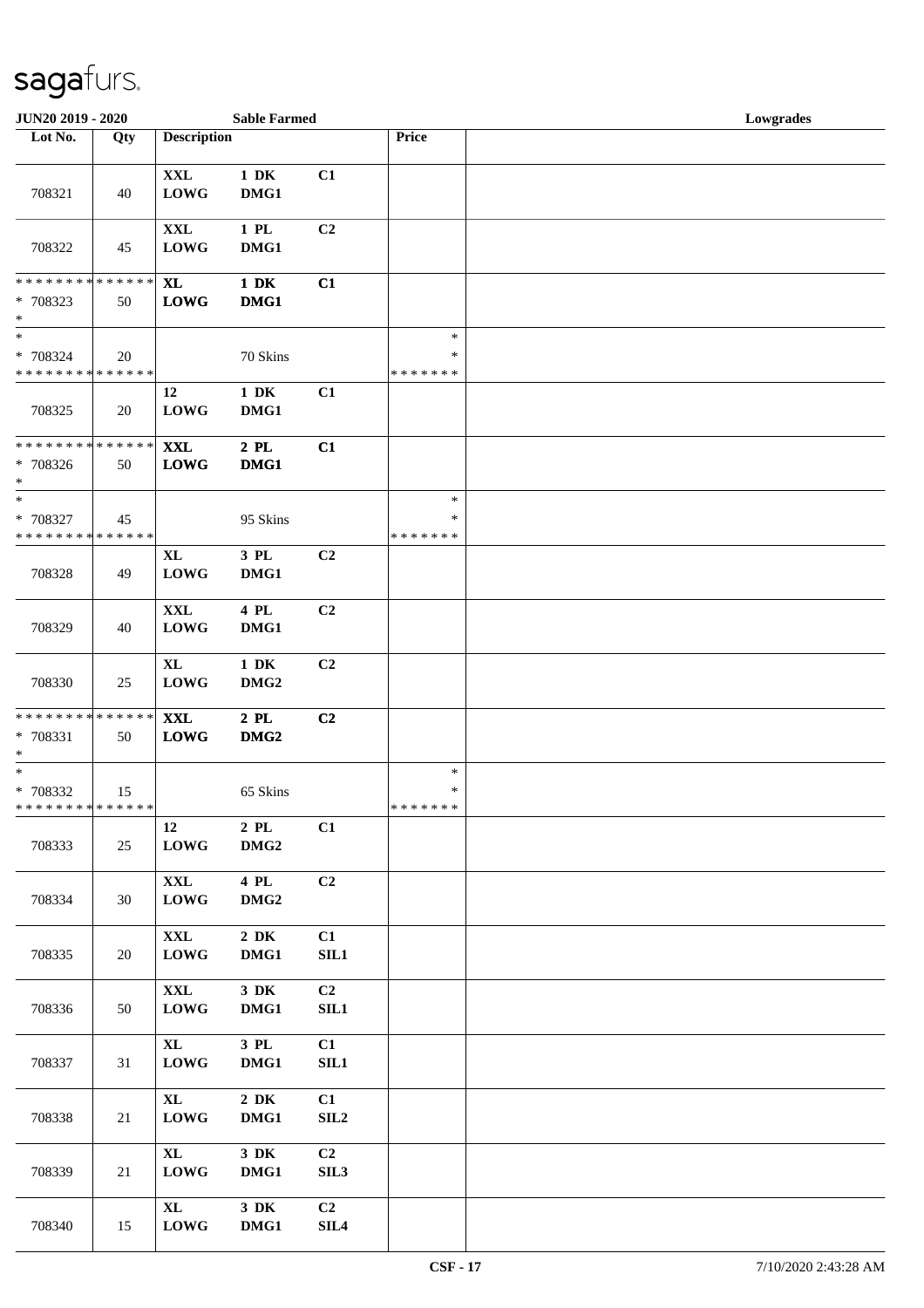| <b>JUN20 2019 - 2020</b>                                                              |     |                                    | <b>Sable Farmed</b> |    |                                   |  |
|---------------------------------------------------------------------------------------|-----|------------------------------------|---------------------|----|-----------------------------------|--|
| Lot No.                                                                               | Qty | <b>Description</b>                 |                     |    | Price                             |  |
| * * * * * * * * * * * * * * *<br>* 708341<br>$\ast$                                   | 50  | <b>XXL</b><br>$\bf{I}$             | $1\ \mathrm{DK}$    | C1 |                                   |  |
| $\overline{\ast}$<br>* 708342<br>$*$                                                  | 50  |                                    | $\overline{c}$      |    | $\ast$<br>$\ast$<br>$\ast$        |  |
| * 708343<br>$\ast$                                                                    | 50  |                                    | 3                   |    | $\ast$<br>$\ast$<br>$\ast$        |  |
| $\ddot{x}$<br>* 708344<br>$*$                                                         | 50  |                                    | $\overline{4}$      |    | $\ast$<br>$\ast$<br>$\ast$        |  |
| * 708345<br>$*$                                                                       | 50  |                                    | $\sqrt{5}$          |    | $\ast$<br>$\ast$<br>$\ast$        |  |
| * 708346<br>$*$                                                                       | 50  |                                    | $\sqrt{6}$          |    | $\ast$<br>$\ast$<br>$\ast$        |  |
| $\overline{\phantom{0}}$<br>* 708347<br>$\ast$                                        | 50  |                                    | $\tau$              |    | $\ast$<br>$\ast$<br>$\ast$        |  |
| * 708348<br>* * * * * * * * <mark>* * * * * * *</mark>                                | 30  |                                    | 380 Skins           |    | $\ast$<br>$\ast$<br>* * * * * * * |  |
| * * * * * * * * <mark>* * * * * * *</mark><br>* 708349<br>$\ast$                      | 50  | <b>XXL</b><br>$\bf{I}$             | $1\ \mathrm{DK}$    | C2 |                                   |  |
| $*$<br>* 708350<br>* * * * * * * * <mark>* * * * * *</mark>                           | 55  |                                    | 105 Skins           |    | $\ast$<br>$\ast$<br>*******       |  |
| * * * * * * * * <mark>* * * * * * *</mark><br>* 708351<br>$\ddot{x}$                  | 50  | <b>XXL</b><br>$\bf{I}$             | $1$ PL              | C1 |                                   |  |
| $\overline{\ast}$<br>* 708352<br>* * * * * * * * <mark>* * * * * * *</mark>           | 40  |                                    | 90 Skins            |    | $\ast$<br>$\ast$<br>* * * * * * * |  |
| 708353                                                                                | 35  | $\mathbf{XXL}$<br>$\mathbf{I}$     | 1 PL                | C2 |                                   |  |
| * * * * * * * * * * * * * * <mark>*</mark><br>* 708354<br>$\ast$<br>$\overline{\ast}$ | 50  | <b>XL</b><br>$\bf{I}$              | $1\ \mathrm{DK}$    | C1 |                                   |  |
| * 708355<br>$\ast$<br>$\overline{\phantom{0}}$                                        | 50  |                                    | $\overline{c}$      |    | $\ast$<br>$\ast$<br>$\ast$        |  |
| * 708356<br>$*$<br>$\ast$                                                             | 50  |                                    | 3                   |    | $\ast$<br>$\ast$<br>$\ast$        |  |
| * 708357<br>* * * * * * * * <mark>* * * * * *</mark>                                  | 50  |                                    | 200 Skins           |    | $\ast$<br>$\ast$<br>*******       |  |
| 708358                                                                                | 50  | $\bold{X}\bold{L}$<br>$\mathbf{I}$ | $1$ PL              | C1 |                                   |  |
| 708359                                                                                | 25  | $\bold{X}\bold{L}$<br>$\mathbf{I}$ | $1$ PL              | C2 |                                   |  |
| 708360                                                                                | 60  | 12<br>$\mathbf{I}$                 | $1\ \mathrm{DK}$    | C1 |                                   |  |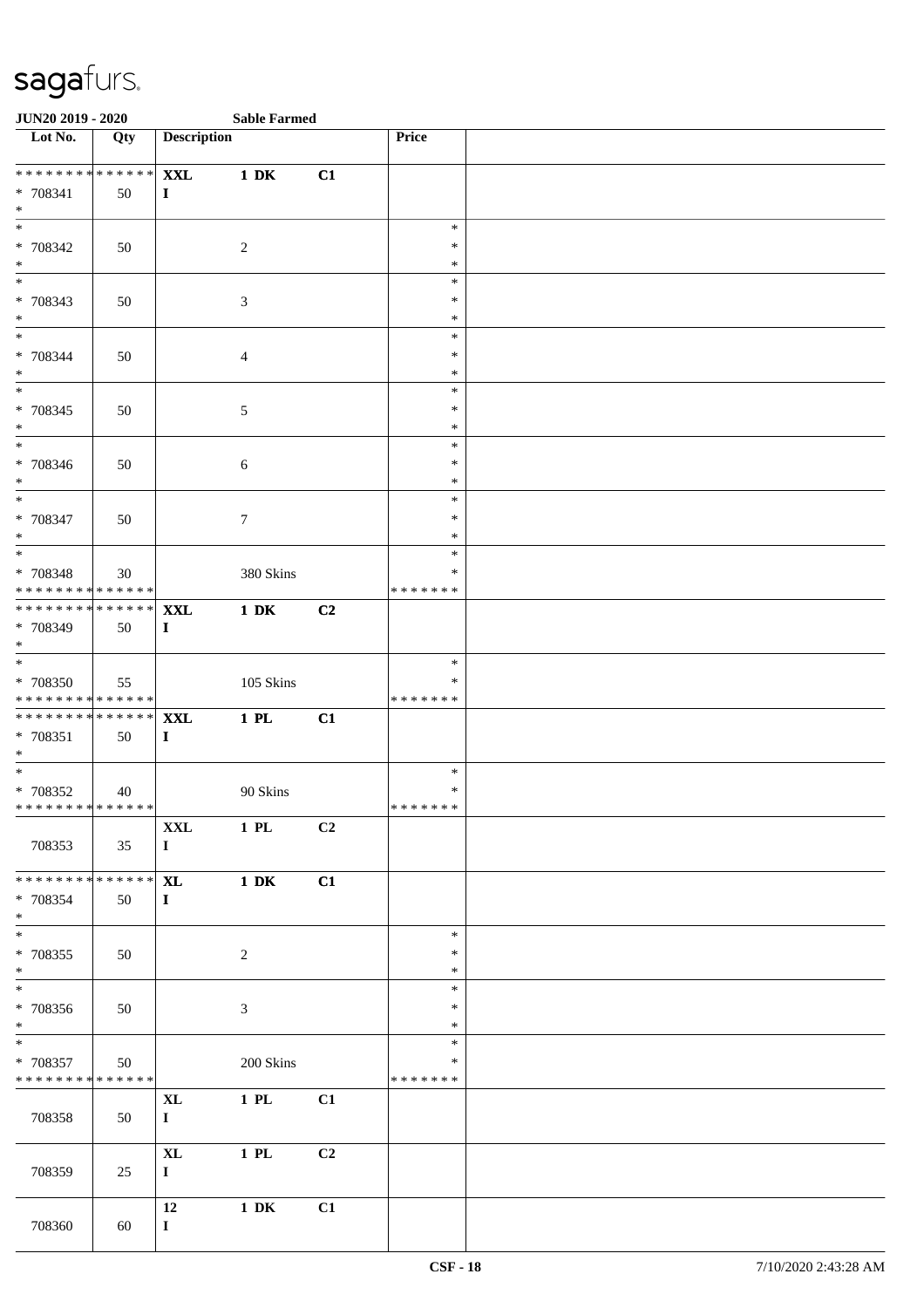| JUN20 2019 - 2020                                                   |     |                            | <b>Sable Farmed</b> |    |                                   |  |
|---------------------------------------------------------------------|-----|----------------------------|---------------------|----|-----------------------------------|--|
| Lot No.                                                             | Qty | <b>Description</b>         |                     |    | Price                             |  |
| 708361                                                              | 50  | 12<br>$\bf{I}$             | $1\ \mathrm{DK}$    | C2 |                                   |  |
| ******** <mark>******</mark><br>* 708362<br>$\ast$                  | 50  | <b>XXL</b><br>$\mathbf{A}$ | $1\ \mathrm{DK}$    | C1 |                                   |  |
| $\overline{\ast}$<br>* 708363<br>$*$                                | 50  |                            | $\overline{c}$      |    | $\ast$<br>∗<br>$\ast$             |  |
| $*$<br>* 708364<br>$*$                                              | 50  |                            | $\mathfrak{Z}$      |    | $\ast$<br>$\ast$<br>$\ast$        |  |
| $*$<br>$* 708365$<br>$*$                                            | 50  |                            | 4                   |    | $\ast$<br>$\ast$<br>$\ast$        |  |
| $\overline{\ast}$<br>* 708366<br>* * * * * * * * * * * * * *        | 25  |                            | 225 Skins           |    | $\ast$<br>∗<br>* * * * * * *      |  |
| * * * * * * * * * * * * * * *<br>* 708367<br>$\ast$                 | 50  | <b>XXL</b><br>$\mathbf{A}$ | $1\ \mathrm{DK}$    | C2 |                                   |  |
| $\overline{\phantom{0}}$<br>* 708368<br>* * * * * * * * * * * * * * | 20  |                            | 70 Skins            |    | $\ast$<br>$\ast$<br>* * * * * * * |  |
| 708369                                                              | 60  | <b>XXL</b><br>$\mathbf{A}$ | 1 PL                | C1 |                                   |  |
| ******** <mark>******</mark><br>* 708370<br>$*$                     | 50  | <b>XXL</b><br>$\mathbf{A}$ | $1$ PL              | C1 |                                   |  |
| $*$<br>* 708371<br>* * * * * * * * * * * * * *                      | 48  |                            | 98 Skins            |    | $\ast$<br>$\ast$<br>* * * * * * * |  |
| 708372                                                              | 35  | <b>XXL</b><br>$\mathbf{A}$ | $1$ PL              | C2 |                                   |  |
| * * * * * * * * * * * * * * *<br>* 708373<br>$*$                    | 50  | <b>XL</b><br>$\mathbf{A}$  | $1\ \mathrm{DK}$    | C1 |                                   |  |
| $*$<br>* 708374<br>$\ast$                                           | 50  |                            | $\overline{c}$      |    | $\ast$<br>$\ast$<br>$\ast$        |  |
| $*$<br>$* 708375$<br>* * * * * * * * * * * * * *                    | 40  |                            | 140 Skins           |    | $\ast$<br>∗<br>* * * * * * *      |  |
| * * * * * * * * * * * * * * *<br>* 708376<br>$*$                    | 50  | <b>XL</b><br>$\mathbf{A}$  | $1\ \mathrm{DK}$    | C2 |                                   |  |
| $*$<br>* 708377<br>******** <mark>******</mark>                     | 20  |                            | 70 Skins            |    | $\ast$<br>$\ast$<br>* * * * * * * |  |
| 708378                                                              | 55  | <b>XL</b><br>$\mathbf{A}$  | $1$ PL              | C1 |                                   |  |
| * * * * * * * * * * * * * * *<br>* 708379<br>$\ast$                 | 50  | 12<br>$\mathbf{A}$         | $1\ \mathrm{DK}$    | C1 |                                   |  |
| $*$<br>* 708380<br>******** <mark>******</mark>                     | 25  |                            | 75 Skins            |    | $\ast$<br>∗<br>* * * * * * *      |  |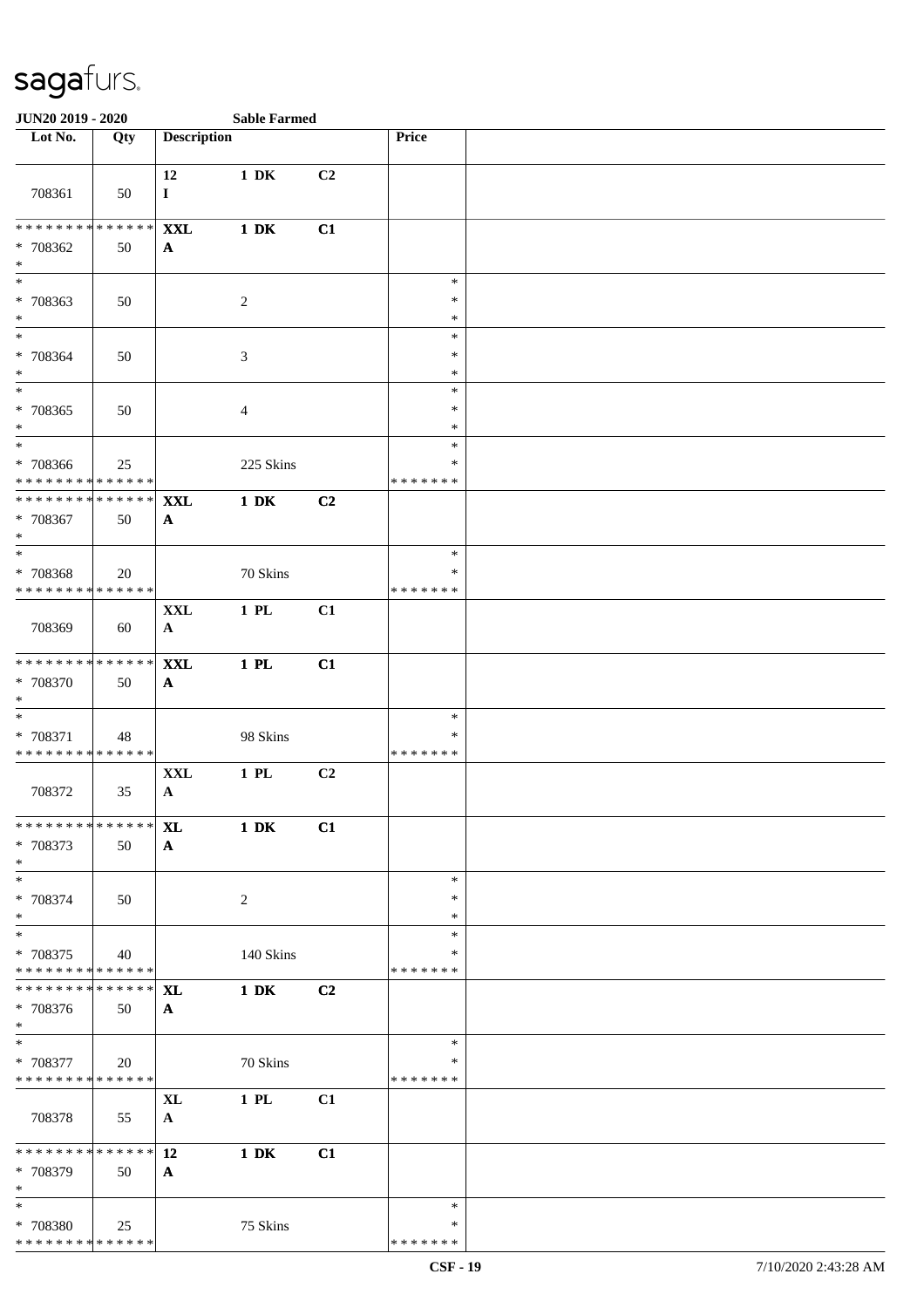| JUN20 2019 - 2020                                                       |     |                           | <b>Sable Farmed</b> |                |                              |  |
|-------------------------------------------------------------------------|-----|---------------------------|---------------------|----------------|------------------------------|--|
| Lot No.                                                                 | Qty | <b>Description</b>        |                     |                | <b>Price</b>                 |  |
| **************<br>* 708381<br>$\ast$                                    | 50  | <b>XXL</b><br>B           | $1\ \mathrm{DK}$    | C <sub>2</sub> |                              |  |
| $\overline{\ast}$<br>* 708382<br>* * * * * * * * * * * * * *            | 50  |                           | 100 Skins           |                | $\ast$<br>*<br>* * * * * * * |  |
| 708383                                                                  | 55  | <b>XL</b><br>$\, {\bf B}$ | $1\ \mathrm{DK}$    | C1             |                              |  |
| 708384                                                                  | 31  | 12<br>B                   | $1\,$ DK            | C1             |                              |  |
| * * * * * * * * * * * * * *<br>* 708385<br>$\ast$                       | 50  | <b>XXL</b><br>$\mathbf I$ | $2$ PL              | C1             |                              |  |
| $\ast$<br>* 708386<br>$\ast$                                            | 50  |                           | $\sqrt{2}$          |                | $\ast$<br>$\ast$<br>$\ast$   |  |
| $\overline{\phantom{a}^*}$<br>$* 708387$<br>$\ast$                      | 50  |                           | 3                   |                | $\ast$<br>*<br>$\ast$        |  |
| $\ast$<br>* 708388<br>* * * * * * * * * * * * * *                       | 52  |                           | 202 Skins           |                | $\ast$<br>∗<br>* * * * * * * |  |
| * * * * * * * * * * * * * * *<br>* 708389<br>$\ast$                     | 50  | <b>XXL</b><br>$\bf{I}$    | $2$ PL              | C2             |                              |  |
| $\overline{\phantom{a}^*}$<br>* 708390<br>* * * * * * * * * * * * * * * | 50  |                           | 100 Skins           |                | $\ast$<br>∗<br>* * * * * * * |  |
| **************<br>* 708391<br>$\ast$                                    | 50  | <b>XXL</b><br>$\bf{I}$    | $2$ PL $\,$         | C2             |                              |  |
| $*$<br>$*708392$<br>$*$                                                 | 50  |                           | $\overline{c}$      |                | $\ast$<br>$\ast$<br>$\ast$   |  |
| $\ast$<br>* 708393<br>* * * * * * * * * * * * * * *                     | 42  |                           | 142 Skins           |                | $\ast$<br>∗<br>* * * * * * * |  |
| **************<br>* 708394<br>$*$                                       | 50  | <b>XL</b><br>$\bf{I}$     | $2\,$ DK            | C1             |                              |  |
| $\overline{\ast}$<br>* 708395<br>$*$                                    | 50  |                           | $\overline{2}$      |                | $\ast$<br>∗<br>$\ast$        |  |
| $\frac{1}{*}$<br>* 708396<br>$*$                                        | 50  |                           | 3                   |                | $\ast$<br>$\ast$<br>$\ast$   |  |
| $\overline{\phantom{0}}$<br>* 708397<br>$*$                             | 50  |                           | $\overline{4}$      |                | $\ast$<br>$\ast$<br>$\ast$   |  |
| $*$<br>* 708398<br>$*$                                                  | 50  |                           | $\mathfrak{S}$      |                | $\ast$<br>$\ast$<br>$\ast$   |  |
| $\frac{1}{1}$<br>* 708399<br>$\ast$                                     | 50  |                           | $\sqrt{6}$          |                | $\ast$<br>$\ast$<br>*        |  |
| $\overline{\phantom{a}^*}$<br>* 708400<br>* * * * * * * * * * * * * *   | 40  |                           | 340 Skins           |                | $\ast$<br>∗<br>* * * * * * * |  |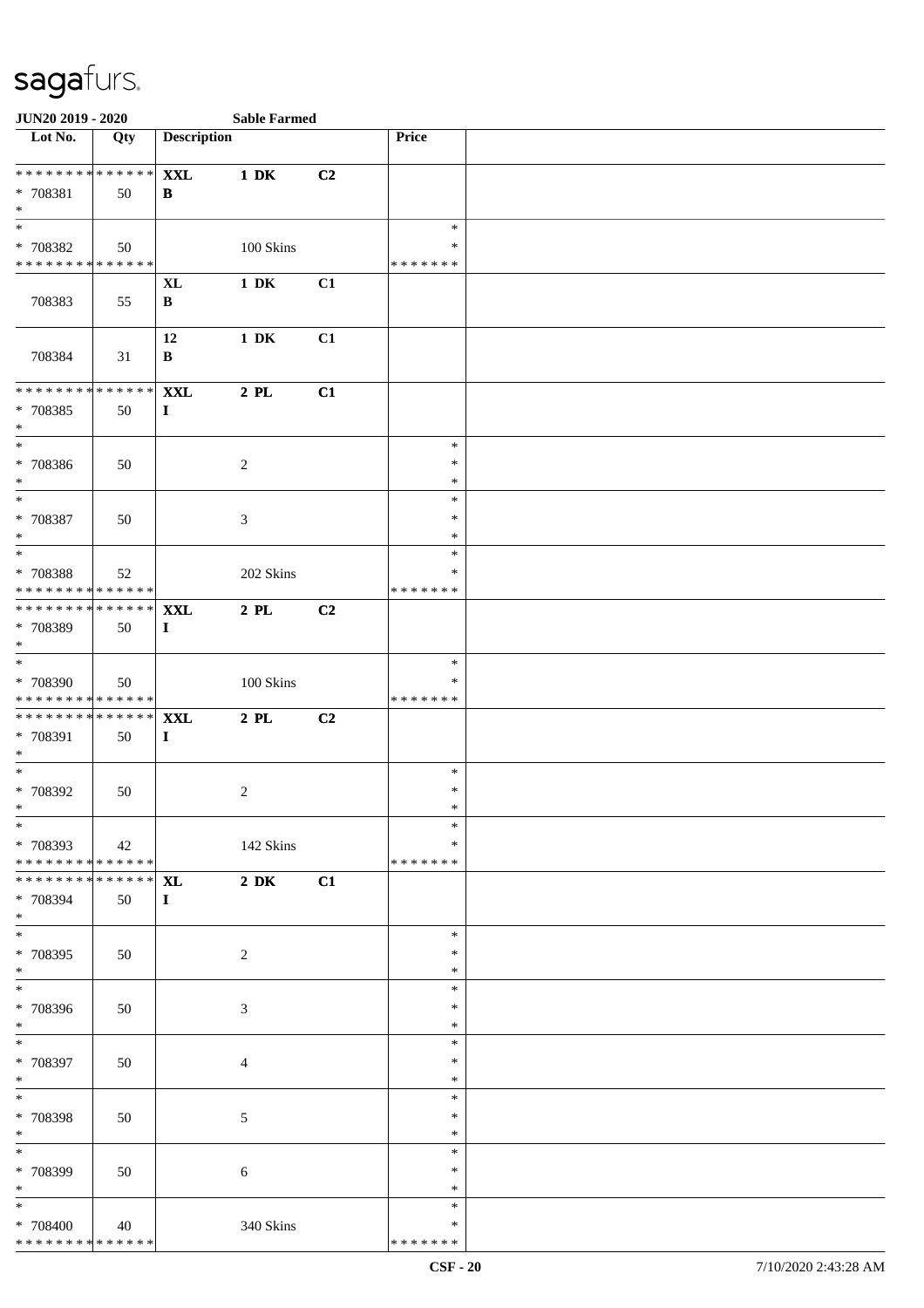| <b>JUN20 2019 - 2020</b>                   |     |                    | <b>Sable Farmed</b> |                |                  |  |
|--------------------------------------------|-----|--------------------|---------------------|----------------|------------------|--|
| Lot No.                                    | Qty | <b>Description</b> |                     |                | Price            |  |
| * * * * * * * * * * * * * * *              |     | <b>XL</b>          | $2\ \mathrm{DK}$    | C <sub>2</sub> |                  |  |
| * 708401                                   | 50  | $\mathbf{I}$       |                     |                |                  |  |
| $*$                                        |     |                    |                     |                |                  |  |
|                                            |     |                    |                     |                | $\ast$           |  |
| * 708402                                   | 50  |                    | $\overline{2}$      |                | $\ast$           |  |
| $*$                                        |     |                    |                     |                | $\ast$           |  |
|                                            |     |                    |                     |                | $\ast$           |  |
| * 708403                                   | 55  |                    | 155 Skins           |                | $\ast$           |  |
| * * * * * * * * * * * * * *                |     |                    |                     |                | * * * * * * *    |  |
| ******** <mark>******</mark>               |     | <b>XL</b>          | $2$ PL              | C2             |                  |  |
| $* 708404$                                 | 50  | $\mathbf I$        |                     |                |                  |  |
| $*$                                        |     |                    |                     |                |                  |  |
|                                            |     |                    |                     |                | $\ast$           |  |
| * 708405                                   | 50  |                    | $\overline{2}$      |                | $\ast$           |  |
| $*$                                        |     |                    |                     |                | $\ast$           |  |
| $\overline{\phantom{0}}$                   |     |                    |                     |                | $\ast$           |  |
| * 708406                                   | 28  |                    | 128 Skins           |                | $\ast$           |  |
| ******** <mark>******</mark>               |     |                    |                     |                | * * * * * * *    |  |
| ******** <mark>******</mark>               |     | 12                 | $2\,$ DK            | C1             |                  |  |
| $* 708407$                                 | 50  | $\bf{I}$           |                     |                |                  |  |
| $*$                                        |     |                    |                     |                |                  |  |
|                                            |     |                    |                     |                | $\ast$           |  |
| $* 708408$<br>$*$                          | 50  |                    | $\overline{c}$      |                | $\ast$           |  |
|                                            |     |                    |                     |                | $\ast$<br>$\ast$ |  |
| * 708409                                   |     |                    | $\mathfrak{Z}$      |                | $\ast$           |  |
| $*$                                        | 50  |                    |                     |                | $\ast$           |  |
|                                            |     |                    |                     |                | $\ast$           |  |
| * 708410                                   | 20  |                    | 170 Skins           |                | ∗                |  |
| * * * * * * * * * * * * * * *              |     |                    |                     |                | * * * * * * *    |  |
| * * * * * * * * * * * * * * *              |     | <b>XXL</b>         | $2\,$ DK            | C1             |                  |  |
| * 708411                                   | 50  | $\mathbf{A}$       |                     |                |                  |  |
| $*$                                        |     |                    |                     |                |                  |  |
| $*$                                        |     |                    |                     |                | $\ast$           |  |
| * 708412                                   | 50  |                    | $\overline{c}$      |                | $\ast$           |  |
| $*$                                        |     |                    |                     |                | $\ast$           |  |
| $*$                                        |     |                    |                     |                | $\ast$           |  |
| * 708413                                   | 50  |                    | $\mathfrak{Z}$      |                | $\ast$           |  |
| $*$                                        |     |                    |                     |                | $\ast$           |  |
|                                            |     |                    |                     |                | $\ast$           |  |
| * 708414<br>$*$                            | 50  |                    | $\overline{4}$      |                | $\ast$<br>$\ast$ |  |
| $*$                                        |     |                    |                     |                | $\ast$           |  |
| * 708415                                   | 50  |                    | $\mathfrak{S}$      |                | $\ast$           |  |
| $*$                                        |     |                    |                     |                | $\ast$           |  |
|                                            |     |                    |                     |                | $\ast$           |  |
| * 708416                                   | 50  |                    | 6                   |                | $\ast$           |  |
| $*$                                        |     |                    |                     |                | $\ast$           |  |
| $*$                                        |     |                    |                     |                | $\ast$           |  |
| * 708417                                   | 50  |                    | $\tau$              |                | $\ast$           |  |
| $*$                                        |     |                    |                     |                | $\ast$           |  |
| $*$                                        |     |                    |                     |                | $\ast$           |  |
| * 708418                                   | 50  |                    | $8\,$               |                | $\ast$           |  |
| $*$                                        |     |                    |                     |                | $\ast$           |  |
|                                            |     |                    |                     |                | $\ast$           |  |
| * 708419                                   | 50  |                    | 9                   |                | $\ast$           |  |
| $*$                                        |     |                    |                     |                | $\ast$<br>$\ast$ |  |
| * 708420                                   | 50  |                    | 500 Skins           |                | $\ast$           |  |
| * * * * * * * * <mark>* * * * * * *</mark> |     |                    |                     |                | * * * * * * *    |  |
|                                            |     |                    |                     |                |                  |  |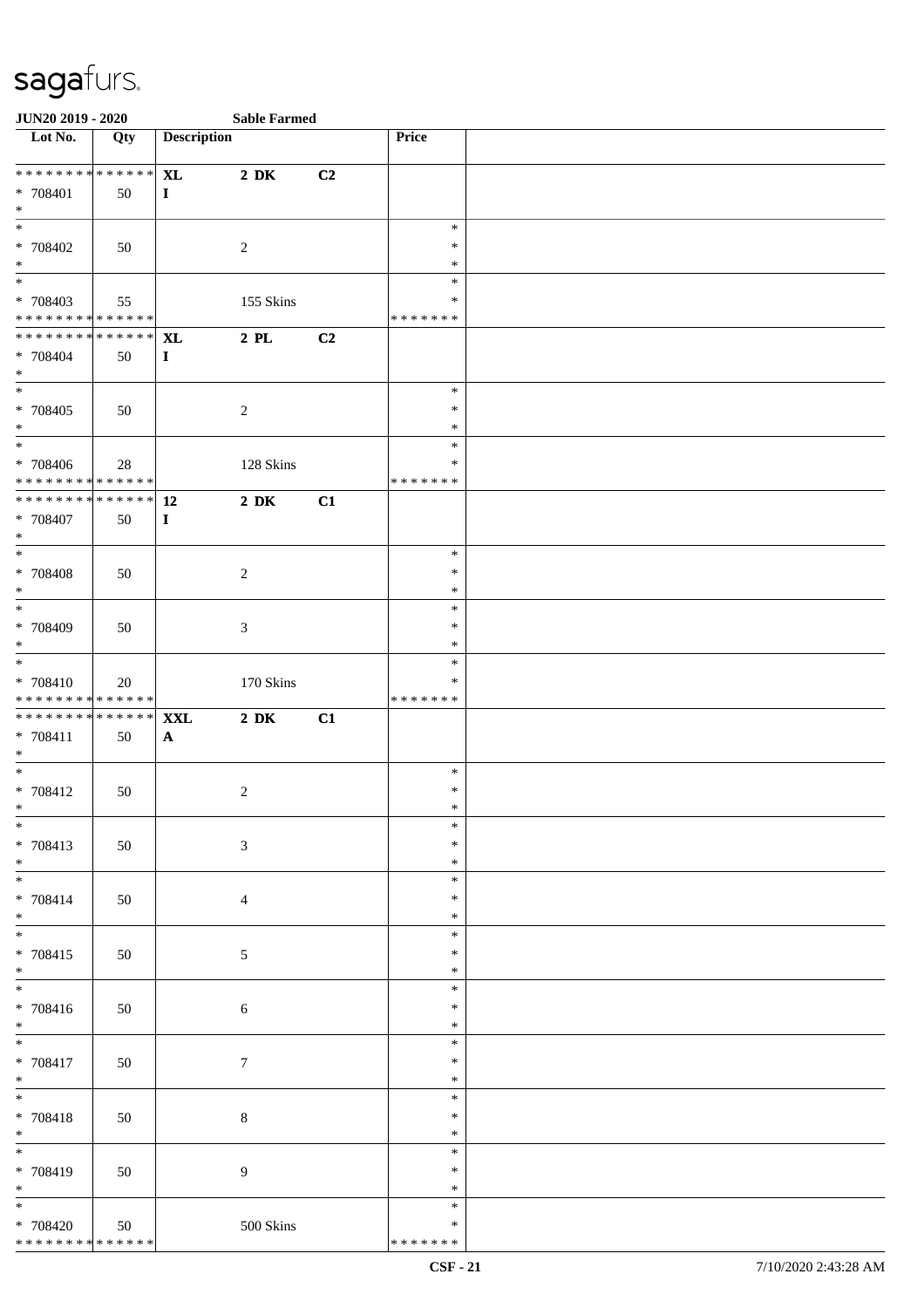| <b>JUN20 2019 - 2020</b>                   |               |                    | <b>Sable Farmed</b>           |    |                  |  |
|--------------------------------------------|---------------|--------------------|-------------------------------|----|------------------|--|
| Lot No.                                    | Qty           | <b>Description</b> |                               |    | Price            |  |
| **************                             |               | <b>XXL</b>         | $2\,$ DK                      | C1 |                  |  |
| * 708421                                   | 50            | $\mathbf{A}$       |                               |    |                  |  |
| $*$                                        |               |                    |                               |    |                  |  |
|                                            |               |                    |                               |    | $\ast$           |  |
| * 708422                                   | 50            |                    | 2                             |    | $\ast$           |  |
| $*$                                        |               |                    |                               |    | $\ast$           |  |
|                                            |               |                    |                               |    | $\ast$           |  |
| * 708423                                   | 55            |                    | 155 Skins                     |    | $\ast$           |  |
| * * * * * * * * * * * * * *                |               |                    |                               |    | * * * * * * *    |  |
| * * * * * * * * <mark>* * * * * * *</mark> |               | <b>XXL</b>         | $2\,$ DK                      | C2 |                  |  |
| * 708424                                   | 50            | $\mathbf{A}$       |                               |    |                  |  |
| $*$                                        |               |                    |                               |    |                  |  |
|                                            |               |                    |                               |    | $\ast$           |  |
| * 708425                                   | 50            |                    | $\sqrt{2}$                    |    | $\ast$           |  |
| $*$                                        |               |                    |                               |    | $\ast$           |  |
| $\overline{\phantom{0}}$                   |               |                    |                               |    | $\ast$           |  |
| * 708426                                   | 50            |                    | $\mathfrak{Z}$                |    | $\ast$           |  |
| $\ast$                                     |               |                    |                               |    | $\ast$           |  |
| $\overline{\ast}$                          |               |                    |                               |    | $\ast$           |  |
| * 708427                                   | 55            |                    | 205 Skins                     |    | ∗                |  |
| ******** <mark>******</mark>               |               |                    |                               |    | * * * * * * *    |  |
| ******** <mark>******</mark>               |               | <b>XXL</b>         | $2\ \mathrm{DK}$              | C2 |                  |  |
| * 708428                                   | 50            | $\mathbf{A}$       |                               |    |                  |  |
| $*$                                        |               |                    |                               |    |                  |  |
| $\overline{\phantom{0}}$                   |               |                    |                               |    | $\ast$           |  |
| * 708429                                   | 37            |                    | 87 Skins                      |    | ∗                |  |
| * * * * * * * * * * * * * *                |               |                    |                               |    | * * * * * * *    |  |
| ******** <mark>******</mark>               |               | <b>XXL</b>         | $2$ PL                        | C1 |                  |  |
| * 708430                                   | 50            | $\mathbf{A}$       |                               |    |                  |  |
| $*$                                        |               |                    |                               |    |                  |  |
| $*$                                        |               |                    |                               |    | $\ast$           |  |
| * 708431                                   | 50            |                    | $\sqrt{2}$                    |    | $\ast$           |  |
| $*$                                        |               |                    |                               |    | $\ast$           |  |
| $\ast$                                     |               |                    |                               |    | $\ast$           |  |
| * 708432                                   | 39            |                    | 139 Skins                     |    | $\ast$           |  |
| ******** <mark>******</mark>               |               |                    |                               |    | * * * * * * *    |  |
| ******** <sup>******</sup> <b>XXL</b>      |               |                    | $\overline{\phantom{a}}$ 2 PL | C1 |                  |  |
| * 708433                                   | 50            | $\mathbf{A}$       |                               |    |                  |  |
| $*$                                        |               |                    |                               |    |                  |  |
| $*$                                        |               |                    |                               |    | $\ast$           |  |
| * 708434                                   | 50            |                    | $\overline{c}$                |    | ∗                |  |
| $*$                                        |               |                    |                               |    | $\ast$           |  |
|                                            |               |                    |                               |    | $\ast$           |  |
| * 708435                                   | 35            |                    | 135 Skins                     |    | $\ast$           |  |
| ******** <mark>******</mark>               |               |                    |                               |    | * * * * * * *    |  |
| * * * * * * * *                            | * * * * * * * | <b>XL</b>          | $2\,$ DK                      | C1 |                  |  |
| * 708436                                   | 50            | $\mathbf{A}$       |                               |    |                  |  |
| $*$                                        |               |                    |                               |    |                  |  |
| $*$                                        |               |                    |                               |    | $\ast$           |  |
| * 708437                                   | 50            |                    | $\overline{c}$                |    | $\ast$<br>$\ast$ |  |
| $*$<br>$*$                                 |               |                    |                               |    | $\ast$           |  |
|                                            |               |                    |                               |    | $\ast$           |  |
| * 708438<br>$*$                            | 50            |                    | 3                             |    | $\ast$           |  |
| $*$                                        |               |                    |                               |    | $\ast$           |  |
|                                            |               |                    |                               |    | ∗                |  |
| * 708439<br>$*$                            | 50            |                    | $\overline{4}$                |    | $\ast$           |  |
| $*$                                        |               |                    |                               |    | $\ast$           |  |
| * 708440                                   | 50            |                    | $\mathfrak{S}$                |    | $\ast$           |  |
| $*$                                        |               |                    |                               |    | $\ast$           |  |
|                                            |               |                    |                               |    |                  |  |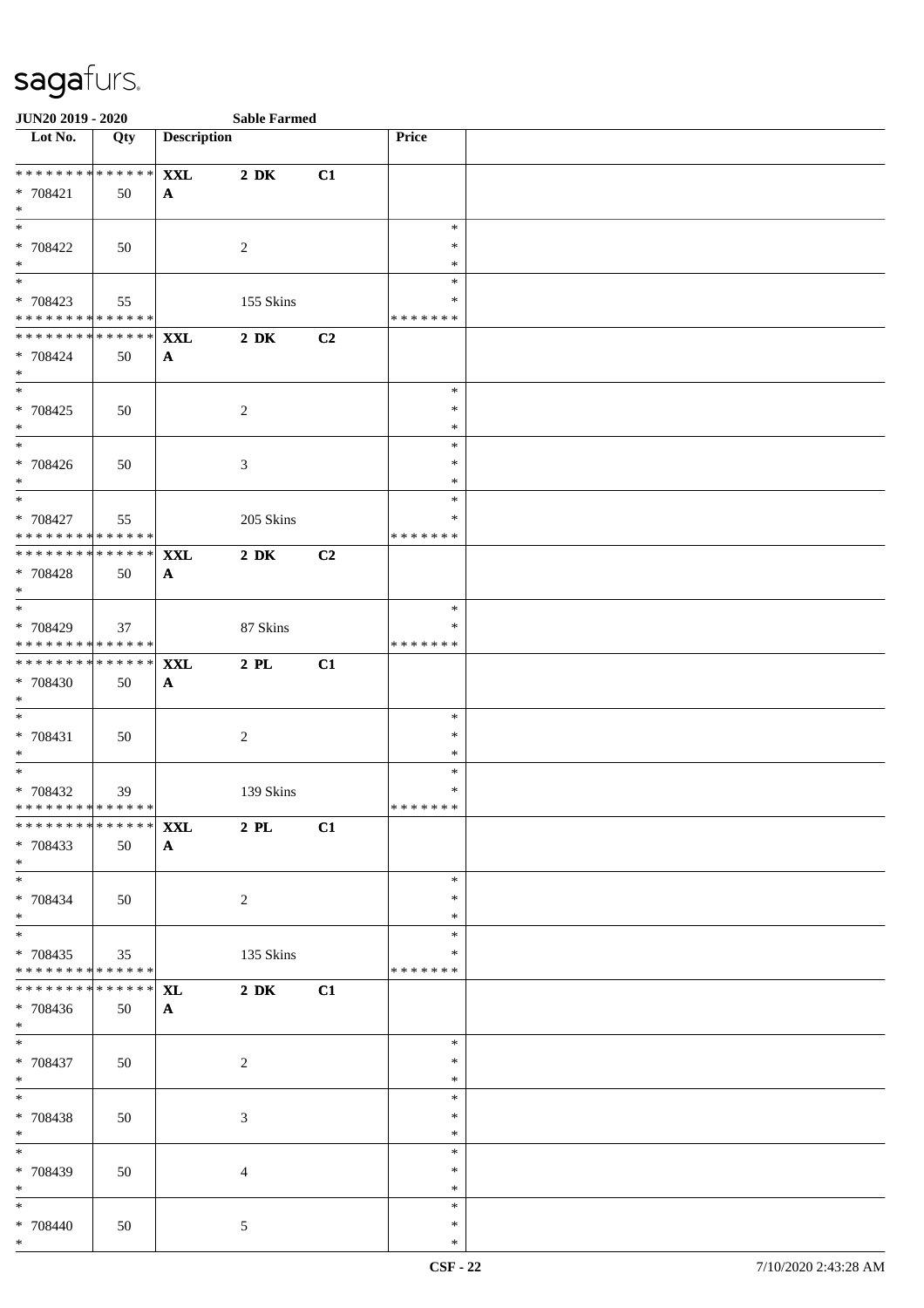| <b>JUN20 2019 - 2020</b>                                       |     |                    | <b>Sable Farmed</b> |    |                    |  |
|----------------------------------------------------------------|-----|--------------------|---------------------|----|--------------------|--|
| Lot No.                                                        | Qty | <b>Description</b> |                     |    | Price              |  |
| $*$                                                            |     | $\bold{X}\bold{L}$ | $2\,$ DK            | C1 | $\ast$             |  |
| * 708441                                                       | 35  | $\mathbf{A}$       |                     |    | $\ast$             |  |
| * * * * * * * * * * * * * * *                                  |     |                    |                     |    | * * * * * * *      |  |
| ******** <mark>******</mark>                                   |     | <b>XL</b>          | $2\ \mathrm{DK}$    | C2 |                    |  |
| * 708442                                                       | 50  | A                  |                     |    |                    |  |
| $*$<br>$\frac{1}{1}$                                           |     |                    |                     |    | $\ast$             |  |
| * 708443                                                       | 50  |                    | 2                   |    | ∗                  |  |
| $*$                                                            |     |                    |                     |    | $\ast$             |  |
| $*$                                                            |     |                    |                     |    | $\ast$             |  |
| * 708444                                                       | 25  |                    | 125 Skins           |    | ∗                  |  |
| * * * * * * * * <mark>* * * * * * *</mark>                     |     |                    |                     |    | *******            |  |
| * * * * * * * * * * * * * * *                                  |     | XL                 | $2$ PL              | C1 |                    |  |
| * 708445                                                       | 50  | $\mathbf{A}$       |                     |    |                    |  |
| $\ast$                                                         |     |                    |                     |    |                    |  |
| $*$                                                            |     |                    |                     |    | $\ast$             |  |
| * 708446<br>* * * * * * * * * * * * * *                        | 50  |                    | 100 Skins           |    | ∗<br>* * * * * * * |  |
| * * * * * * * * * * * * * * *                                  |     | 12                 | $2$ PL              | C1 |                    |  |
| * 708447                                                       | 50  | $\mathbf{A}$       |                     |    |                    |  |
| $*$                                                            |     |                    |                     |    |                    |  |
| $*$                                                            |     |                    |                     |    | $\ast$             |  |
| * 708448                                                       | 50  |                    | 2                   |    | $\ast$             |  |
| $*$                                                            |     |                    |                     |    | $\ast$             |  |
|                                                                |     |                    |                     |    | $\ast$             |  |
| * 708449<br>* * * * * * * * * * * * * *                        | 35  |                    | 135 Skins           |    | ∗<br>* * * * * * * |  |
| * * * * * * * * * * * * * * *                                  |     | <b>XXL</b>         | $2\,$ DK            | C1 |                    |  |
| * 708450                                                       | 50  | B                  |                     |    |                    |  |
| $\ast$                                                         |     |                    |                     |    |                    |  |
| $*$                                                            |     |                    |                     |    | $\ast$             |  |
| * 708451                                                       | 50  |                    | 2                   |    | $\ast$             |  |
| $*$                                                            |     |                    |                     |    | $\ast$             |  |
| $*$                                                            |     |                    |                     |    | $\ast$             |  |
| * 708452<br>$\ast$                                             | 50  |                    | 3                   |    | $\ast$<br>$\ast$   |  |
| $\ast$                                                         |     |                    |                     |    | $\ast$             |  |
| * 708453                                                       | 57  |                    | 207 Skins           |    | $\ast$             |  |
| * * * * * * * * * * * * * *                                    |     |                    |                     |    | * * * * * * *      |  |
| * * * * * * * * <mark>* * * * * * *</mark>                     |     | <b>XXL</b>         | $2$ PL              | C2 |                    |  |
| * 708454                                                       | 50  | B                  |                     |    |                    |  |
| $*$                                                            |     |                    |                     |    |                    |  |
|                                                                |     |                    |                     |    | $\ast$             |  |
| $* 708455$<br>* * * * * * * * * * * * * * *                    | 35  |                    | 85 Skins            |    | ∗<br>* * * * * * * |  |
| * * * * * * * * * * * * * * *                                  |     |                    | $2\ \mathrm{DK}$    |    |                    |  |
| * 708456                                                       | 50  | <b>XL</b><br>B     |                     | C1 |                    |  |
| $*$                                                            |     |                    |                     |    |                    |  |
| $*$                                                            |     |                    |                     |    | $\ast$             |  |
| $* 708457$                                                     | 50  |                    | 2                   |    | $\ast$             |  |
| $*$                                                            |     |                    |                     |    | $\ast$             |  |
| $*$                                                            |     |                    |                     |    | $\ast$             |  |
| $* 708458$                                                     | 60  |                    | 160 Skins           |    | ∗                  |  |
| * * * * * * * * * * * * * * *<br>* * * * * * * * * * * * * * * |     |                    |                     |    | * * * * * * *      |  |
| * 708459                                                       | 50  | 12<br>B            | $2\ \mathrm{DK}$    | C1 |                    |  |
| $*$                                                            |     |                    |                     |    |                    |  |
| $*$                                                            |     |                    |                     |    | $\ast$             |  |
| * 708460                                                       | 42  |                    | 92 Skins            |    | ∗                  |  |
| * * * * * * * * * * * * * * *                                  |     |                    |                     |    | * * * * * * *      |  |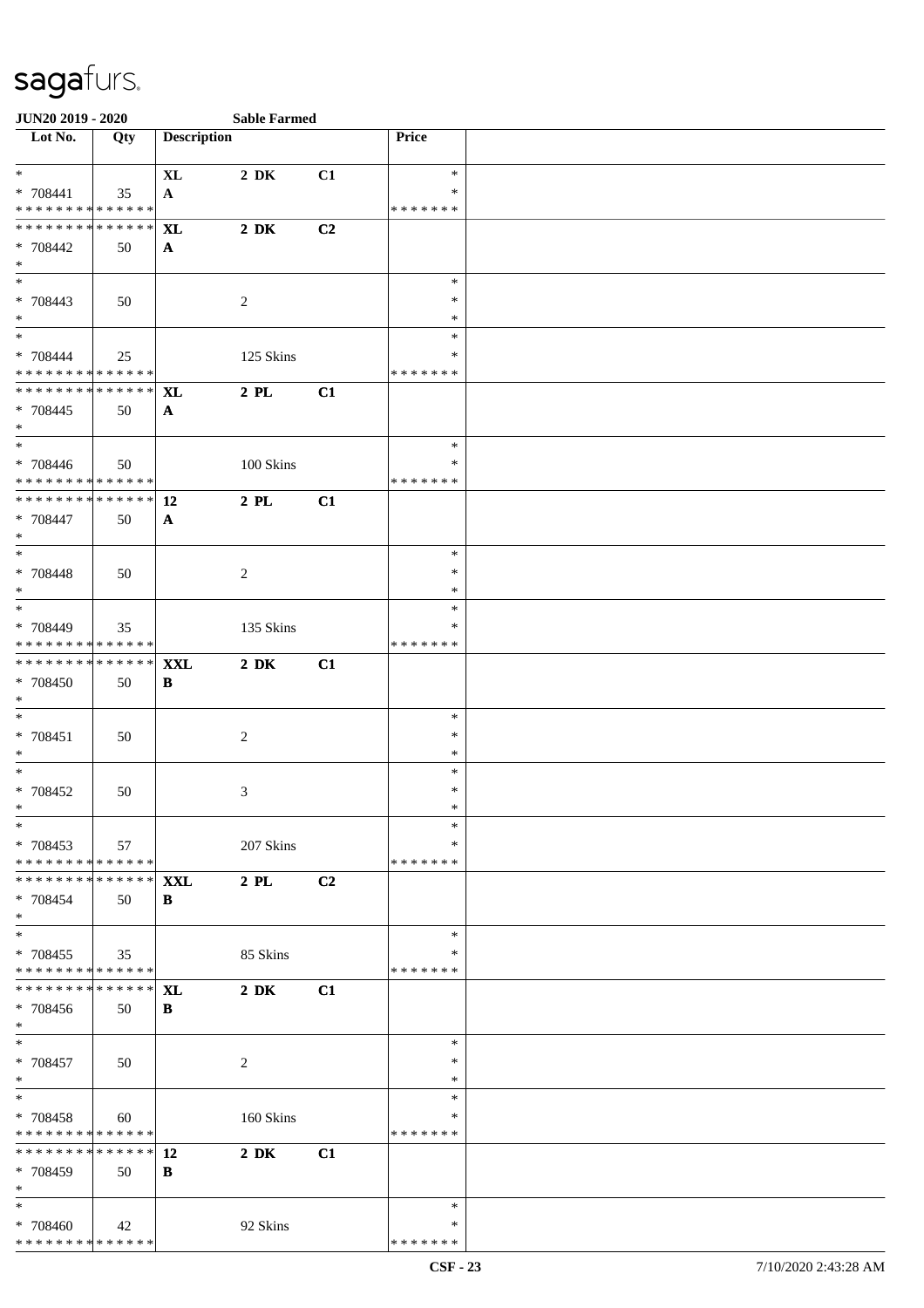| <b>JUN20 2019 - 2020</b>                  |     |                    | <b>Sable Farmed</b> |    |                    |  |
|-------------------------------------------|-----|--------------------|---------------------|----|--------------------|--|
| Lot No.                                   | Qty | <b>Description</b> |                     |    | Price              |  |
|                                           |     |                    |                     |    |                    |  |
| ******** <mark>******</mark>              |     | <b>XXL</b>         | $3\,$ DK            | C1 |                    |  |
| * 708461                                  | 50  | $\mathbf{I}$       |                     |    |                    |  |
| $*$                                       |     |                    |                     |    |                    |  |
| $*$                                       |     |                    |                     |    | $\ast$             |  |
| * 708462                                  | 50  |                    | 2                   |    | $\ast$             |  |
| $*$                                       |     |                    |                     |    | $\ast$             |  |
|                                           |     |                    |                     |    | $\ast$<br>$\ast$   |  |
| * 708463<br>$*$                           | 50  |                    | $\mathfrak{Z}$      |    | $\ast$             |  |
| $*$                                       |     |                    |                     |    | $\ast$             |  |
| * 708464                                  | 40  |                    | 190 Skins           |    | $\ast$             |  |
| * * * * * * * * * * * * * * *             |     |                    |                     |    | * * * * * * *      |  |
| ******** <mark>******</mark>              |     | <b>XXL</b>         | 3 DK                | C2 |                    |  |
| * 708465                                  | 50  | $\bf{I}$           |                     |    |                    |  |
| $*$                                       |     |                    |                     |    |                    |  |
| $*$                                       |     |                    |                     |    | $\ast$             |  |
| * 708466                                  | 50  |                    | $\overline{c}$      |    | $\ast$             |  |
| $*$                                       |     |                    |                     |    | $\ast$             |  |
| $*$                                       |     |                    |                     |    | $\ast$             |  |
| * 708467                                  | 62  |                    | 162 Skins           |    | ∗                  |  |
| ******** <mark>******</mark>              |     |                    |                     |    | * * * * * * *      |  |
| * * * * * * * * * * * * * * *             |     | <b>XXL</b>         | 3 PL                | C1 |                    |  |
| * 708468                                  | 50  | $\bf{I}$           |                     |    |                    |  |
| $*$                                       |     |                    |                     |    |                    |  |
| $*$                                       |     |                    |                     |    | $\ast$             |  |
| * 708469                                  | 50  |                    | $\sqrt{2}$          |    | $\ast$             |  |
| $*$<br>$*$                                |     |                    |                     |    | $\ast$             |  |
|                                           |     |                    |                     |    | $\ast$             |  |
| $* 708470$<br>* * * * * * * * * * * * * * | 20  |                    | 120 Skins           |    | ∗<br>* * * * * * * |  |
| * * * * * * * * * * * * * * *             |     | <b>XL</b>          | 3 DK                | C1 |                    |  |
| * 708471                                  | 50  | $\bf{I}$           |                     |    |                    |  |
| $*$                                       |     |                    |                     |    |                    |  |
| $*$                                       |     |                    |                     |    | $\ast$             |  |
| * 708472                                  | 50  |                    | $\overline{c}$      |    | $\ast$             |  |
| $*$                                       |     |                    |                     |    | $\ast$             |  |
| $\ast$                                    |     |                    |                     |    | $\ast$             |  |
| * 708473                                  | 40  |                    | 140 Skins           |    | ∗                  |  |
| * * * * * * * * * * * * * * *             |     |                    |                     |    | * * * * * * *      |  |
|                                           |     | 12                 | 3 DK                | C1 |                    |  |
| 708474                                    | 53  | $\mathbf{I}$       |                     |    |                    |  |
| * * * * * * * * * * * * * * *             |     |                    |                     |    |                    |  |
|                                           |     | <b>XXL</b>         | 3 DK                | C1 |                    |  |
| * 708475<br>$*$                           | 50  | $\mathbf{A}$       |                     |    |                    |  |
| $\overline{\phantom{0}}$                  |     |                    |                     |    | $\ast$             |  |
| * 708476                                  | 50  |                    | $\overline{c}$      |    | $\ast$             |  |
| $*$                                       |     |                    |                     |    | $\ast$             |  |
| $*$                                       |     |                    |                     |    | $\ast$             |  |
| * 708477                                  | 50  |                    | 3                   |    | $\ast$             |  |
| $*$                                       |     |                    |                     |    | $\ast$             |  |
| $*$                                       |     |                    |                     |    | $\ast$             |  |
| * 708478                                  | 50  |                    | 200 Skins           |    | $\ast$             |  |
| * * * * * * * * * * * * * *               |     |                    |                     |    | * * * * * * *      |  |
| ******** <mark>******</mark>              |     | <b>XXL</b>         | $3\,$ DK            | C2 |                    |  |
| * 708479                                  | 50  | $\mathbf{A}$       |                     |    |                    |  |
| $*$                                       |     |                    |                     |    |                    |  |
| $*$                                       |     |                    |                     |    | $\ast$<br>$\ast$   |  |
| * 708480<br>$*$                           | 50  |                    | 2                   |    | $\ast$             |  |
|                                           |     |                    |                     |    |                    |  |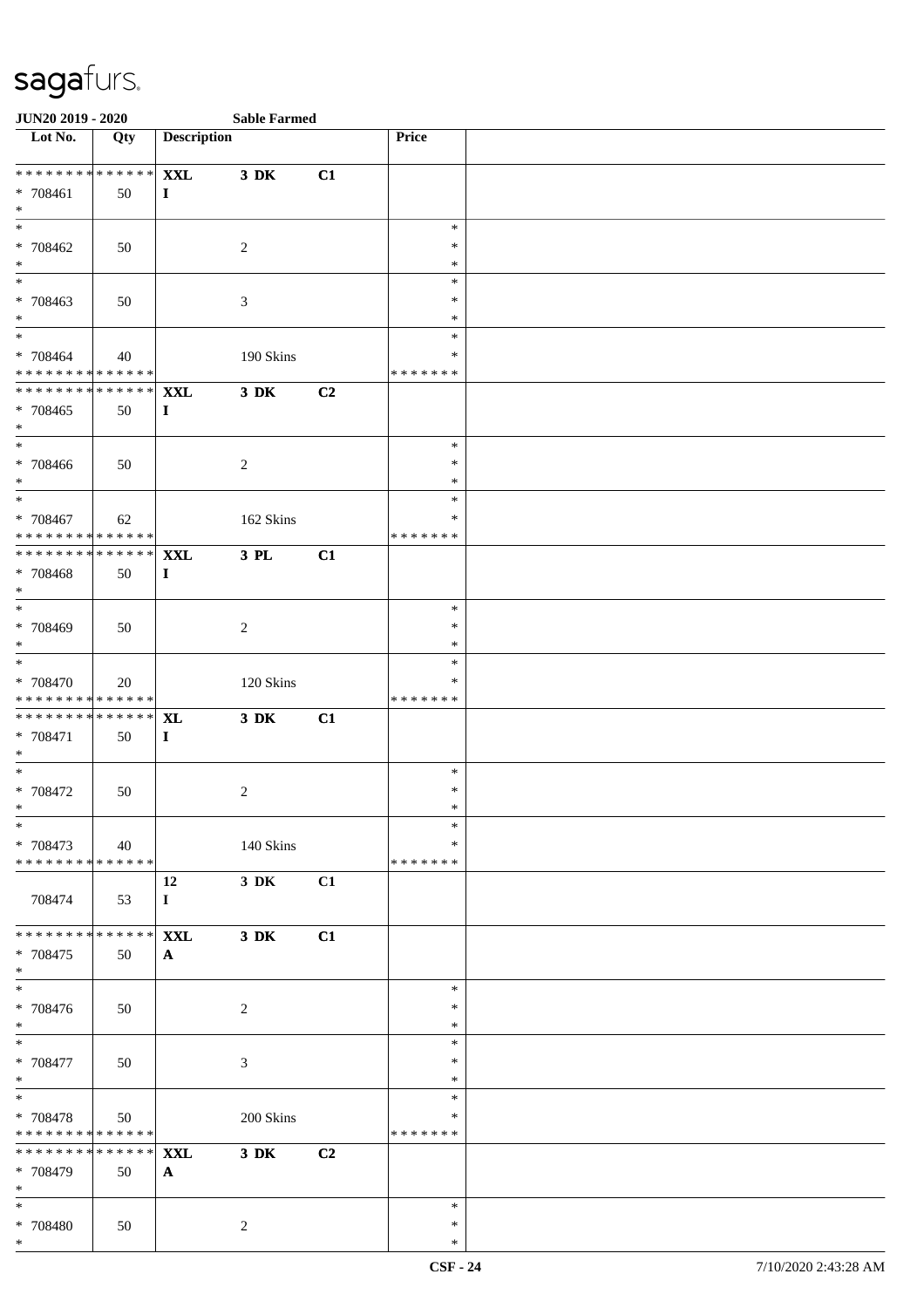| <b>JUN20 2019 - 2020</b>                   |     |                    | <b>Sable Farmed</b> |                |                    |  |
|--------------------------------------------|-----|--------------------|---------------------|----------------|--------------------|--|
| $\overline{\phantom{1}}$ Lot No.           | Qty | <b>Description</b> |                     |                | Price              |  |
| $\ast$                                     |     | <b>XXL</b>         | 3 DK                | C <sub>2</sub> | $\ast$             |  |
| * 708481                                   | 18  | $\mathbf{A}$       |                     |                | ∗                  |  |
| * * * * * * * * * * * * * *                |     |                    |                     |                | * * * * * * *      |  |
| * * * * * * * * * * * * * * *              |     | <b>XXL</b>         | 3 DK                | C2             |                    |  |
| * 708482                                   | 50  | $\mathbf{A}$       |                     |                |                    |  |
| $*$                                        |     |                    |                     |                |                    |  |
| $*$                                        |     |                    |                     |                | $\ast$             |  |
| * 708483                                   | 20  |                    | 70 Skins            |                | ∗                  |  |
| * * * * * * * * * * * * * *                |     |                    |                     |                | * * * * * * *      |  |
| * * * * * * * * * * * * * * *              |     | XL                 | 3 DK                | C1             |                    |  |
| * 708484                                   | 50  | $\mathbf{A}$       |                     |                |                    |  |
| $*$                                        |     |                    |                     |                |                    |  |
| $*$                                        |     |                    |                     |                | $\ast$             |  |
| * 708485                                   | 50  |                    | $\overline{2}$      |                | $\ast$             |  |
| $*$                                        |     |                    |                     |                | $\ast$             |  |
| $\ast$                                     |     |                    |                     |                | $\ast$             |  |
| * 708486                                   | 50  |                    | 3                   |                | $\ast$             |  |
| $*$<br>$*$                                 |     |                    |                     |                | $\ast$             |  |
|                                            |     |                    |                     |                | $\ast$             |  |
| * 708487<br>* * * * * * * * * * * * * * *  | 25  |                    | 175 Skins           |                | ∗<br>* * * * * * * |  |
| ******** <mark>******</mark>               |     |                    | $3$ DK              |                |                    |  |
|                                            |     | 12                 |                     | C1             |                    |  |
| * 708488<br>$*$                            | 50  | $\mathbf{A}$       |                     |                |                    |  |
|                                            |     |                    |                     |                | $\ast$             |  |
| * 708489                                   | 35  |                    | 85 Skins            |                | $\ast$             |  |
| * * * * * * * * * * * * * *                |     |                    |                     |                | * * * * * * *      |  |
| ******** <mark>******</mark>               |     | <b>XXL</b>         | 3 DK                | C1             |                    |  |
| * 708490                                   | 50  | B                  |                     |                |                    |  |
| $*$                                        |     |                    |                     |                |                    |  |
| $*$                                        |     |                    |                     |                | $\ast$             |  |
| * 708491                                   | 50  |                    | 100 Skins           |                | $\ast$             |  |
| * * * * * * * * <mark>* * * * * * *</mark> |     |                    |                     |                | * * * * * * *      |  |
| * * * * * * * * * * * * * * *              |     | XL                 | 3 DK                | C1             |                    |  |
| * 708492                                   | 50  | $\, {\bf B}$       |                     |                |                    |  |
| $\ast$                                     |     |                    |                     |                |                    |  |
| $\ast$                                     |     |                    |                     |                | $\ast$             |  |
| * 708493                                   | 20  |                    | 70 Skins            |                | ∗                  |  |
| * * * * * * * * * * * * * *                |     |                    |                     |                | * * * * * * *      |  |
|                                            |     | 12                 | 3 DK                | C1             |                    |  |
| 708494                                     | 51  | B                  |                     |                |                    |  |
|                                            |     |                    |                     |                |                    |  |
| * * * * * * * * * * * * * * *              |     | <b>XXL</b>         | $1\ \mathrm{DK}$    | C1             |                    |  |
| * 708495                                   | 50  | $\bf{I}$           | SL1                 |                |                    |  |
| $*$                                        |     |                    |                     |                |                    |  |
| $\overline{\ast}$                          |     |                    |                     |                | $\ast$             |  |
| * 708496                                   | 46  |                    | 96 Skins            |                | ∗                  |  |
| * * * * * * * * * * * * * *                |     |                    |                     |                | * * * * * * *      |  |
|                                            |     | <b>XL</b>          | $1\,$ DK            | C1             |                    |  |
| 708497                                     | 63  | $\bf{I}$           | SL1                 |                |                    |  |
|                                            |     |                    |                     |                |                    |  |
|                                            |     | 12                 | $1\,$ DK            | C1             |                    |  |
| 708498                                     | 48  | $\mathbf{I}$       | SL1                 |                |                    |  |
|                                            |     | <b>XXL</b>         | $1\,$ DK            | C1             |                    |  |
|                                            | 40  |                    | SL1                 |                |                    |  |
| 708499                                     |     | $\mathbf{A}$       |                     |                |                    |  |
|                                            |     | $\bold{X}\bold{L}$ | $1\,$ DK            | C1             |                    |  |
| 708500                                     | 30  | $\mathbf{A}$       | SIL1                |                |                    |  |
|                                            |     |                    |                     |                |                    |  |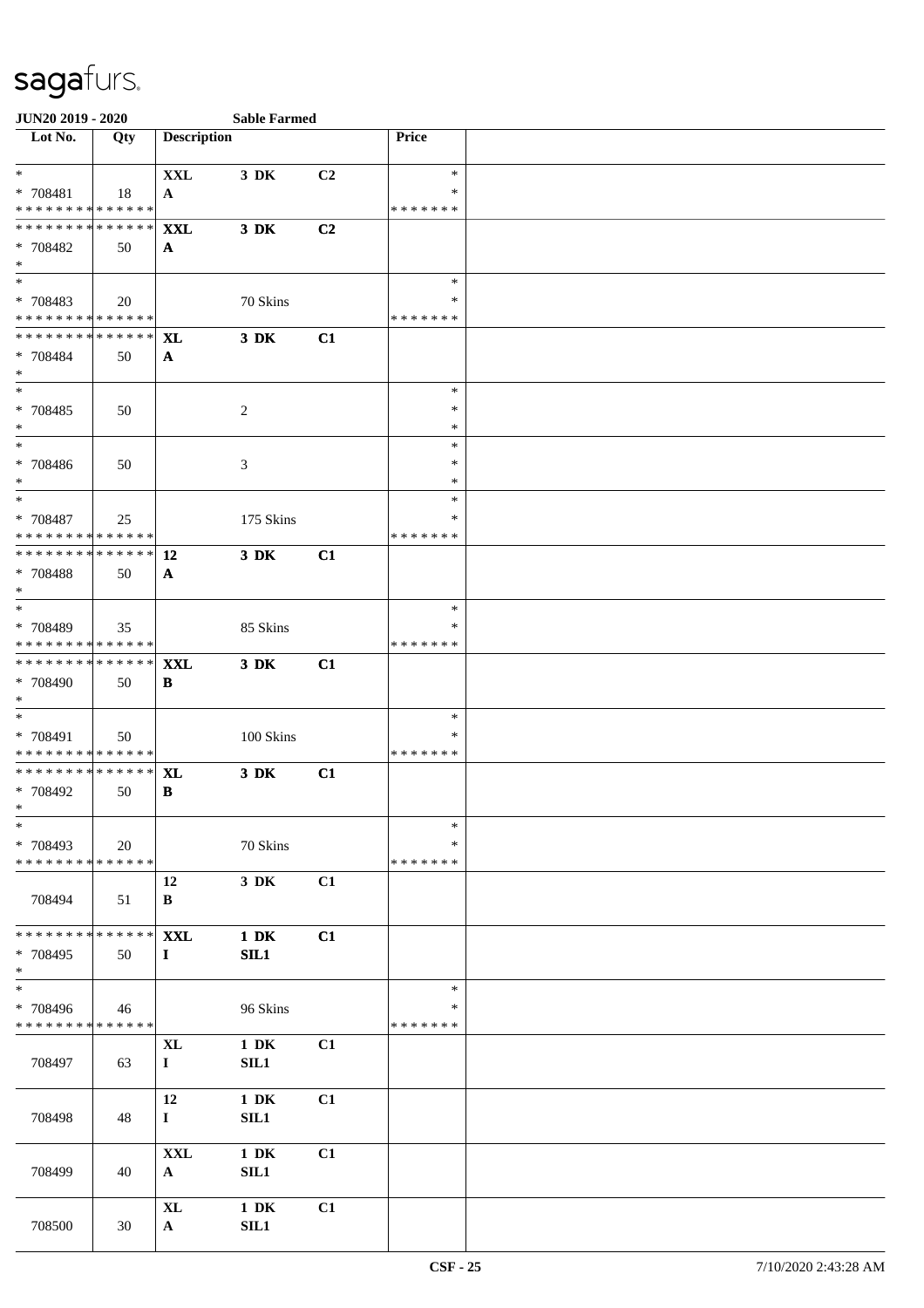| JUN20 2019 - 2020                                                             |     |                            | <b>Sable Farmed</b>     |                |                                   |  |
|-------------------------------------------------------------------------------|-----|----------------------------|-------------------------|----------------|-----------------------------------|--|
| Lot No.                                                                       | Qty | <b>Description</b>         |                         |                | Price                             |  |
| 708501                                                                        | 26  | 12<br>$\mathbf{A}$         | $1\ \mathrm{DK}$<br>SL1 | C1             |                                   |  |
| 708502                                                                        | 25  | <b>XXL</b><br>$\, {\bf B}$ | $1\,$ DK<br>SL1         | C1             |                                   |  |
| 708503                                                                        | 20  | <b>XL</b><br>$\, {\bf B}$  | $1\ \mathrm{DK}$<br>SL1 | C1             |                                   |  |
| * * * * * * * * * * * * * *<br>* 708504<br>$\ast$<br>$\overline{\phantom{1}}$ | 50  | <b>XXL</b><br>$\bf{I}$     | $2\,$ DK<br>SIL1        | C1             |                                   |  |
| $* 708505$<br>* * * * * * * * * * * * * *                                     | 25  |                            | 75 Skins                |                | $\ast$<br>$\ast$<br>* * * * * * * |  |
| 708506                                                                        | 40  | <b>XXL</b><br>$\bf{I}$     | $2\,$ DK<br>SL1         | C2             |                                   |  |
| 708507                                                                        | 35  | <b>XXL</b><br>$\bf{I}$     | $2\,$ PL $\,$<br>SL1    | C1             |                                   |  |
| 708508                                                                        | 20  | <b>XXL</b><br>$\bf{I}$     | $2\,$ PL $\,$<br>SL1    | C2             |                                   |  |
| * * * * * * * * * * * * * *<br>* 708509<br>$\ast$                             | 50  | <b>XL</b><br>$\mathbf{I}$  | $2\,$ DK<br>SIL1        | C1             |                                   |  |
| $\ast$<br>* 708510<br>* * * * * * * * * * * * * *                             | 45  |                            | 95 Skins                |                | $\ast$<br>*<br>* * * * * * *      |  |
| * * * * * * * * * * * * * *<br>$* 708511$<br>$\ast$                           | 50  | <b>XL</b><br>$\mathbf{I}$  | $2\,$ DK<br>SL1         | C2             |                                   |  |
| $\ast$<br>$* 708512$<br>**************                                        | 17  |                            | 67 Skins                |                | $\ast$<br>$\ast$<br>*******       |  |
| 708513                                                                        | 50  | <b>XXL</b><br>$\mathbf{A}$ | $2\,$ DK<br>SL1         | C <sub>2</sub> |                                   |  |
| 708514                                                                        | 25  | <b>XXL</b><br>$\mathbf{A}$ | $2$ PL<br>SL1           | C1             |                                   |  |
| 708515                                                                        | 25  | <b>XXL</b><br>${\bf A}$    | $2$ PL<br><b>SIL1</b>   | C <sub>2</sub> |                                   |  |
| * * * * * * * * * * * * * *<br>* 708516<br>$*$                                | 50  | <b>XL</b><br>$\mathbf{A}$  | $2\,$ DK<br>SL1         | C1             |                                   |  |
| $\ast$<br>* 708517<br>* * * * * * * * * * * * * *                             | 25  |                            | 75 Skins                |                | $\ast$<br>∗<br>* * * * * * *      |  |
| 708518                                                                        | 45  | <b>XL</b><br>$\mathbf{A}$  | $2\,$ DK<br>SL1         | C <sub>2</sub> |                                   |  |
| 708519                                                                        | 40  | <b>XL</b><br>$\mathbf{A}$  | $2$ PL<br>SL1           | C1             |                                   |  |
| 708520                                                                        | 45  | 12<br>$\mathbf{A}$         | $2\,$ DK<br>SL1         | C1             |                                   |  |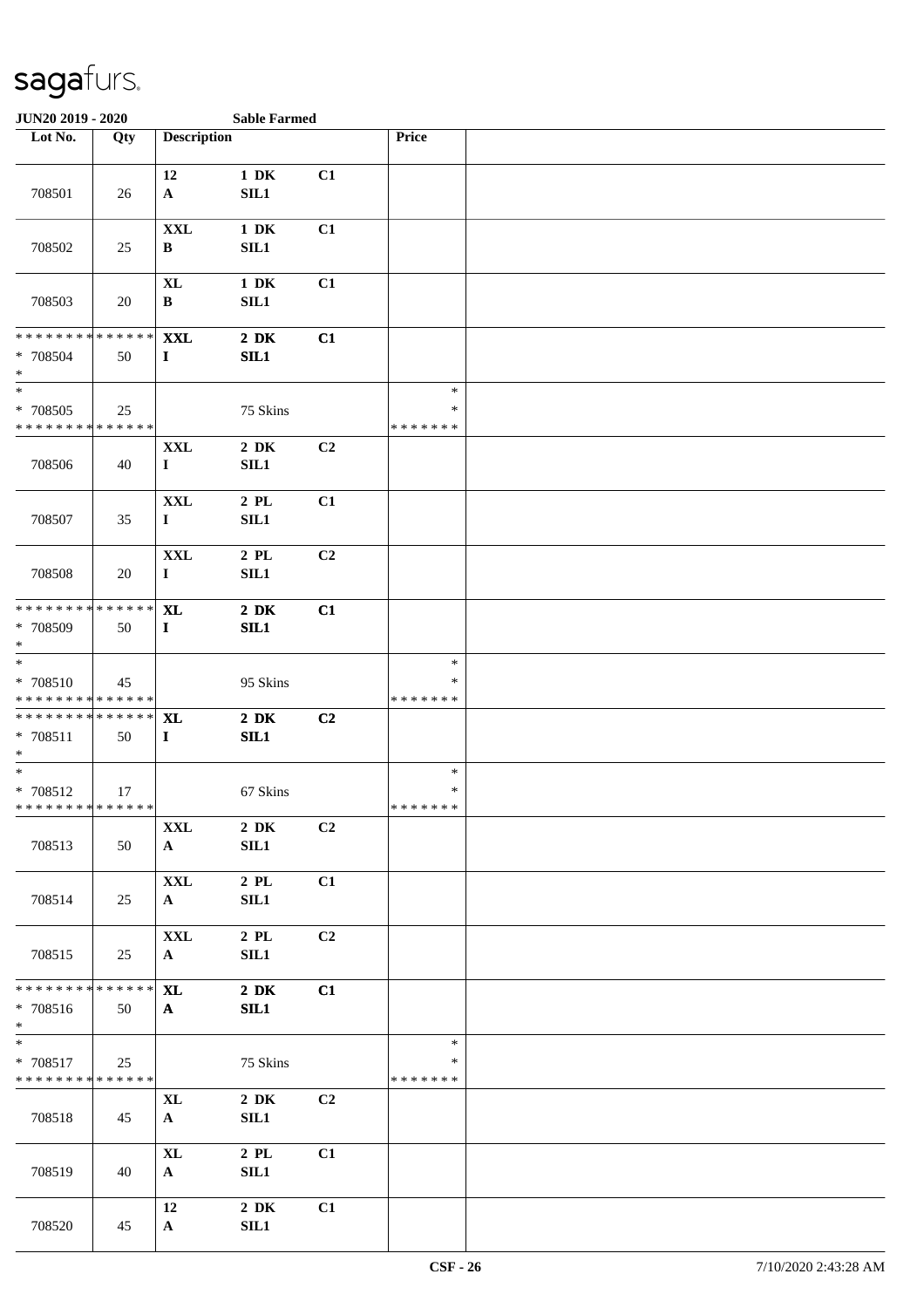| JUN20 2019 - 2020                                            |        |                                | <b>Sable Farmed</b>       |                |                                   |  |
|--------------------------------------------------------------|--------|--------------------------------|---------------------------|----------------|-----------------------------------|--|
| Lot No.                                                      | Qty    | <b>Description</b>             |                           |                | Price                             |  |
| ******** <mark>******</mark><br>* 708521<br>$\ast$           | 50     | <b>XXL</b><br>B                | $2\,$ DK<br>SL1           | C1             |                                   |  |
| $\overline{\ast}$<br>* 708522<br>* * * * * * * * * * * * * * | 15     |                                | 65 Skins                  |                | $\ast$<br>$\ast$<br>* * * * * * * |  |
| 708523                                                       | 45     | <b>XL</b><br>$\, {\bf B}$      | $2\,$ DK<br>SIL1          | C1             |                                   |  |
| 708524                                                       | 50     | 12<br>$\, {\bf B}$             | $2\,$ DK<br>SIL1          | C1             |                                   |  |
| * * * * * * * * * * * * * *<br>* 708525<br>$\ast$            | 50     | <b>XXL</b><br>$\mathbf{I}$     | $3\,$ DK<br>SL1           | C1             |                                   |  |
| $\ast$<br>$* 708526$<br>$\ast$                               | 50     |                                | $\overline{2}$            |                | $\ast$<br>$\ast$<br>$\ast$        |  |
| $\ast$<br>* 708527<br>* * * * * * * * * * * * * *            | 25     |                                | 125 Skins                 |                | $\ast$<br>∗<br>* * * * * * *      |  |
| 708528                                                       | 32     | $\mathbf{XL}$<br>$\mathbf{I}$  | 3 DK<br>SL1               | C1             |                                   |  |
| 708529                                                       | 55     | <b>XL</b><br>$\mathbf I$       | 3 DK<br>SIL1              | C1             |                                   |  |
| 708530                                                       | 27     | 12<br>$\mathbf I$              | 3 DK<br>SIL1              | C1             |                                   |  |
| 708531                                                       | 40     | $\mathbf{XXL}$<br>$\mathbf{A}$ | $3\,$ DK<br>$\rm SIL1$    | C1             |                                   |  |
| 708532                                                       | 30     | <b>XXL</b><br>$\mathbf{A}$     | $3\,$ DK<br>SL1           | C <sub>2</sub> |                                   |  |
| 708533                                                       | 37     | <b>XXL</b><br>$\mathbf{A}$     | $3$ PL $\,$<br>$\rm SIL1$ | C2             |                                   |  |
| 708534                                                       | 45     | $\mathbf{XL}$<br>${\bf A}$     | $3\,$ DK<br>SIL1          | C1             |                                   |  |
| 708535                                                       | 35     | $\mathbf{XL}$<br>$\mathbf{A}$  | $3\,$ DK<br>SIL1          | C <sub>2</sub> |                                   |  |
| 708536                                                       | 34     | 12<br>$\mathbf{A}$             | $3\,$ DK<br>SIL1          | C1             |                                   |  |
| 708537                                                       | $28\,$ | $\mathbf{XXL}$<br>$\, {\bf B}$ | $3\,$ DK<br>SL1           | C1             |                                   |  |
| 708538                                                       | 59     | $\mathbf{X}$ L<br>$\, {\bf B}$ | $3\,$ DK<br>SL1           | C1             |                                   |  |
| 708539                                                       | 25     | 12<br>$\, {\bf B}$             | $3\,$ DK<br>SL1           | C1             |                                   |  |
| 708540                                                       | 29     | $\mathbf{XXL}$<br>$\mathbf I$  | $1\,$ DK<br>SL2           | C1             |                                   |  |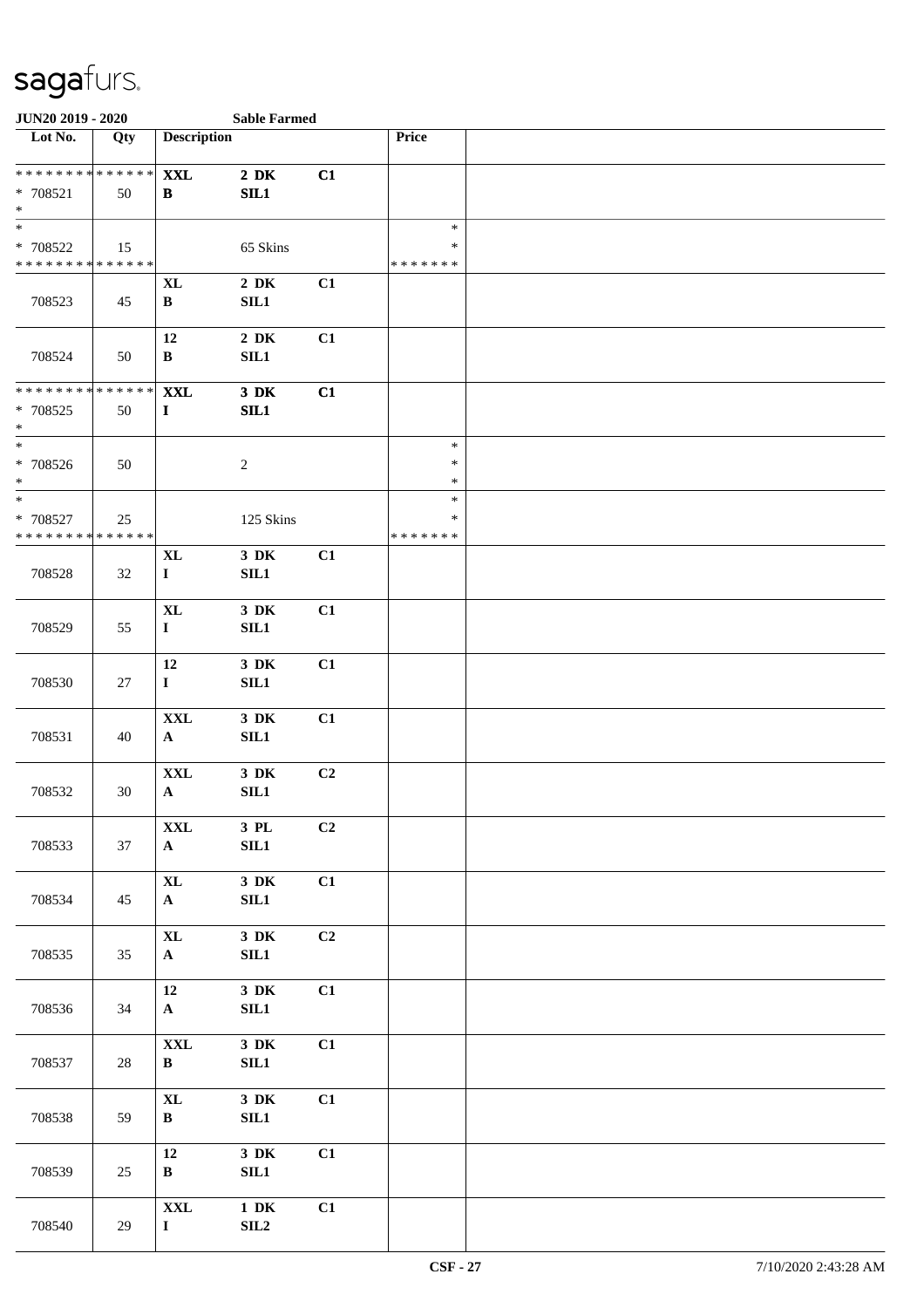| <b>JUN20 2019 - 2020</b>                                              |        |                                    | <b>Sable Farmed</b>                      |    |                              |  |
|-----------------------------------------------------------------------|--------|------------------------------------|------------------------------------------|----|------------------------------|--|
| Lot No.                                                               | Qty    | <b>Description</b>                 |                                          |    | Price                        |  |
| 708541                                                                | 29     | <b>XL</b><br>$\mathbf{I}$          | $1\,$ DK<br>SL2                          | C1 |                              |  |
| 708542                                                                | 29     | <b>XL</b><br>$\mathbf{I}$          | $1\ \mathrm{DK}$<br>SIL <sub>2</sub>     | C1 |                              |  |
| 708543                                                                | 35     | $\mathbf{XXL}$<br>$\mathbf{A}$     | $1\,$ DK<br>SIL <sub>2</sub>             | C1 |                              |  |
| 708544                                                                | 22     | $\bold{X}\bold{L}$<br>$\mathbf{A}$ | $1\,$ DK<br>$\ensuremath{\mathrm{SIL2}}$ | C1 |                              |  |
| 708545                                                                | 16     | <b>XL</b><br>${\bf A}$             | $1\,$ DK<br>SL2                          | C1 |                              |  |
| * * * * * * * * * * * * * *<br>* 708546<br>$\ast$                     | 50     | <b>XXL</b><br>$\mathbf I$          | $2\,$ DK<br>SL2                          | C1 |                              |  |
| $\ast$<br>* 708547<br>* * * * * * * * * * * * * *                     | 35     |                                    | 85 Skins                                 |    | $\ast$<br>∗<br>* * * * * * * |  |
| 708548                                                                | 46     | $\bold{X}\bold{L}$<br>$\mathbf{I}$ | $2\,$ DK<br>SL2                          | C1 |                              |  |
| * * * * * * * * * * * * * *<br>* 708549<br>$\ast$                     | 55     | $\bold{X}\bold{L}$<br>$\mathbf{I}$ | $2\,$ DK<br>SL2                          | C1 |                              |  |
| $\overline{\phantom{a}^*}$<br>* 708550<br>* * * * * * * * * * * * * * | 24     |                                    | 79 Skins                                 |    | $\ast$<br>*<br>* * * * * * * |  |
| 708551                                                                | 27     | $\bold{X}\bold{L}$<br>$\mathbf I$  | $2$ PL<br>SLL2                           | C2 |                              |  |
| 708552                                                                | $22\,$ | 12<br>$\mathbf I$                  | $2\,$ DK<br>SL2                          | C1 |                              |  |
| * * * * * * * * * * * * * * *<br>* 708553<br>$*$                      | 50     | <b>XXL</b><br>$\mathbf{A}$         | $2\,$ DK<br>SL2                          | C1 |                              |  |
| $*$<br>* 708554<br>* * * * * * * * * * * * * *                        | 59     |                                    | 109 Skins                                |    | $\ast$<br>∗<br>* * * * * * * |  |
| * * * * * * * * * * * * * * *<br>* 708555<br>$*$                      | 50     | XL<br>A                            | $2\,$ DK<br>SL2                          | C1 |                              |  |
| $\overline{\phantom{0}}$<br>* 708556<br>* * * * * * * * * * * * * *   | 36     |                                    | 86 Skins                                 |    | $\ast$<br>∗<br>* * * * * * * |  |
| 708557                                                                | 32     | 12<br>$\mathbf{A}$                 | $2\,$ DK<br>SIL <sub>2</sub>             | C1 |                              |  |
| 708558                                                                | 21     | <b>XXL</b><br>B                    | $2\,$ DK<br>SL2                          | C1 |                              |  |
| 708559                                                                | 30     | <b>XL</b><br>B                     | $2\,$ DK<br>SIL <sub>2</sub>             | C1 |                              |  |
| 708560                                                                | 23     | 12<br>B                            | $2\,$ DK<br>SIL <sub>2</sub>             | C1 |                              |  |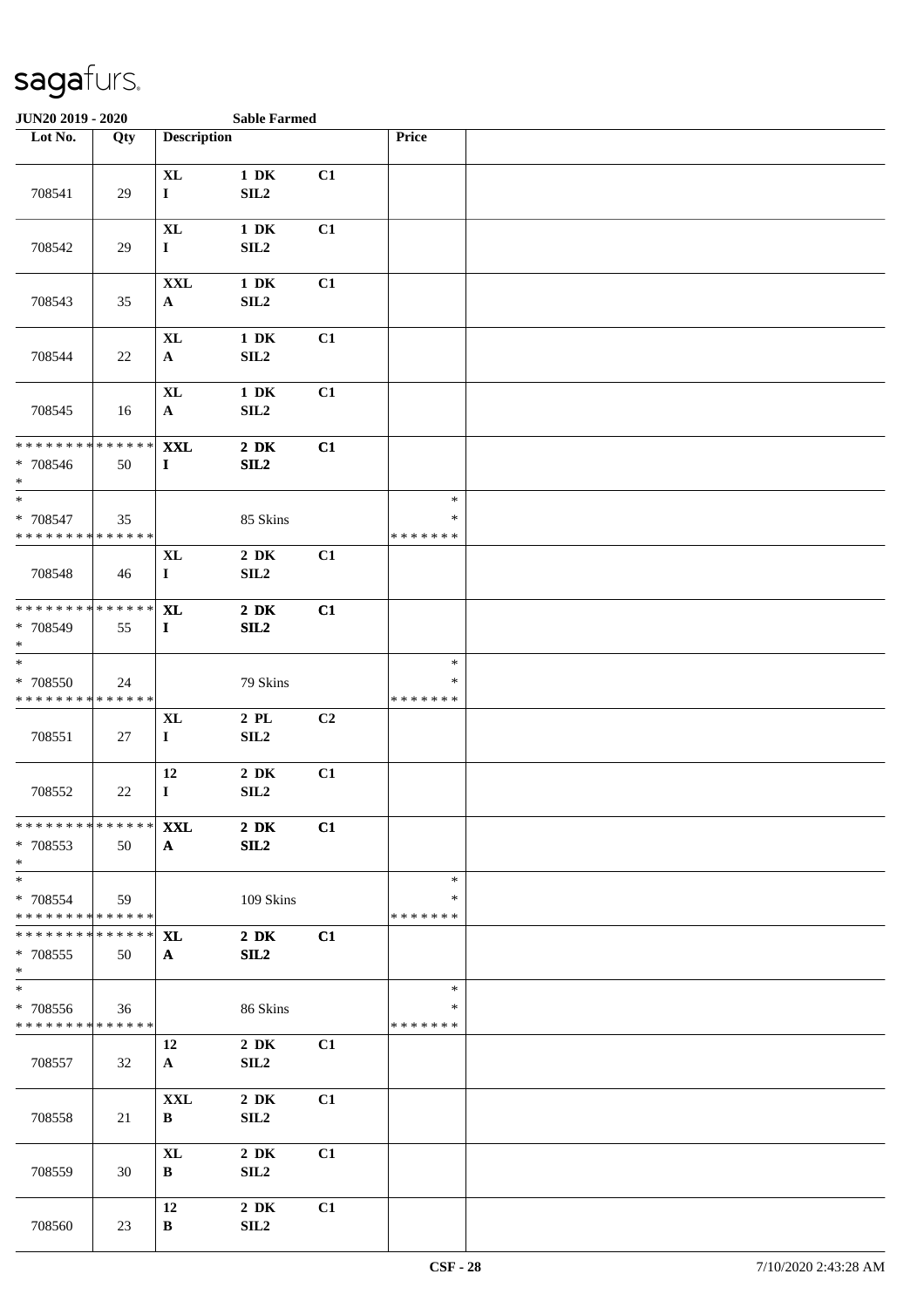| JUN20 2019 - 2020                                                       |        |                                    | <b>Sable Farmed</b>                      |    |                                   |  |  |  |
|-------------------------------------------------------------------------|--------|------------------------------------|------------------------------------------|----|-----------------------------------|--|--|--|
| Lot No.                                                                 | Qty    | <b>Description</b>                 |                                          |    | Price                             |  |  |  |
| 708561                                                                  | 47     | $\mathbf{XXL}$<br>$\mathbf I$      | $3\,$ DK<br>SL2                          | C1 |                                   |  |  |  |
| * * * * * * * * * * * * * *<br>$* 708562$<br>$\ast$                     | 50     | <b>XL</b><br>$\mathbf I$           | $3\,$ DK<br>SL2                          | C1 |                                   |  |  |  |
| $\frac{1}{1}$<br>* 708563<br>* * * * * * * * <mark>* * * * * * *</mark> | 24     |                                    | 74 Skins                                 |    | $\ast$<br>$\ast$<br>* * * * * * * |  |  |  |
| 708564                                                                  | 48     | $\mathbf{XXL}$<br>$\mathbf{A}$     | 3 DK<br>SIL <sub>2</sub>                 | C1 |                                   |  |  |  |
| 708565                                                                  | 45     | $\bold{X}\bold{L}$<br>$\mathbf{A}$ | $3\,$ DK<br>SL2                          | C1 |                                   |  |  |  |
| 708566                                                                  | $28\,$ | $\mathbf{XXL}$<br>$\, {\bf B}$     | $3\,$ DK<br>$\ensuremath{\mathrm{SIL2}}$ | C1 |                                   |  |  |  |
| 708567                                                                  | 28     | <b>XL</b><br>$\, {\bf B}$          | $3\,$ DK<br>SL2                          | C1 |                                   |  |  |  |
| 708568                                                                  | 18     | 12<br>$\, {\bf B}$                 | $3\,$ DK<br>SLL2                         | C1 |                                   |  |  |  |
| 708569                                                                  | 29     | $\mathbf{XL}$<br>$\mathbf I$       | $1\,$ DK<br>SIL3                         | C1 |                                   |  |  |  |
| 708570                                                                  | 22     | <b>XL</b><br>$\mathbf I$           | $1\,$ DK<br>SIL3                         | C1 |                                   |  |  |  |
| 708571                                                                  | 21     | 12<br>$\mathbf I$                  | $1$ PL<br>SIL3                           | C1 |                                   |  |  |  |
| 708572                                                                  | 30     | $\mathbf{XXL}$<br>$\mathbf{A}$     | $1\,$ DK<br>SIL3                         | C1 |                                   |  |  |  |
| 708573                                                                  | 21     | $\mathbf{XL}$<br>${\bf A}$         | $1\ \mathrm{DK}$<br>SIL3                 | C1 |                                   |  |  |  |
| 708574                                                                  | 16     | $\mathbf{XL}$<br>${\bf A}$         | $1\,$ DK<br>SIL3                         | C1 |                                   |  |  |  |
| 708575                                                                  | 27     | $\bold{X}\bold{L}$<br>$\mathbf{A}$ | $2\,$ DK<br>SIL3                         | C1 |                                   |  |  |  |
| 708576                                                                  | 26     | 12<br>$\mathbf{A}$                 | $2\,$ DK<br>SIL3                         | C1 |                                   |  |  |  |
| 708577                                                                  | 64     | 12<br>$\mathbf{A}$                 | $2\,$ DK<br>SIL3                         | C1 |                                   |  |  |  |
| 708578                                                                  | 30     | $\mathbf{XXL}$<br>$\bf{B}$         | $2\,$ DK<br>SIL3                         | C1 |                                   |  |  |  |
| 708579                                                                  | $27\,$ | $\bold{X}\bold{L}$<br>$\bf{B}$     | $2\,$ DK<br>SIL3                         | C1 |                                   |  |  |  |
| 708580                                                                  | 28     | $\mathbf{XXL}$<br>$\mathbf I$      | $3$ DK<br>SIL3                           | C1 |                                   |  |  |  |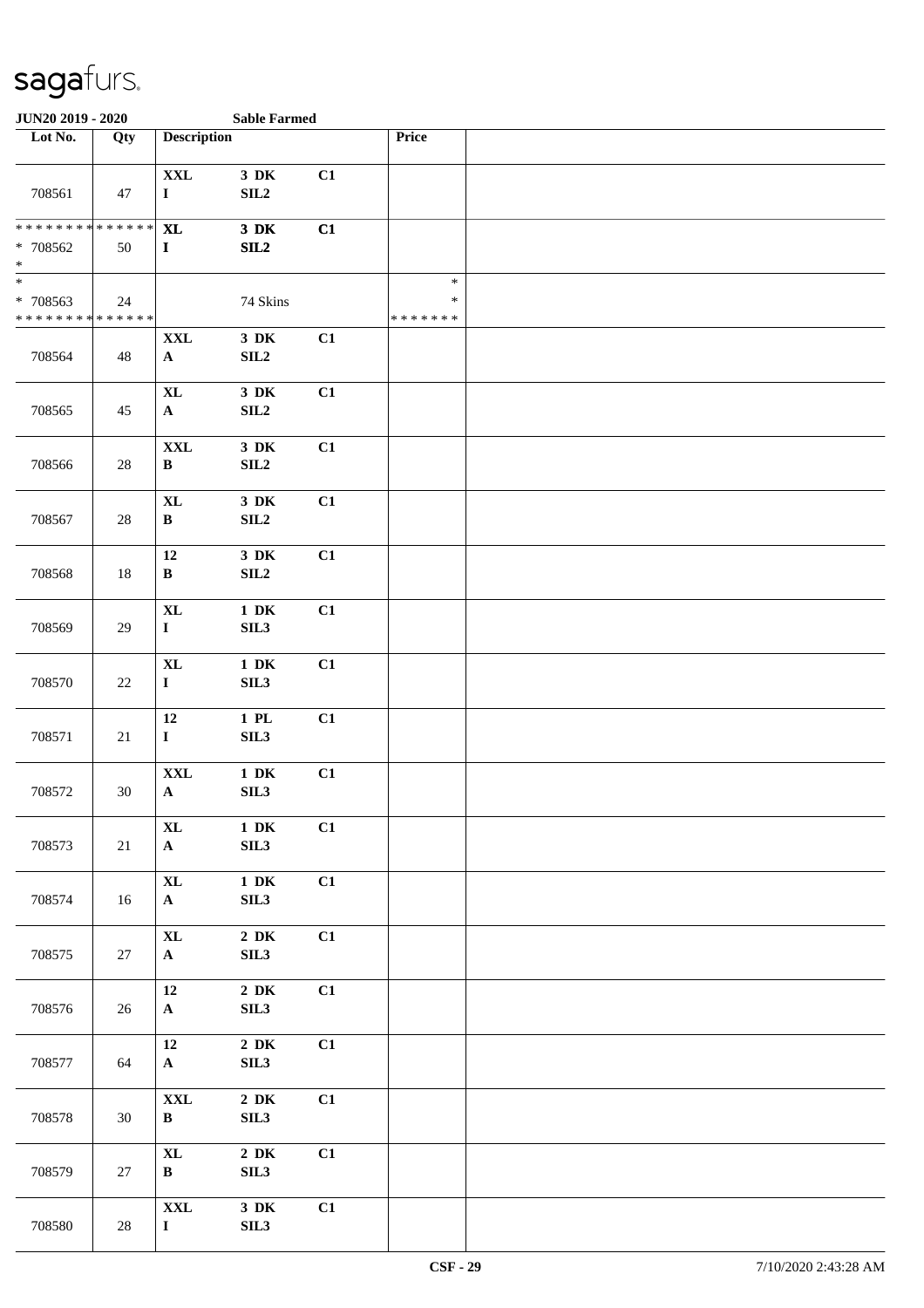| JUN20 2019 - 2020                                  |     |                                   | <b>Sable Farmed</b>          |    |                                   |  |
|----------------------------------------------------|-----|-----------------------------------|------------------------------|----|-----------------------------------|--|
| Lot No.                                            | Qty | <b>Description</b>                |                              |    | Price                             |  |
| ******** <mark>******</mark><br>* 708581<br>$\ast$ | 50  | <b>XXL</b><br>$\bf{I}$            | $3$ PL<br>SL3                | C1 |                                   |  |
| $\ast$<br>* 708582<br>* * * * * * * * * * * * * *  | 44  |                                   | 94 Skins                     |    | $\ast$<br>$\ast$<br>* * * * * * * |  |
| 708583                                             | 35  | <b>XL</b><br>$\mathbf I$          | 3 DK<br>SIL3                 | C1 |                                   |  |
| 708584                                             | 46  | $\bold{X}\bold{L}$<br>$\mathbf I$ | 3 DK<br>SIL3                 | C1 |                                   |  |
| 708585                                             | 20  | $\bold{X}\bold{L}$<br>$\mathbf I$ | 3 PL<br>SIL <sub>3</sub>     | C2 |                                   |  |
| 708586                                             | 42  | <b>XXL</b><br>$\mathbf{A}$        | 3 DK<br>SIL3                 | C1 |                                   |  |
| * * * * * * * * * * * * * *<br>* 708587<br>$\ast$  | 50  | <b>XL</b><br>$\mathbf{A}$         | 3 DK<br>SL3                  | C1 |                                   |  |
| $\ast$<br>* 708588<br>* * * * * * * * * * * * * *  | 27  |                                   | 77 Skins                     |    | $\ast$<br>∗<br>* * * * * * *      |  |
| * * * * * * * * * * * * * *<br>* 708589<br>$\ast$  | 50  | <b>XL</b><br>$\mathbf{A}$         | $3$ DK<br>SIL3               | C1 |                                   |  |
| $\ast$<br>* 708590<br>* * * * * * * * * * * * * *  | 30  |                                   | 80 Skins                     |    | $\ast$<br>∗<br>* * * * * * *      |  |
| 708591                                             | 20  | 12<br>B                           | 3 DK<br>SIL <sub>3</sub>     | C1 |                                   |  |
| 708592                                             | 17  | <b>XL</b><br>$\bf{I}$             | $1\ \mathrm{DK}$<br>SLL4     | C1 |                                   |  |
| 708593                                             | 21  | $\mathbf{XXL}$<br>${\bf A}$       | $1\,$ PL $\,$<br>SLL4        | C1 |                                   |  |
| 708594                                             | 10  | $\mathbf{XXL}$<br>$\mathbf I$     | $2\,$ DK<br>SIL4             | C2 |                                   |  |
| 708595                                             | 18  | $\bold{X}\bold{L}$<br>$\mathbf I$ | 3 PL<br>SIL4                 | C2 |                                   |  |
| 708596                                             | 17  | $\mathbf{XL}$<br>$\mathbf{B}$     | $3$ DK<br>SIL4               | C1 |                                   |  |
| 708597                                             | 20  | $\mathbf{XXL}$<br>$\mathbf{I}$    | $2\,$ DK<br>SIL <sub>5</sub> | C1 |                                   |  |
| 708598                                             | 37  | $\bold{X}\bold{L}$<br>$\mathbf I$ | $2\,$ DK<br>SIL <sub>5</sub> | C1 |                                   |  |
| 708599                                             | 17  | 123<br>$\mathbf I$                | $2\,$ DK<br>SIL <sub>5</sub> | C1 |                                   |  |
| 708600                                             | 33  | 123<br>$\mathbf I$                | $2$ PL<br>SIL5               | C2 |                                   |  |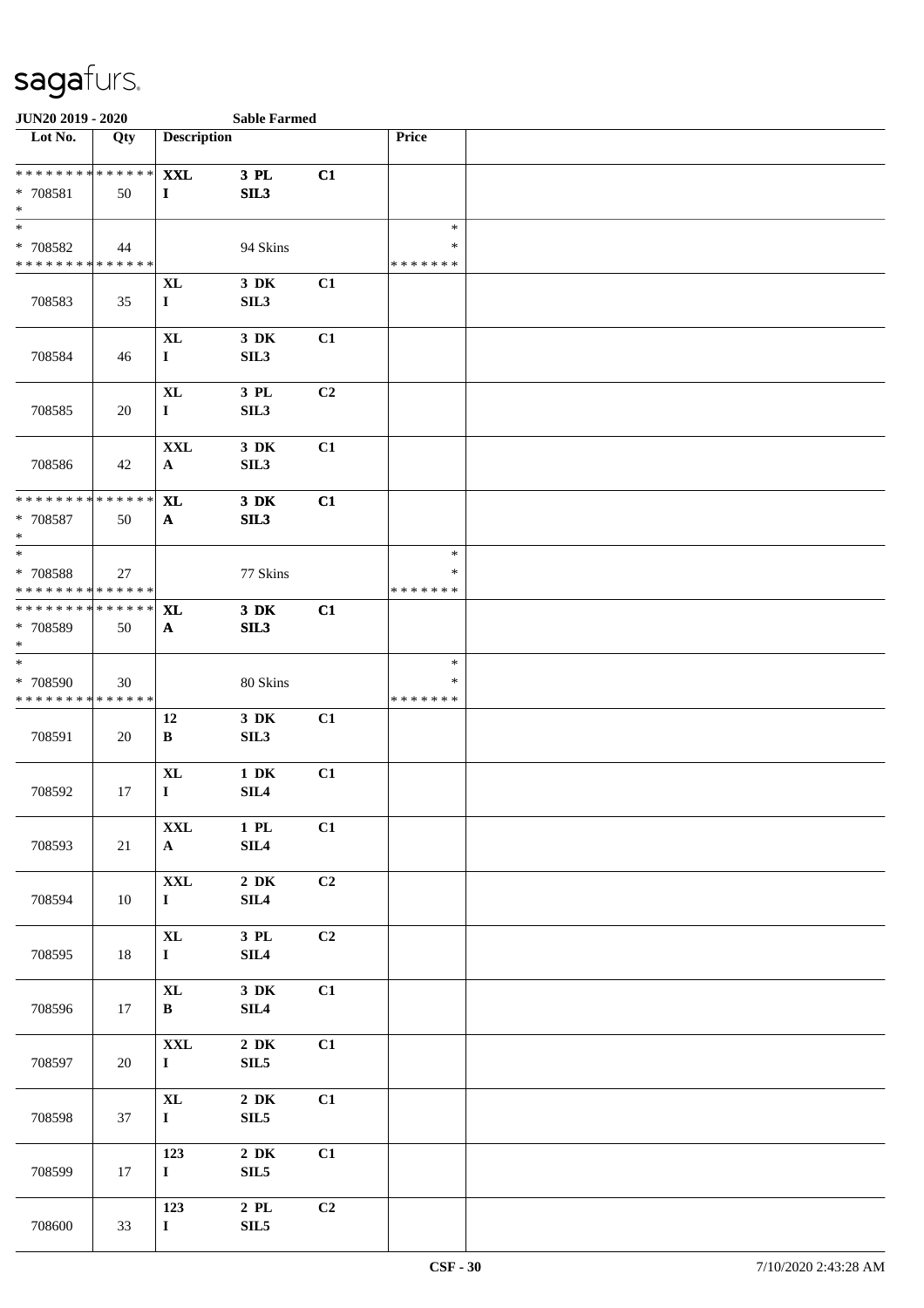#### **JUN20 2019 - 2020 Sable Farmed**

| Lot No. | Qty | <b>Description</b> |                              |    | <b>Price</b> |  |
|---------|-----|--------------------|------------------------------|----|--------------|--|
| 708601  | 25  | <b>XL</b><br>B     | $2\,$ DK<br>SIL <sub>5</sub> | C1 |              |  |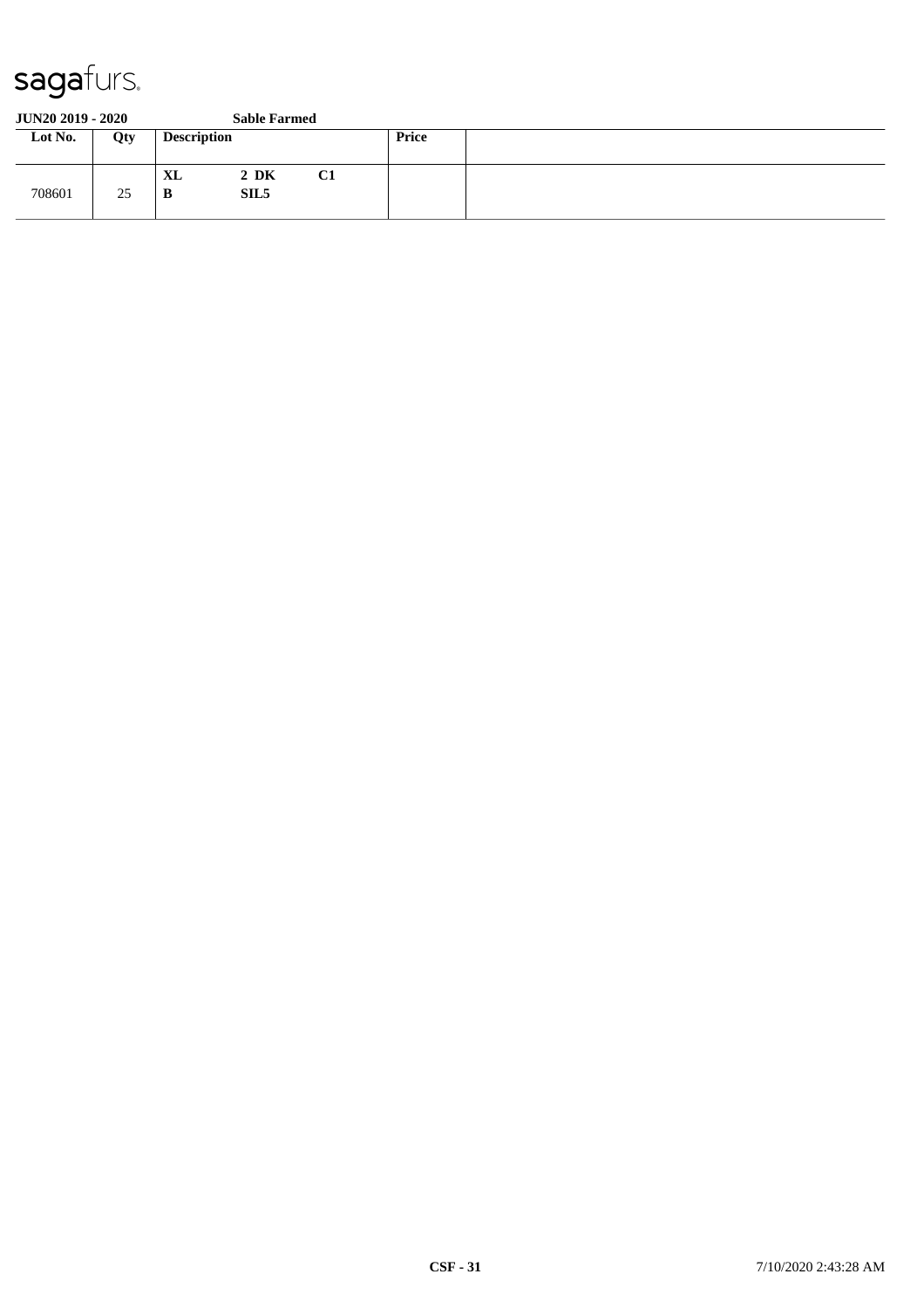| JUN20 2019 - 2020                                                |        |                                   | <b>Sable Farmed</b>          |            |                                   | Lowgrades |
|------------------------------------------------------------------|--------|-----------------------------------|------------------------------|------------|-----------------------------------|-----------|
| Lot No.                                                          | Qty    | <b>Description</b>                |                              |            | Price                             |           |
| 708621                                                           | 25     | $\mathbf{XXL}$<br><b>LOWG</b>     | $1\,$ DK<br>DMG1             | C1         |                                   |           |
| 708622                                                           | 45     | $\mathbf{XXL}$<br><b>LOWG</b>     | $2\,$ DK<br>DMG1             | C1         |                                   |           |
| 708623                                                           | $52\,$ | $\mathbf{XL}$<br><b>LOWG</b>      | $2\,$ DK<br>DMG1             | C1         |                                   |           |
| 708624                                                           | 45     | 12<br><b>LOWG</b>                 | $2\,$ DK<br>DMG1             | C1         |                                   |           |
| 708625                                                           | 36     | $\mathbf{XXL}$<br><b>LOWG</b>     | $3\,$ DK<br>DMG1             | C1         |                                   |           |
| 708626                                                           | $22\,$ | 12<br><b>LOWG</b>                 | $3\,$ DK<br>DMG1             | C1         |                                   |           |
| 708627                                                           | 33     | $\mathbf{XXL}$<br><b>LOWG</b>     | $1\,$ DK<br>DMG <sub>2</sub> | C1         |                                   |           |
| 708628                                                           | $20\,$ | <b>XL</b><br><b>LOWG</b>          | $1\,$ DK<br>DMG <sub>2</sub> | C1         |                                   |           |
| ******** <mark>******</mark><br>* 708629<br>$\ast$               | 50     | <b>XXL</b><br><b>LOWG</b>         | $2\,$ DK<br>DMG <sub>2</sub> | C1         |                                   |           |
| $\ast$<br>* 708630<br>* * * * * * * * <mark>* * * * * * *</mark> | 50     |                                   | $100~\mathrm{Skins}$         |            | $\ast$<br>$\ast$<br>* * * * * * * |           |
| 708631                                                           | 45     | $\bold{X}\bold{L}$<br><b>LOWG</b> | $2\;\mathrm{DK}$<br>$DMG2$   | C1         |                                   |           |
| 708632                                                           | 46     | 12<br><b>LOWG</b>                 | $2\,$ DK<br>DMG <sub>2</sub> | C1         |                                   |           |
| 708633                                                           | 40     | <b>XXL</b><br><b>LOWG</b>         | 3 DK<br>DMG2                 | C1         |                                   |           |
| 708634                                                           | 32     | $\mathbf{XL}$<br><b>LOWG</b>      | 3 DK<br>DMG <sub>2</sub>     | C1         |                                   |           |
| 708635                                                           | 23     | $\mathbf{XXL}$<br><b>LOWG</b>     | $2\,$ DK<br>DMG1             | C1<br>SL1  |                                   |           |
| 708636                                                           | 43     | $\bold{X}\bold{L}$<br><b>LOWG</b> | $2\,$ DK<br>DMG1             | C1<br>SL1  |                                   |           |
| 708637                                                           | 27     | $\mathbf{XXL}$<br><b>LOWG</b>     | $2\,$ DK<br>DMG <sub>2</sub> | C1<br>SLL2 |                                   |           |
| 708638                                                           | 26     | $\mathbf{XL}$<br><b>LOWG</b>      | $2\,$ DK<br>DMG <sub>2</sub> | C1<br>SL2  |                                   |           |
| 708639                                                           | 26     | $\mathbf{XL}$<br><b>LOWG</b>      | $2\,$ DK<br>DMG1             | C1<br>SIL3 |                                   |           |
| 708640                                                           | 14     | $\mathbf{XXL}$<br><b>LOWG</b>     | $2\,$ DK<br>$DMG2$           | C1<br>SL4  |                                   |           |